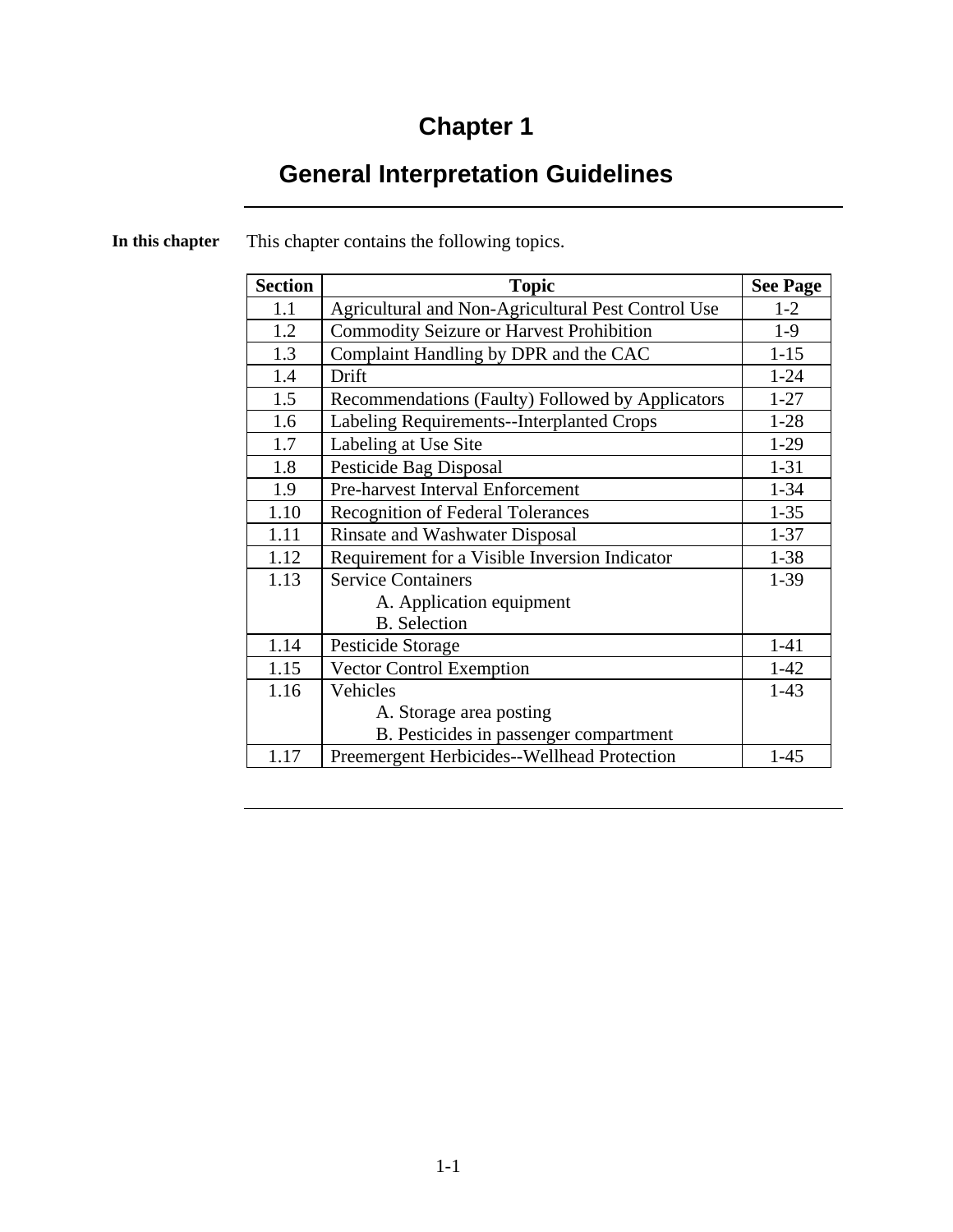# **Agricultural and Non-Agricultural Pest Control Use**

#### **Interprets FAC sections 11403 and 11408; 3 CCR section 6000**

| <b>How pest</b><br>control activity<br>is divided and<br>why it is<br>important | Food and Agricultural Code (FAC) section 11408 provides the criteria to<br>divide pest control activities into agricultural use and non-agricultural use.<br>Pest control use is divided into these two categories by listing what activities<br>are not agricultural uses. This classification is important because it is used to<br>determine the applicability and implementation of other pesticide sale and use<br>requirements.                     |
|---------------------------------------------------------------------------------|-----------------------------------------------------------------------------------------------------------------------------------------------------------------------------------------------------------------------------------------------------------------------------------------------------------------------------------------------------------------------------------------------------------------------------------------------------------|
| What is pest<br>control?                                                        | Section 11408 describes the activity it is classifying as agricultural and<br>non-agricultural by using the definition of "pest control" found in section<br>11403. The most complete understanding of what "pest control" includes<br>requires taking into account the definition of "pest" (FAC section 12754.5)<br>and "pesticide" (FAC section 12753). Combining these sections, "pest<br>control" is the use of any pesticide, method, or device to: |
|                                                                                 | Control (including prevent, repel, or mitigate) any pest (insect,<br>$\bullet$<br>predatory animal, rodent, or weed)<br>Control a plant disease (viruses, fungi, bacteria, or other<br>$\bullet$<br>microorganism)<br>Regulate growth by the direct application of a plant growth regulator<br>(defined by FAC section 12756)<br>Defoliate plants<br>$\bullet$                                                                                            |
|                                                                                 | Continued on next page                                                                                                                                                                                                                                                                                                                                                                                                                                    |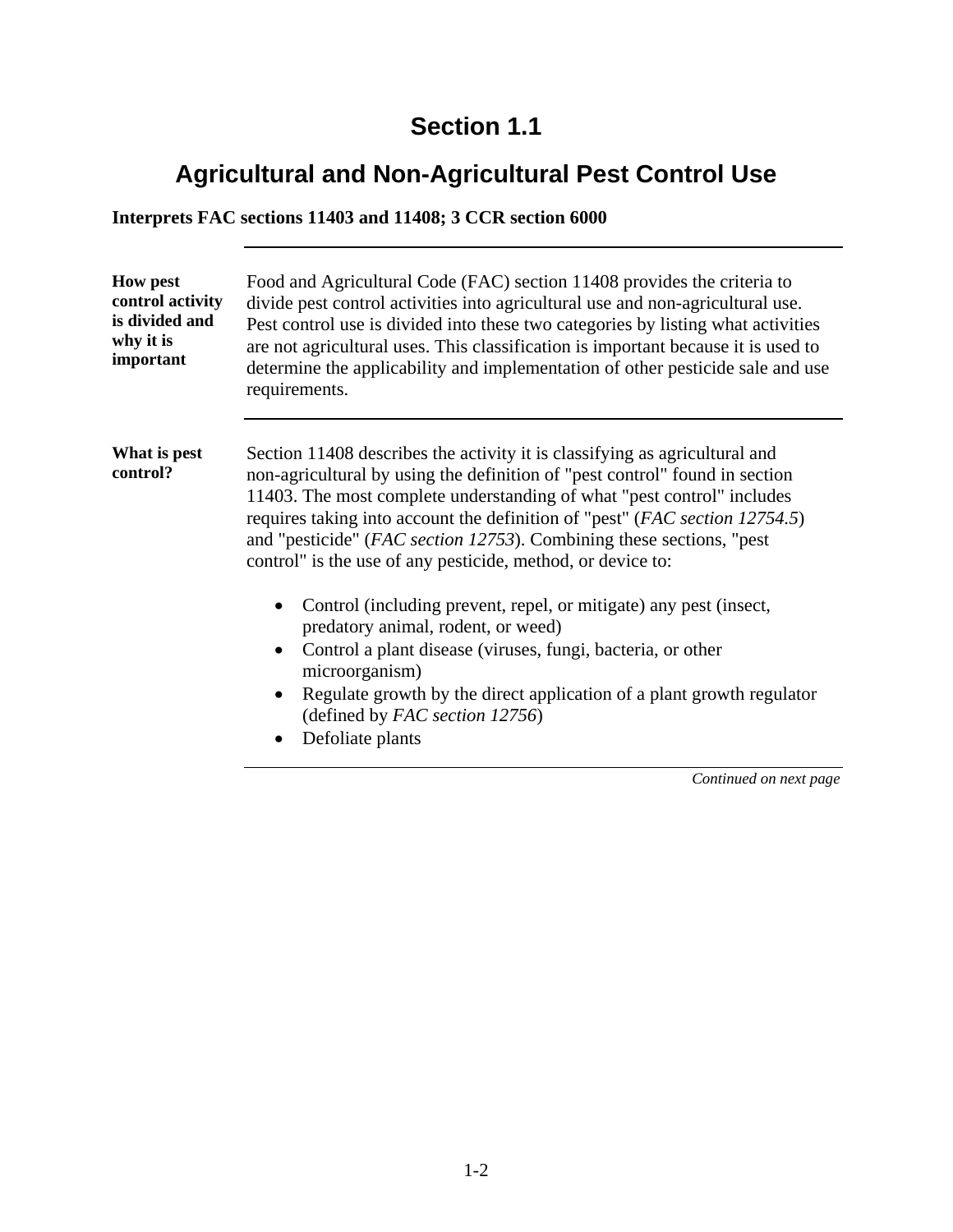| What pest<br>control does not                         | Pest control does not include the following:                                                                                                                                                                                                                                                                                                                                                                                                                                                                                                                                                                                                                                                                  |
|-------------------------------------------------------|---------------------------------------------------------------------------------------------------------------------------------------------------------------------------------------------------------------------------------------------------------------------------------------------------------------------------------------------------------------------------------------------------------------------------------------------------------------------------------------------------------------------------------------------------------------------------------------------------------------------------------------------------------------------------------------------------------------|
| include                                               | Monitoring for pest presence (U.S. EPA interpretation)<br>The use of a tool or implement (hoe, rake, disc, or harrow) to control<br>$\bullet$<br>weeds (DPR licensing policy)<br>The use of a fertilizing material to maximize potential plant growth<br>(as opposed to stimulate, regulate, or alter through physiological<br>action)<br>The use of a substance (drug) to control, diagnose, mitigate, treat, or<br>prevent disease in man or other animals, or substances used to control<br>certain external pests considered animal drugs regulated by FDA <sup>1</sup> .<br>The control of microorganisms living in or on humans or animals.<br>(These are not pests as defined in FAC section 12754.5.) |
| <b>Agricultural</b><br>pest control use<br>categories | All pest control use that does not fit into the listed non-agricultural use<br>categories is agricultural use. This includes watersheds, rights-of-way,<br>landscaped areas (golf courses, parks, recreation areas, cemeteries, etc.).                                                                                                                                                                                                                                                                                                                                                                                                                                                                        |
|                                                       | <b>Production agriculture:</b> A subcategory has been created for pest control<br>conducted in the "production for sale of an agricultural commodity" or<br>"agricultural plant commodity" for the purpose of triggering certain<br>requirements related to notice/use reporting and worker safety <sup>2</sup> . Commodity<br>is defined as any unprocessed product of farms, ranches, nurseries, or forests<br>(except livestock, poultry, and fish). (Title 3, California Code of Regulations<br>[3 CCR] section $6000$ ]                                                                                                                                                                                  |
|                                                       | <b>Non-production agriculture:</b> All other agricultural use in non-production<br>agriculture.                                                                                                                                                                                                                                                                                                                                                                                                                                                                                                                                                                                                               |
|                                                       | Continued on next page                                                                                                                                                                                                                                                                                                                                                                                                                                                                                                                                                                                                                                                                                        |

 $\overline{a}$ 

<sup>&</sup>lt;sup>1</sup> A 1971 Memorandum of Understanding (MOU) between U.S. EPA and the Food and Drug Administration (FDA) (FDA-225-73-8010; available for review at http://www.fda.gov/oc/mous/domestic/225-73-8010.html) outlines the basic jurisdictions of each Agency with respect to products that have been classified as a "*New Human or Animal Drug.*" The MOU states that FDA is the Agency responsible for regulation of products that are *classified as Human or Animal Drugs*, even if a product could be considered a pesticide by the other Agency.

<sup>&</sup>lt;sup>2</sup> See 3 CCR sections 6618, 6619, 6623, and 6626 relating to notice and use reporting; and sections 6724, 6730, 6731, 6732, and 6761.1 related to worker safety.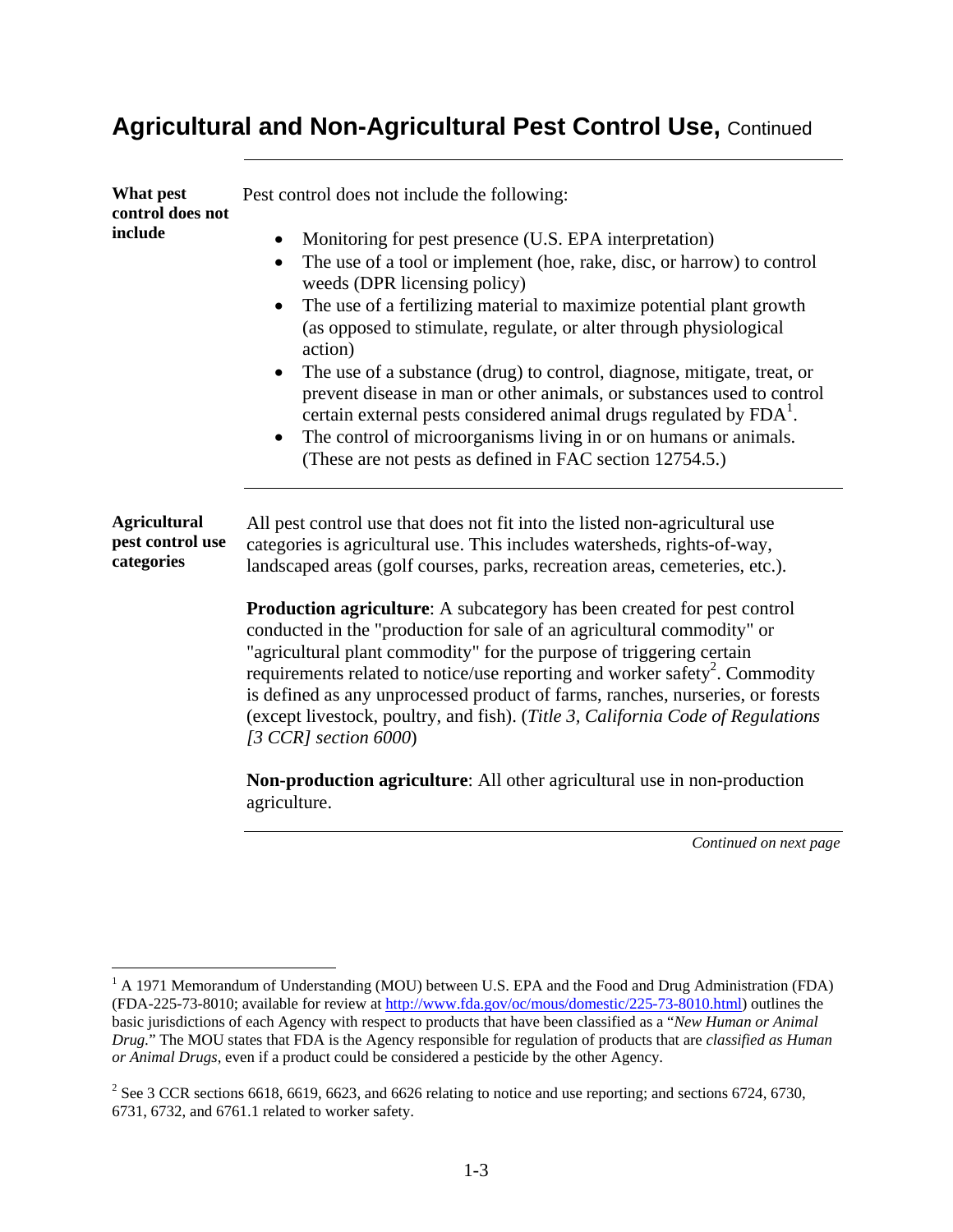**Nonagricultural pest control use categories** 

Non-agricultural pest control use includes:

- **Home:** Use within, or in the immediate environment of, a household. (*3 CCR section 6000*)
- **Industrial:** Use within the confines of, or on property necessary for, the operation of factories, processing plants, packinghouses, or similar facilities, or use for or in a manufacturing, mining, or chemical process. In California, industrial use does not include use on rights-of-way. Post-harvest commodity fumigations at facilities or on trucks, vans, or rail cars are normally industrial use. (*3 CCR section 6000*)
- **Institutional:** Use within the confines of, or on property necessary for the operation of, buildings such as schools (playgrounds are necessary for the operation of a school), hospitals, office buildings, libraries, or auditoriums. When a licensed Structural Pest Control Operator treats these buildings, it is structural use. Landscaping of walkways, parking lots, and other areas immediately adjacent to these buildings is institutional. Landscaping of larger, more independent areas is not considered institutional. (*3 CCR section 6000*)
- **Structural:** Use by a licensed Structural Pest Control Operator within the scope of their license. (*3 CCR section 6000*)
- **Vector control:** Use by certain vector control (mosquito abatement) districts. (*FAC section 11408(e)*)
- **Veterinarian:** Use by or pursuant to the written prescription of a licensed veterinarian within the scope of their practice. There is no requirement for veterinarians to write prescriptions to themselves, so although not specifically mentioned in the law, by policy, veterinarians are covered by this use pattern. (*3 CCR section 6000*)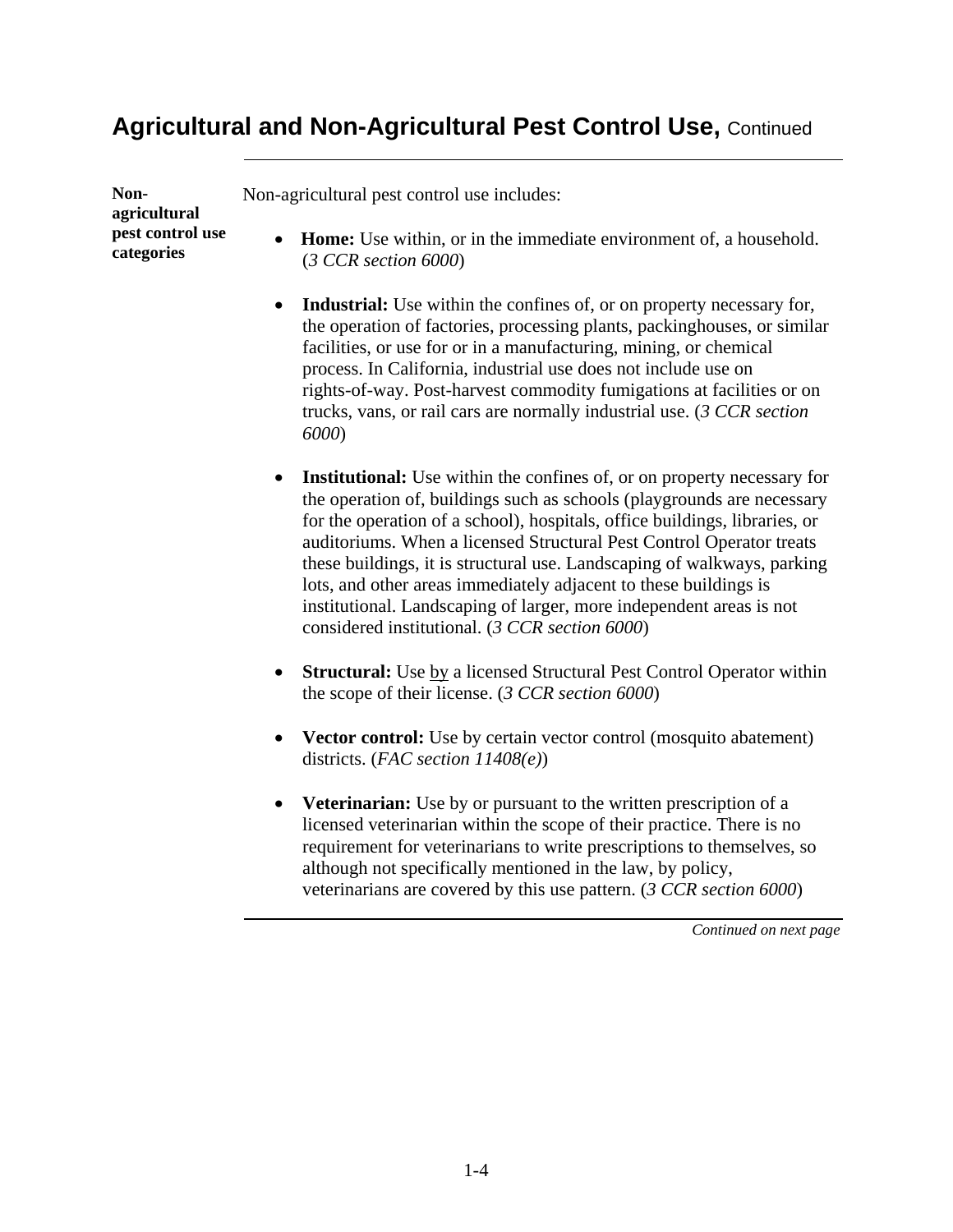**Classifying use -- examples**  Both the site or situation of use and the user must be considered to determine how a particular use is classified. A particular use in one context may be classified differently in another. For example: • A tree can be residential landscape (home), institutional landscape (institutional), or watershed (non-production agriculture) depending upon where it is growing. However, if that same tree is growing in an orchard, it would be production agriculture. • Milk-handling equipment located on a dairy would be agricultural, while similar equipment located at a milk processing plant would be industrial. • An agricultural commodity fumigated in storage on a farm could be production agriculture while that same commodity fumigated in storage at a processing plant would be industrial. • A swimming pool that is part of a residential property would be home use. A city, school, or other public pool would generally be institutional. **Difficult cases** Classification is important because different regulatory requirements apply to each class. The difference between production agriculture and non-agriculture use often requires more analysis. Generally, treatments done by and on an agricultural production establishment tend to be production agriculture if the physical form of the commodity has not been changed (simply drying a commodity is not normally considered a change in its form). This rule may not apply if the agricultural production establishment also does treatments as a service or handles commodity from other producers. In that case, they are considered to have established an industrial facility adjacent to their agriculture production enterprise.

This general rule also applies to packing facilities. Packing produce in the field as part of the harvesting operation is normally considered production agriculture. However, if the agricultural production establishment has a separate packing facility, it would usually be considered an industrial facility and use in that situation would be considered industrial.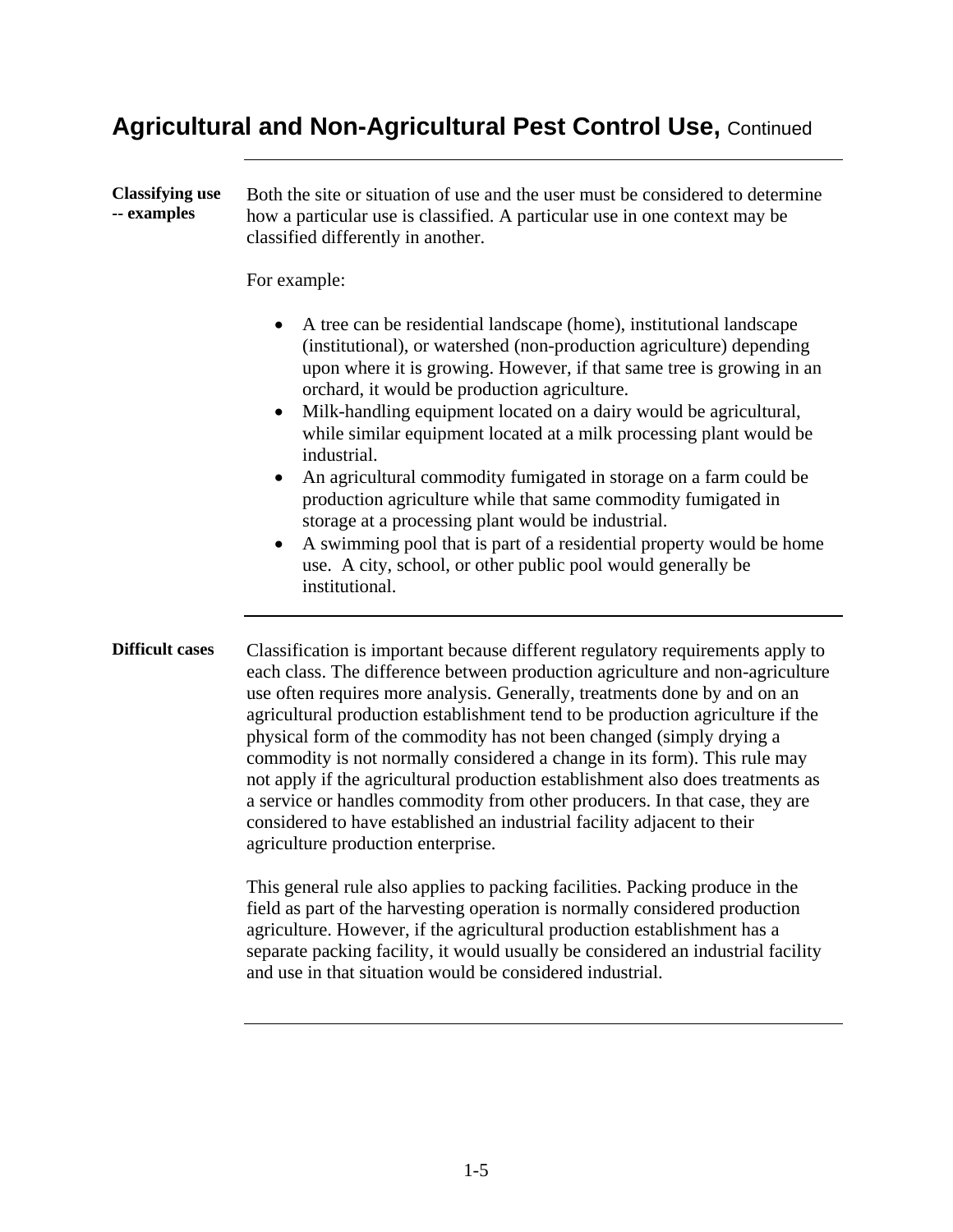| <b>Difficult cases</b><br>(continued)                | A unique situation is created by items such as drip lines and other irrigation<br>systems, farm roads, egg-handling equipment, milk-handling equipment, and<br>other similar items. While at first glance they would seem to be production<br>agriculture, at least on a farm, their relationship to production is indirect,<br>rather than direct. Treating weeds in ditches, algae in drip lines, and sanitizing<br>egg or milk-handling equipment are considered non-production agricultural<br>uses.                                                                                                                                                                                                                             |
|------------------------------------------------------|--------------------------------------------------------------------------------------------------------------------------------------------------------------------------------------------------------------------------------------------------------------------------------------------------------------------------------------------------------------------------------------------------------------------------------------------------------------------------------------------------------------------------------------------------------------------------------------------------------------------------------------------------------------------------------------------------------------------------------------|
| Federal<br>labeling<br>definition is not<br>the same | The California definition of agricultural use and non-agricultural use was<br>created to determine the applicability of requirements related to licensing,<br>restricted material permits, worker protection, and pesticide use reporting <sup>3</sup> .<br>The definition of agricultural use on federal pesticide labels is different and is<br>determined by federal law. The federal definition is more closely related to<br>what DPR would call production agriculture. Therefore, when interpreting<br>pesticide labeling statements such as, "for use in agricultural areas" or "for<br>use in non-agricultural areas" the key factor is whether or not the pesticide is<br>being used to produce an agricultural commodity. |

<sup>&</sup>lt;sup>3</sup> See FAC sections 11407, 11407.5, and 11410 related to licensing; 3 CCR sections 6618, 6619, 6623, and 6626 sections 6420 and 6430 related to restricted material permits. related to notice and use reporting; sections 6724, 6728, 6730, 6731, 6732, and 6761.1 related to worker safety; and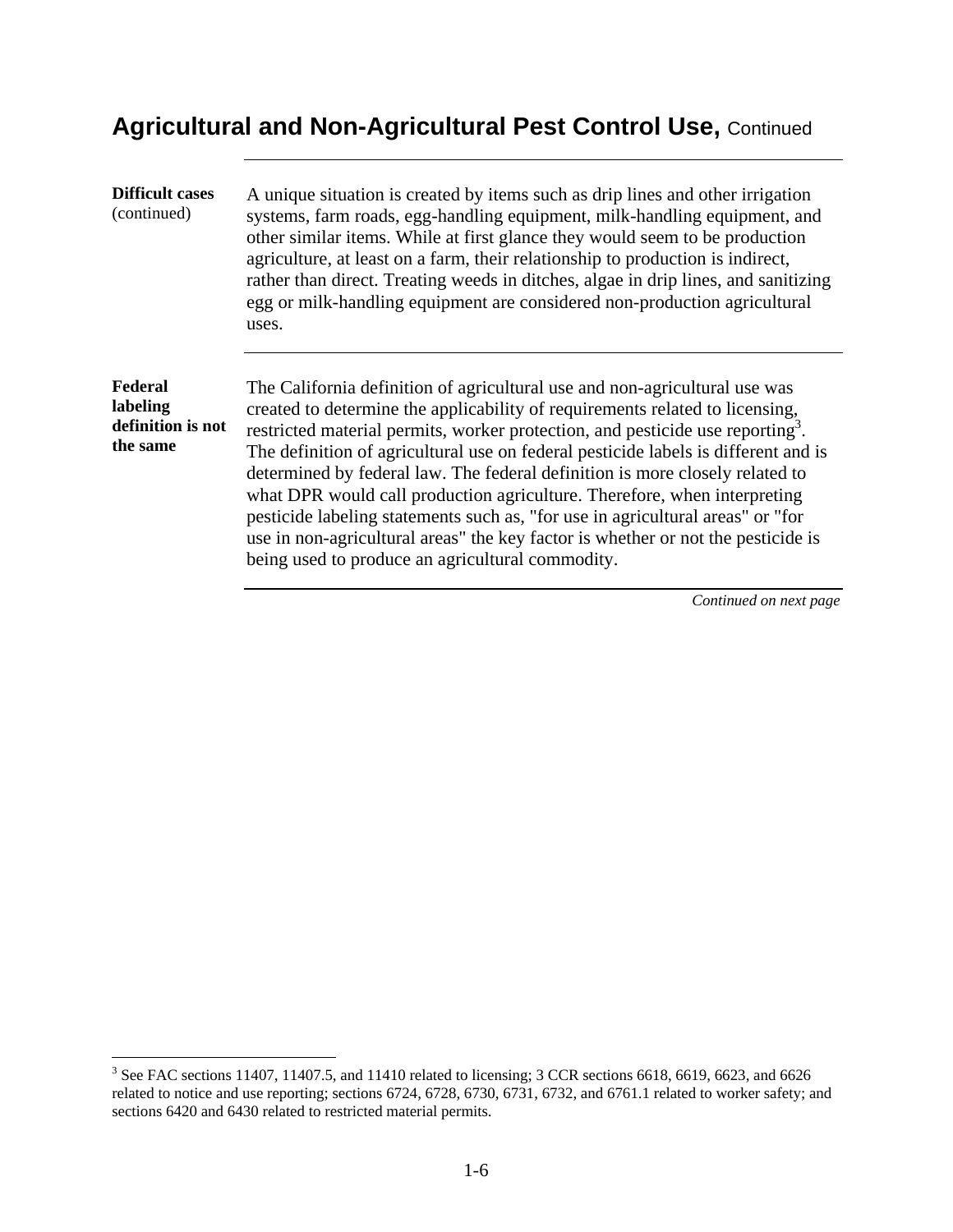#### **Production Agricultural Use\*:**

- Apiaries
- Aquaculture
- Christmas tree production
- Crop production (orchards, groves, fields)
- Crops grown for seed
- Drying product in the field
- Egg production
- Feed and forage
- Field packing
- Fish production
- Flowers (cut and sold)
- Forests/timber production
- Greenhouse/nursery/mushroom production
- Livestock production (meat)
- Milk production
- Post-harvest commodity treatment on the farm
- Poultry production (meat/eggs)
- Preplant soil treatments
- Rangeland and pasture
- Research (production)
- Tree hole fumigation
- Turf (grown for sod)
- Washing produce in the field

#### **Non-Production Agricultural Use\*:**

- Cemeteries
- Ditches and ditch banks
- Drip lines
- Egg handling equipment (on farms)
- Farm roads
- Field borders and headlands
- Golf courses
- Greenbelts
- Greenhouse/nursery/mushroom operations (outside general weeds and pests, as well as pest control within alley ways and other interior areas)
- Ground water recharge ponds
- Highway medians
- Irrigation canals
- Irrigation systems (drip lines)
- Lakes, rivers, and streams
- Milk-handling equipment (on farms)
- Mushroom (post-harvest kill)
- Parks
- Railroad shoulders
- Recreation areas
- Research (commodity destroyed)
- Reservoirs
- Roadsides
- Rights-of-way
- Uncultivated (fallow) agricultural ground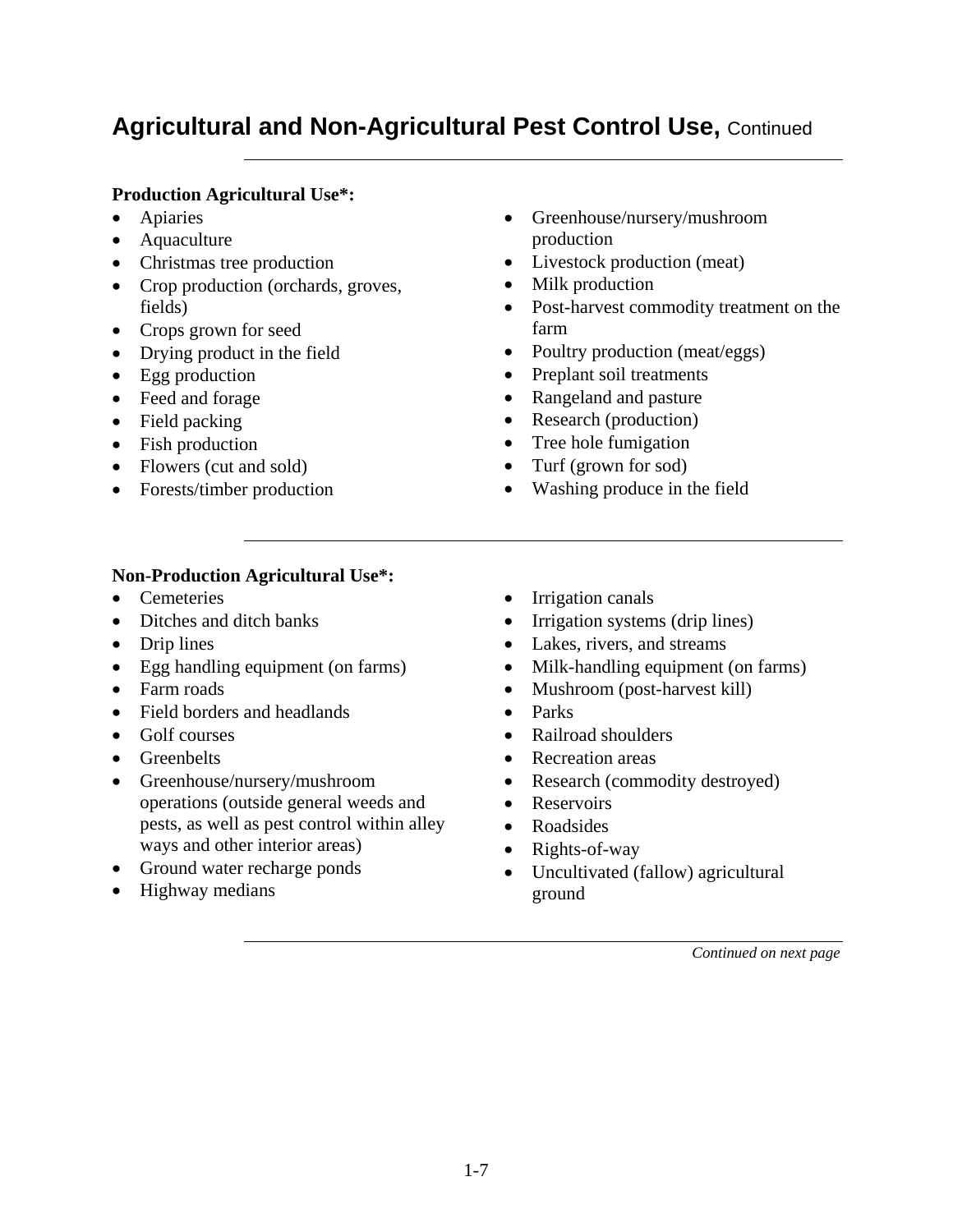#### **Non-Agricultural Use\*:**

- Airports-*Industrial*
- Amusement parks-*Institutional*
- Apartments/townhouses-*Home*
- Auditoriums-*Institutional*
- Clubhouse landscape-*Institutional*
- Condominiums-*Home*
- Construction sites-*Industrial*
- Food manufacturing plants-*Industrial*
- Grain elevators (production agriculture if on farm)-*Industrial*
- Home gardens (no distribution)-*Home*
- Homeowner Association (HOA) Property (except golf courses)
- Homes and residences-*Home*
- Hospitals-*Institutional*
- Libraries-*Institutional*
- Lumber yards-*Industrial*
- Mobile home parks-*Home*
- Mosquito abatement districts-*Vector control*
- Nurseries (retail non-production) *Industrial*
- Office complex (around outside)-*Institutional*
- Office parking lots-*Institutional*
- Oil wells-*Industrial*
- Packing houses-*Industrial*
- Paper mills-*Industrial*
- Pet animals-*Home*
- Ports-*Industrial*
- Post harvest commodity treatments-*Industrial*
- Prescription from veterinarian-*Veterinarian*
- Ranchette pasture (no distribution)-*Home*
- Restaurants-*Industrial*
- Schools (buildings and grounds)-*Institutional*
- Seed treatment-*Industrial*
- Sewage treatment plants-*Industrial*
- Sewer lines-*Industrial*
- Shipyards-*Industrial*
- Shopping malls (inside or outside)-*Institutional*
- Swimming pools-*Various*
- Uncultivated non-agricultural ground-*Various*
- Water treatment plants-*Industrial*
- Wood treatment plants-*Industrial*
- Zoos-*Institutional*

\*The most common designation is indicated in italics. However, as previously discussed in this document, some of these use designations may change depending upon the setting or the status of the user.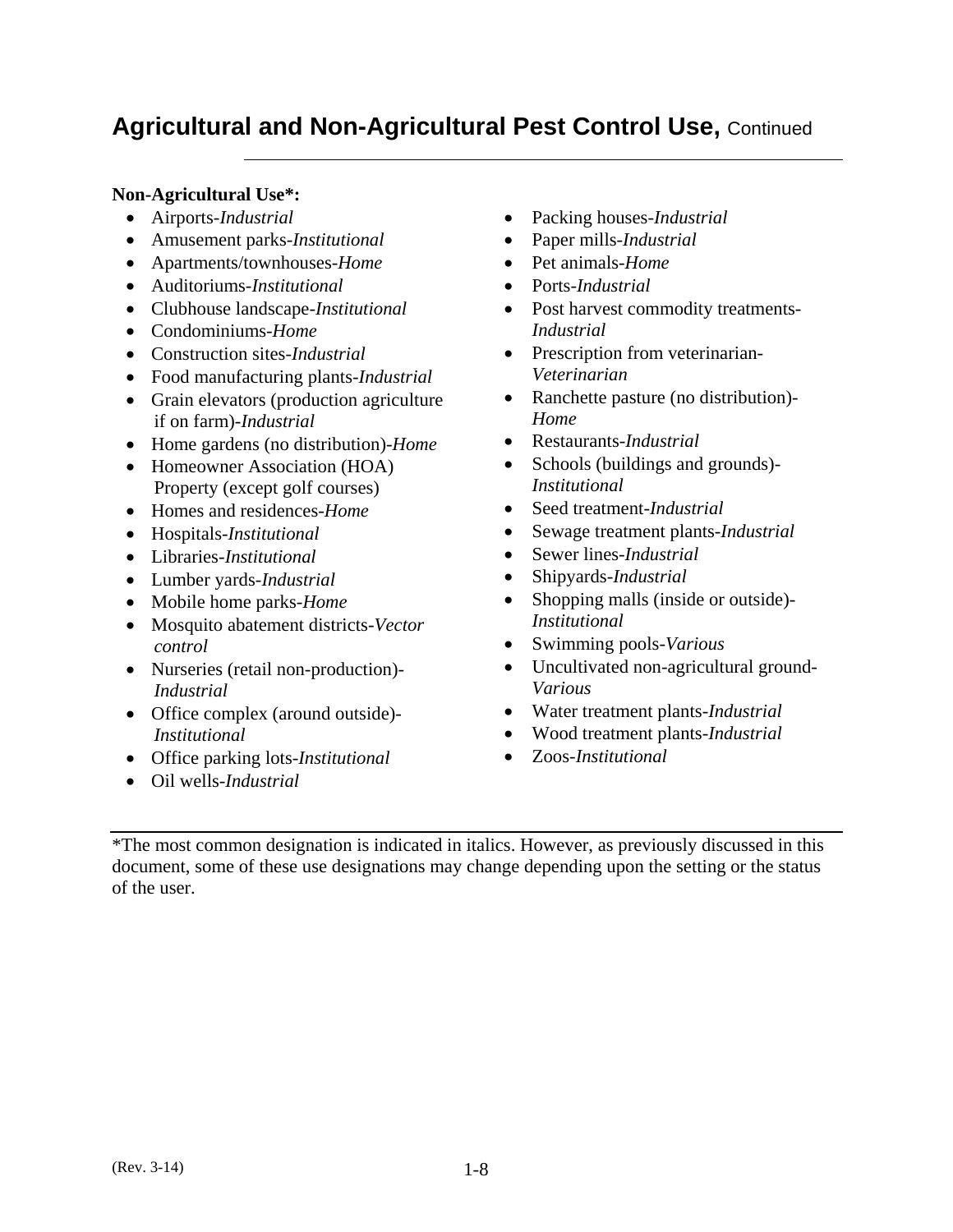### **Commodity Seizure or Harvest Prohibition**

**Interprets FAC sections 12501, 12504, 12601, 12648, 12672, and 12673** 

**Introduction** *FAC sections 12501 and 12504* define produce as any food (for man or animals) in its raw or natural state. Attorney General's opinion no. 60/89 finds that pea vines and shelled peas, shelled nuts (walnuts), honey, milk and cream, pelleted alfalfa hay, ground almond hulls, chopped corn plants, and meat are all "raw agricultural products" subject to the law. Butter is not a raw agricultural product.

> While the enforcement of pesticide residue tolerances is primarily a DPR responsibility, CACs have a role particularly in cases where commodity is unharvested or there is misuse or a preharvest interval violation. This section is included to give a better understanding of how CACs may fit into the overall program. Priority investigation crop loss criteria should be considered in these cases.

*FAC section 12601* allows DPR to seize any produce (including unharvested produce, if it is within one week of being in a harvestable condition) suspected of carrying an illegal residue. If not sampled previously, samples confirming the illegal residue must be taken and analyzed within 24 hours (*FAC section 12604*). The traditional routine procedure for responding to a finding of illegal residue is found in FAC sections 12601-12606. These sections outline a comprehensive due process procedure that allows DPR to seize and hold the produce and includes provisions for commodity reconditioning or byproduct use. This section **does not authorize** DPR to order the disposal or destruction of the commodity.

**General due process requirements**  The statutes clearly outline due process procedures only for FAC section 12648 actions. This does not mean that there are not due process requirements for other actions outlined. For other than section 12648 actions, due process requirements are based on case law established by the courts, based on the Constitution. The closer we adhere to the procedures outlined in section 12648, the stronger is our position that we have given adequate due process in these other actions. See Compendium Volume 3, Restricted Materials and Permitting, for a general discussion of due process requirements.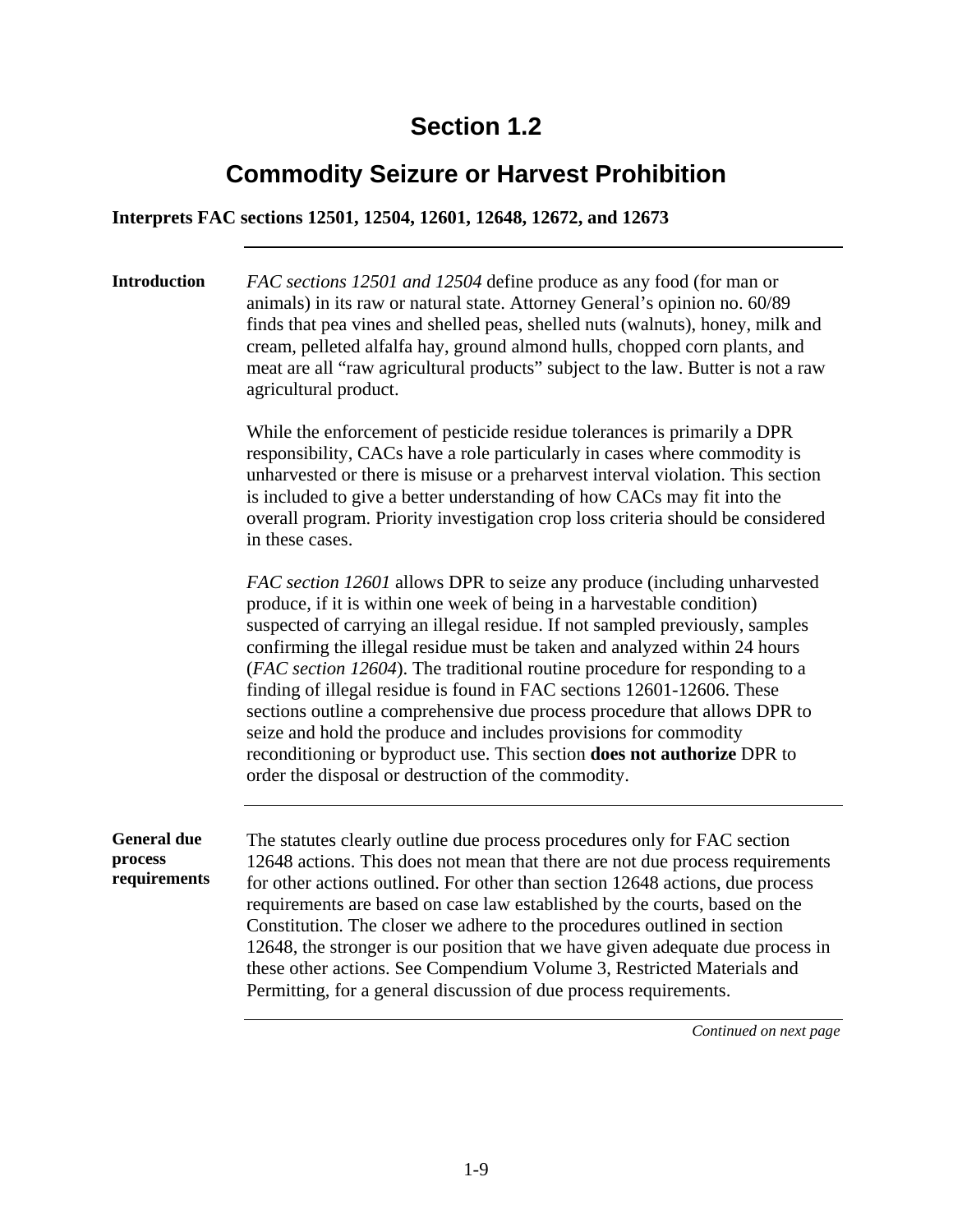| <b>NTE</b> residues<br>resulting from<br>unintentional<br>use | DPR will generally handle "no tolerance established" (NTE) residue events<br>that may have resulted from drift or other unintentional contamination,<br>including reasonable labeling misinterpretation, pursuant to FAC section<br>12601. This section can be used even when there is some evidence of an<br>illegal use. This would allow for reconditioning of the commodity, in these |
|---------------------------------------------------------------|-------------------------------------------------------------------------------------------------------------------------------------------------------------------------------------------------------------------------------------------------------------------------------------------------------------------------------------------------------------------------------------------|
|                                                               | cases.                                                                                                                                                                                                                                                                                                                                                                                    |

**FAC section 12642**  FAC section 12642 declares that any produce with an illegal residue is a public nuisance. The following sections (FAC sections 12643-12646) outline the procedure for DPR to take legal action to force disposal or destruction of the commodity. Due to the perishable nature of most produce, this provision is seldom used.

> *FAC section 12672* allows DPR or the CAC to prohibit harvest if a preharvest interval has not been complied with, but only until the interval has expired. In these cases, no laboratory analysis confirming residue is necessary. However, even though laboratory analysis demonstrates that the crop does not contain pesticide residues in excess of established tolerances, harvest prior to the expiration of a preharvest interval is a violation of FAC section 12973 and action should be taken on that violation consistent with the Enforcement Response Regulations (3 CCR sections 6128 and 6130). DPR will not be a participant in any agreement to facilitate a violation of the law. In any willful violation of this section our further responsibility is to protect the public from the possibility of any illegal residues through appropriate measures.

> *FAC section 12673* allows DPR or the CAC to prohibit the harvest of any produce that carries pesticide residue in excess of permissible tolerance. Even though field samples show an illegal residue, the plant, crop, or commodity, as marketed, may be legal due to residue degradation, growth dilution, trimming, or washing. This section should be used in cases of drift or reasonable label misinterpretation.

When illegal residues are suspected and no confirming analysis has been performed, DPR or county staff should collect samples and submit them to CDFA's Center for Analytical Chemistry for analysis. Sampling should be done in accordance with official sampling procedures of DPR.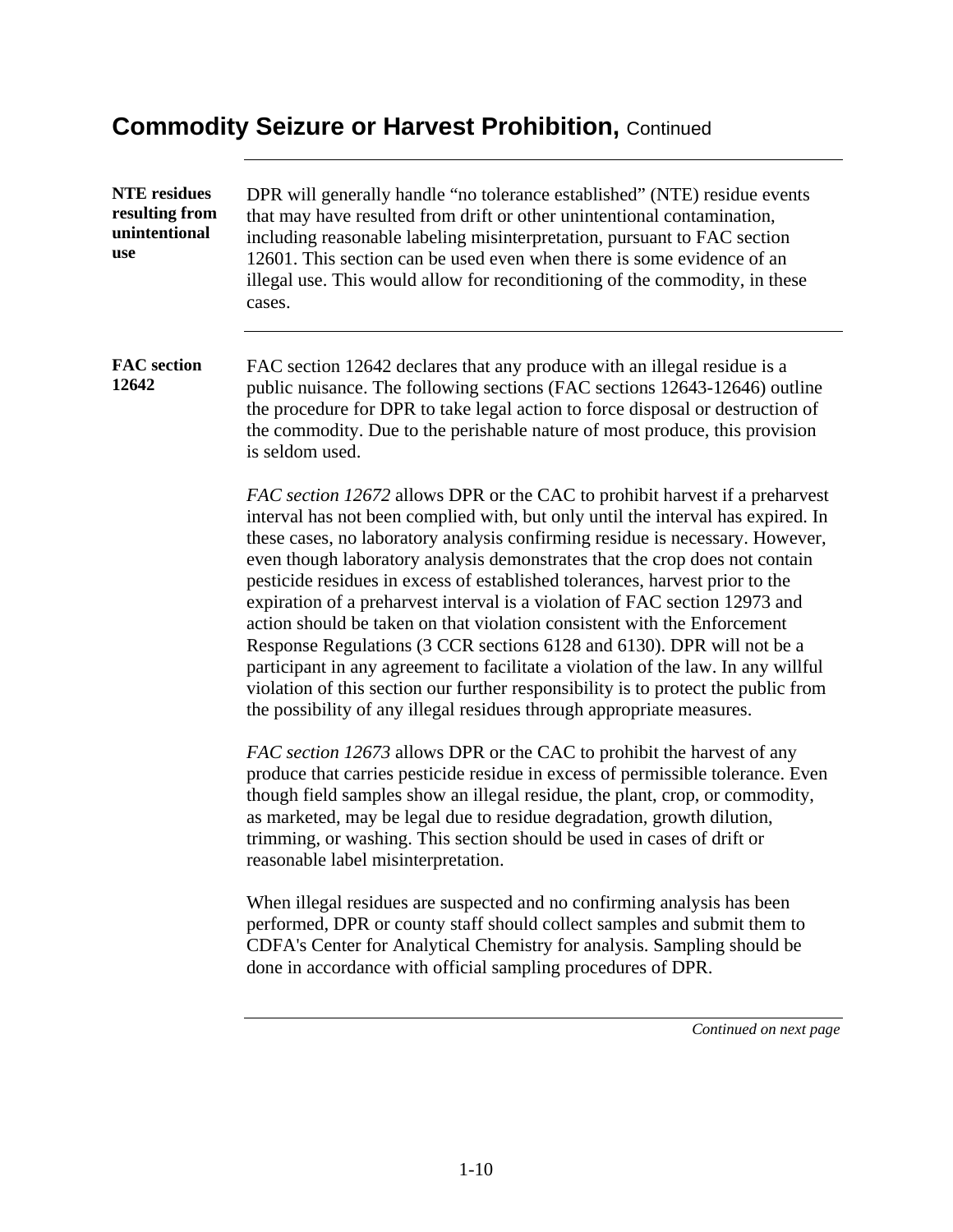| <b>FAC</b> section<br>12642<br>(continued) | If further follow-up sampling and analyses are necessary, the farm operator,<br>packinghouse, etc., should use the services of an accredited commercial<br>laboratory. When accredited commercial laboratory results of a properly<br>collected sample show residues to be legal, a confirming DPR sample would<br>not normally be required, however, a sample may be submitted to the Center<br>for Analytical Chemistry whenever thought to be necessary.                                                                                                                                                                                                                                                                                                                                                                                                                                                               |
|--------------------------------------------|---------------------------------------------------------------------------------------------------------------------------------------------------------------------------------------------------------------------------------------------------------------------------------------------------------------------------------------------------------------------------------------------------------------------------------------------------------------------------------------------------------------------------------------------------------------------------------------------------------------------------------------------------------------------------------------------------------------------------------------------------------------------------------------------------------------------------------------------------------------------------------------------------------------------------|
| <b>FAC</b> section<br>12648                | FAC section 12648 allows DPR to seize or prohibit harvest of any plant, crop,<br>or commodity that has been "intentionally" treated with a pesticide that was<br>not registered for that commodity. This section does not use the word<br>"intentionally" but does appear to contemplate residue from "intentional" use<br>rather than accidental contamination by use of the word "treated."<br>The term "pesticide" as used in this section means active ingredient<br>(substance) as defined in FAC section 12753 rather than pesticide product.<br>This is consistent with the stated purpose of preventing the gaining of an<br>"unfair business advantage" through use of an unregistered pesticide<br>substance. Also consider FAC section 12995. CACs may be asked to<br>investigate cases where use of an unregistered pesticide is suspected. These<br>cases are sometimes uncovered through use report review. |
|                                            | Produce treated with a pesticide not registered for that commodity is defined<br>to be a public nuisance by $FAC$ section $12648(a)$ . This section gives DPR the<br>authority to seize and hold the produce, requires DPR to provide a hearing to<br>allow the owner or person in control of the produce to challenge the seizure,<br>and provides DPR with significant additional powers regarding disposition of<br>the produce.<br>In addition, $FAC$ section 12648(b) establishes two rebuttable presumptions<br>(an assumption that is made that will stand as a fact unless someone comes<br>forward to contest it and prove otherwise) that if the produce is treated with a<br>pesticide not registered for that use:<br>The contaminated produce presents a hazard.<br>1.<br>The pesticide was used to gain an unfair business advantage.<br>2.                                                                 |
|                                            | Continued on next page                                                                                                                                                                                                                                                                                                                                                                                                                                                                                                                                                                                                                                                                                                                                                                                                                                                                                                    |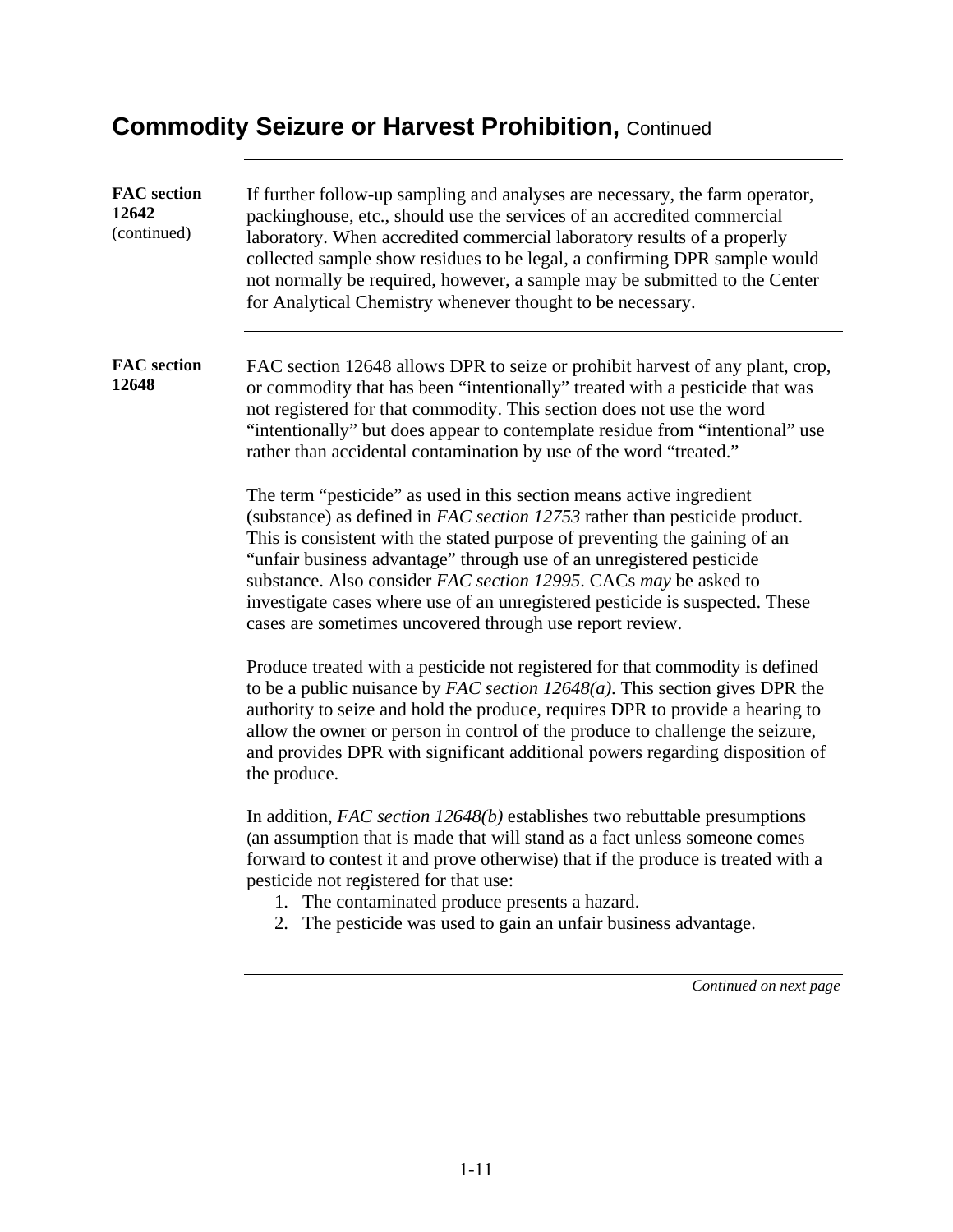| <b>FAC</b> section<br>12648<br>(continued)                          | After due process procedures outlined in FAC section $12648(c)$ , DPR can:<br>1. Order destruction of the produce<br>2. Prohibit harvest or sale of produce grown on the site<br>3. Prohibit use of the site for any specified plant back period<br>4. Take any other appropriate measure                                                                                                                                                                                                                                                                                                                                                                                     |
|---------------------------------------------------------------------|-------------------------------------------------------------------------------------------------------------------------------------------------------------------------------------------------------------------------------------------------------------------------------------------------------------------------------------------------------------------------------------------------------------------------------------------------------------------------------------------------------------------------------------------------------------------------------------------------------------------------------------------------------------------------------|
| <b>NTE</b> residues<br>resulting from<br>"intentional"<br>treatment | DPR will generally use the disposal and other provisions authorized by FAC<br>section 12648 whenever there is sufficient evidence that the produce was<br>treated with an unregistered pesticide.                                                                                                                                                                                                                                                                                                                                                                                                                                                                             |
|                                                                     | FAC section 12648 sets forth that a commodity is to be declared a public<br>nuisance and may be seized by DPR when treated with a pesticide not<br>registered for use on that plant, crop, or commodity. Where DPR can prove<br>that the commodity was treated with a pesticide that is not registered or is not<br>registered for that use, DPR will use the authority vested by FAC section<br>12648 pursuant to the guidelines outlined in this policy. To establish this fact,<br>DPR inspectors will rely on residue evidence (laboratory analysis), testimony,<br>pesticide use records, and such other evidence as can be discovered as in any<br>other investigation. |
| Due process                                                         | Where the evidence shows that it is more likely than not (preponderance of<br>the evidence) that the pesticide residue is the result of an unlawful<br>"treatment" under FAC section 12648, DPR will adhere to the following "due<br>process" procedures outlined in the law:<br>Notice and Seizure<br>Hearing<br>$\bullet$<br>Appeal                                                                                                                                                                                                                                                                                                                                         |
| <b>Notice and</b><br>seizure                                        | Notice, as required by statute to the owner or person in control of the<br>commodity, shall be made prior to seizure, unless DPR has reason to believe<br>that prior notice will result in loss of control of the commodity. The notice<br>will allege that the commodity was treated with a pesticide not registered for<br>use on that commodity, describe the evidence upon which the allegation is<br>based, and inform the owner or person in control of the commodity of their<br>right to a hearing. DPR will then seize the commodity. The respondent must<br>request a hearing within 15 days of receipt of the notice.                                              |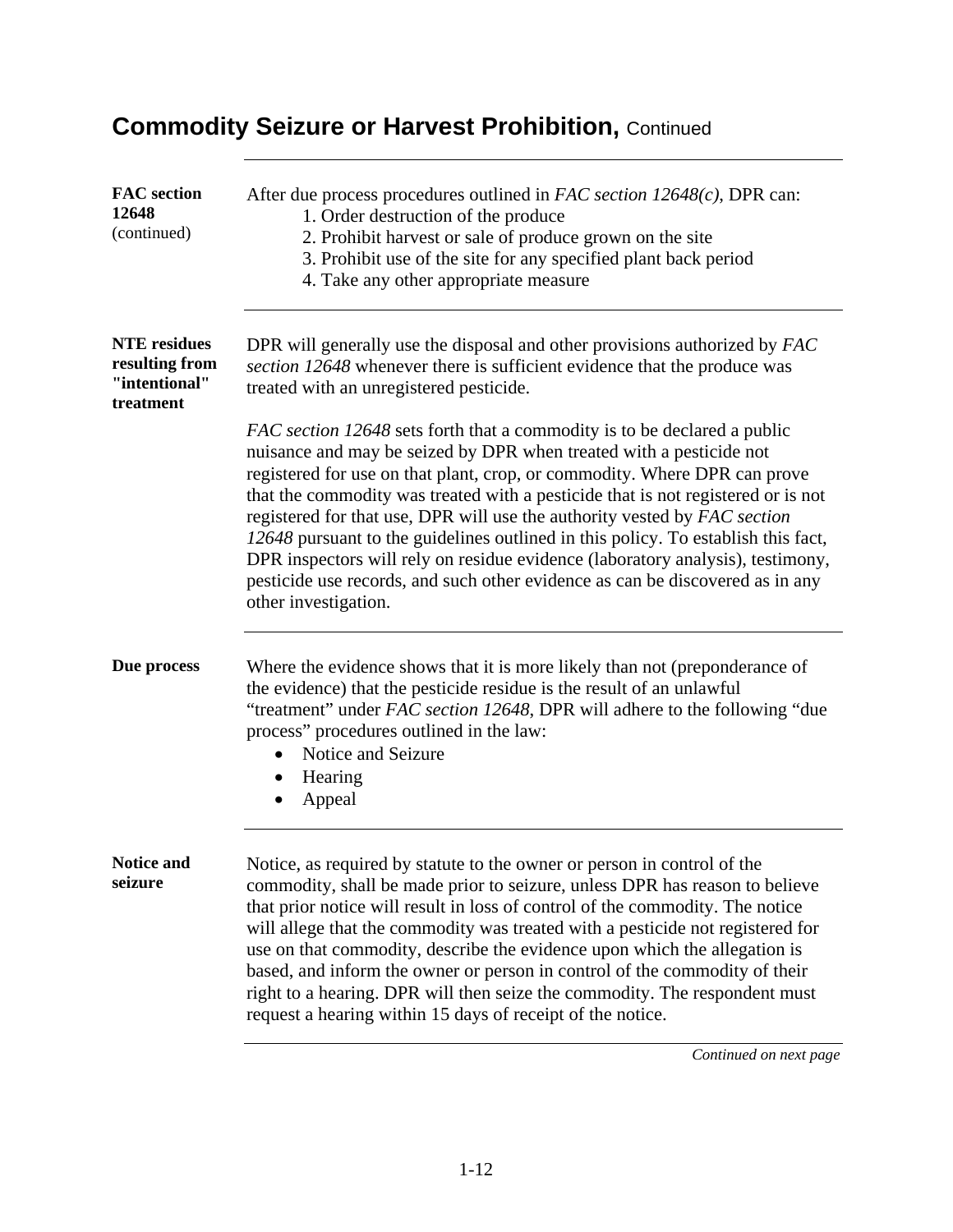| <b>Hearing waived</b>               | If the respondent does not request a hearing, DPR may take any of the actions<br>described in the statute, including destruction of the commodity as described<br>in Crop / commodity disposition that follows.                                                                                                                                                                                                                                                                                                                                                                                               |
|-------------------------------------|---------------------------------------------------------------------------------------------------------------------------------------------------------------------------------------------------------------------------------------------------------------------------------------------------------------------------------------------------------------------------------------------------------------------------------------------------------------------------------------------------------------------------------------------------------------------------------------------------------------|
| <b>Hearing and</b><br>determination | If the owner requests and appears at a hearing:<br>DPR need only show that the commodity was treated with a pesticide<br>and that pesticide was not registered for use on that commodity.<br>DPR shall render a written decision.<br>$\bullet$<br>If the pesticide use is found unlawful under FAC section 12648, DPR<br>may take any of the actions listed in the statute, including destruction<br>of the commodity or other appropriate measure. Rebuttal of the two<br>presumptions (hazard to human health and unfair business advantage)<br>at hearing may be used to determine the appropriate action. |
|                                     | Note: If DPR determines the illegal residue did not result from the intentional<br>use of a pesticide not registered for use on the commodity and the commodity<br>is no longer marketable due to storage or inability to harvest on time, DPR<br>could be subject to an action for compensation under the Governmental Tort<br>Claims Act for damage to the commodity before its release.                                                                                                                                                                                                                    |
| <b>Appeal</b>                       | Appeal may be made to the appropriate court for a review of DPR's decision.<br>If the court determines there was not substantial evidence presented at the<br>hearing to support the allegation of illegal treatment with a pesticide not<br>registered for use on that commodity, DPR could be subject to an action for<br>compensation under the Governmental Tort Claims Act for damage to the<br>commodity before its release.                                                                                                                                                                            |
|                                     | Continued on next page                                                                                                                                                                                                                                                                                                                                                                                                                                                                                                                                                                                        |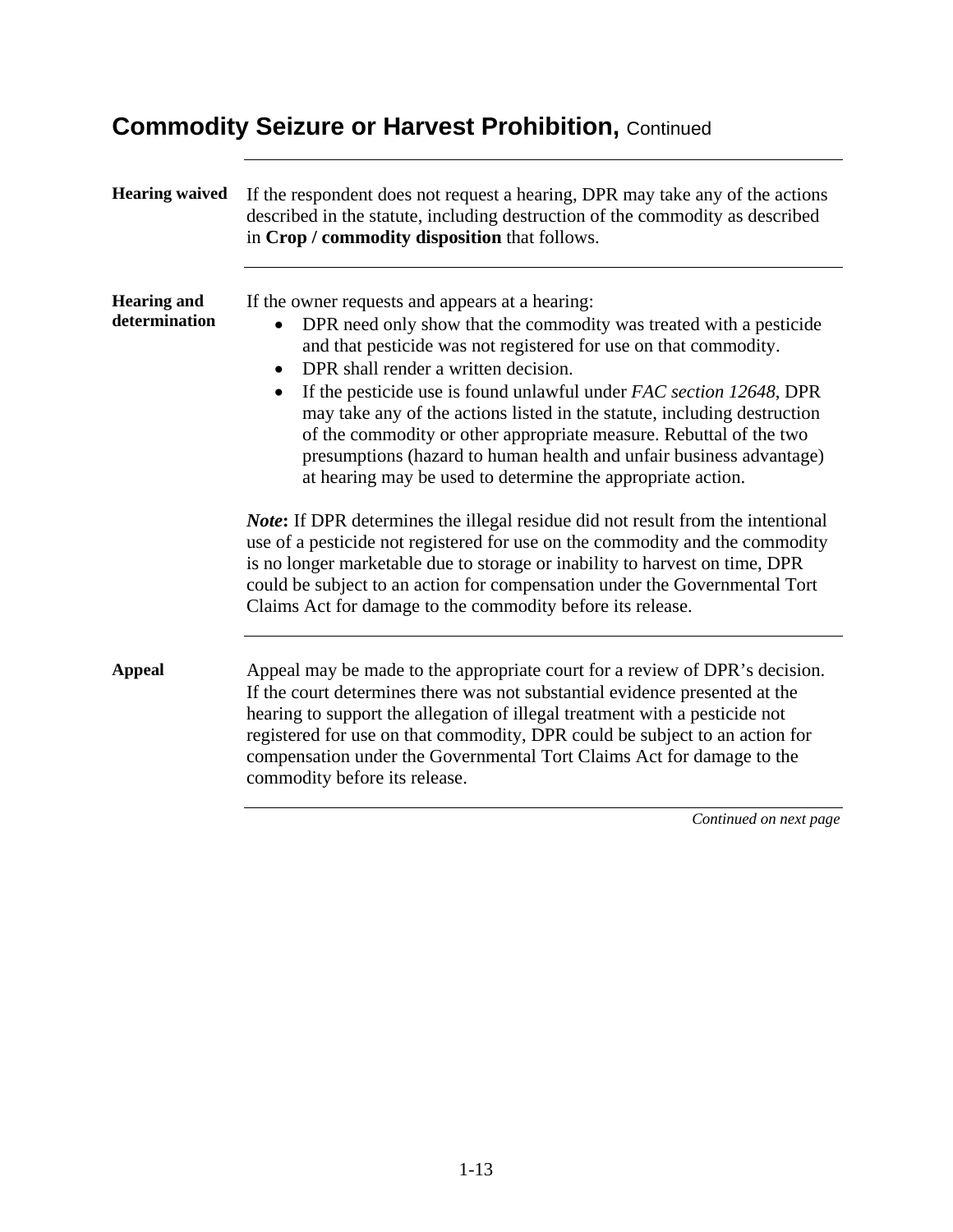**Crop / commodity disposition**  After a final determination of illegal treatment under FAC section 12648 and the appropriate action is "destruction of the commodity," disposition of the crop should be based on the guidelines outlined below, with exceptions approved by DPR's Enforcement Branch Chief where the situation warrants. Single-Harvest Commodities • Destruction of all commodities (harvested or un-harvested).

Multi-Harvest Commodities

- Destruction of currently marketable commodity (harvested and un-harvested).
- Strip all immature commodity from the plant. Continue stripping immature commodity until grower's test (using an acceptable laboratory) shows there is no longer any residue.
- Consider destruction of the plants if the potential for unfair business advantage warrants it.

Long-term/Permanent Tree or Vine Commodities

- Destruction of currently marketable commodity (harvested and un-harvested).
- Tree or vine destruction is not normally a reasonable option. Strip all immature commodity from the plant. Continue stripping immature commodity until grower's test (using an acceptable laboratory) shows there is no longer any residue. This may mean grower's testing of the crop produced following year.

Either DPR or CAC staff may issue an order to stop or prevent harvest. Except when urgent action is required, DPR or county staff should confer and decide the appropriate agency to issue the order. The agency that issues the order will provide a copy of the order to the other agency and provide information on any changes.

The order to stop or prevent harvest must be in writing and should be hand-delivered to the farm operator along with a copy to the harvest labor contractor when applicable. Releases of stop or prevent harvest orders should also be in writing.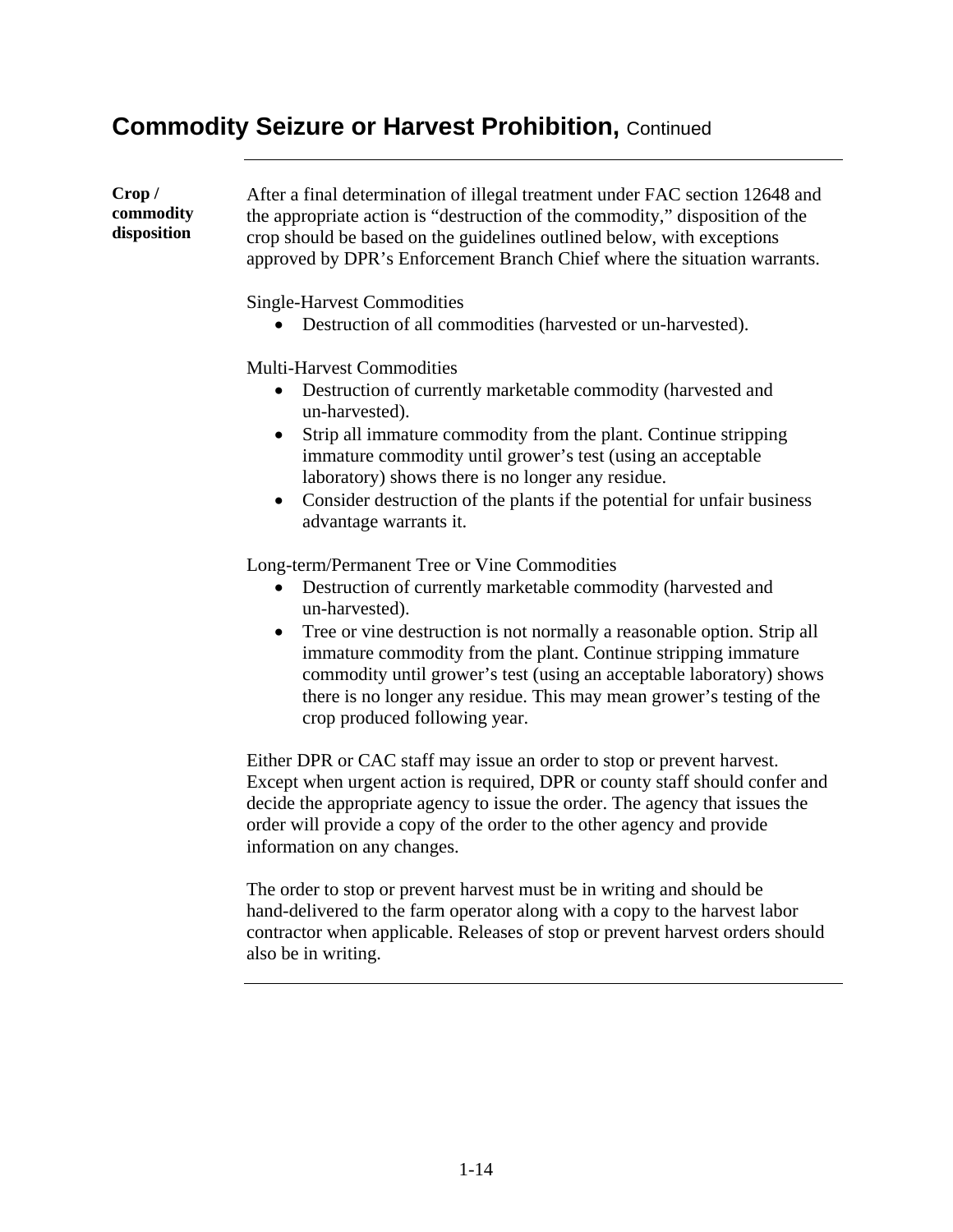# **Complaint Handling by DPR and the CAC**

#### **Interprets FAC sections 2281 and 11501.5**

**In this section** This section contains the following topics:

| <b>Topic</b>                                    | <b>See Page</b> |
|-------------------------------------------------|-----------------|
| <b>General Policy</b>                           | $1 - 15$        |
| <b>Complaint Handling Overview</b>              | $1 - 16$        |
| <b>General DPR Responsibilities</b>             | $1 - 17$        |
| <b>Complaint Referrals</b>                      | $1 - 18$        |
| <b>Complaints Involving Priority Episodes</b>   | $1 - 20$        |
| <b>Complaint Closing</b>                        | $1 - 22$        |
| <b>Complaint Handling Procedures flow chart</b> | $1 - 23$        |

**General Policy** 

**Introduction** DPR's policy is to respond to all complaints, notifications, or reports of episodes that come to the attention of DPR or the CAC alleging misuse of pesticides, pesticide exposure (including odor), or pesticide damage or injury to crops, property, humans, animals, or the environment. There is a further responsibility under the Enforcement Response Regulations to take appropriate action when a violation is documented. Enforcement response must be undertaken without regard to outside events, such as insurance settlements or private legal action taken by persons alleging pesticide injury or damage. Taking established, consistent enforcement response maintains the integrity of the pesticide regulatory program and provides an even playing field for the regulated community.

> The CAC's office is the lead agency for use-related complaints, in consultation with DPR. The amount of resources that the CAC commits to the investigation of any particular complaint is dependent upon available resources and other workload. Complaints involving pesticide product compliance or pesticide residue on commodities in the channels of trade should be referred to DPR.

> For a complaint that is outside DPR/CAC jurisdiction, you should connect the complainant with the agency responsible for the investigation of the activity whenever possible.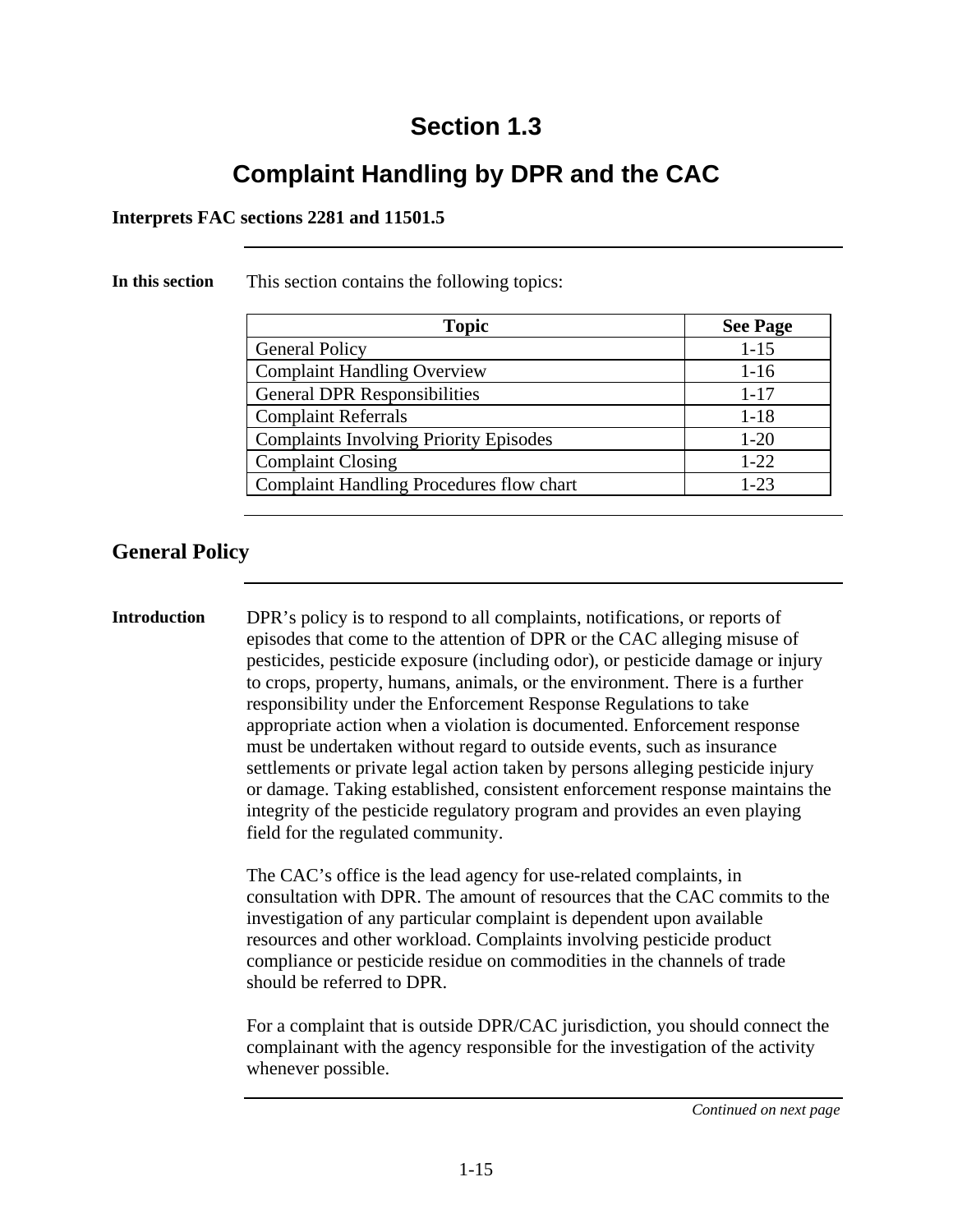### **Complaint Handling Overview FAC section 2281**  FAC section 2281 states in pertinent part, "... the commissioner shall be responsible for local administration of the enforcement program. The director shall be responsible for overall statewide enforcement and shall issue instructions and make recommendations to the commissioner." FAC section 2281 further states, "... The director shall furnish assistance in planning and otherwise developing an adequate county enforcement program, including uniformity, coordination, training, special services, special equipment, and forms, statewide publicity, statewide planning, and emergency assistance." **Terminology** The term "complaint" as used here is a "notice" or "report" that someone believes a violation of pesticide law or regulation or a human/environmental effect, including exposure (episode), has occurred or is threatened. It may also include a report of alleged CAC performance deficiency. A complaint does not include requests for information or labeling interpretation. **Exception** DPR staff will review and follow the guidelines outlined when handling (receiving or referring) complaints for investigation. They are provided as guidelines for CAC staff to consider. Guidelines for the investigation of complaints are found in Compendium Volume 5, *Investigation Procedures*. Situations that dictate different handling may arise and supervisors have discretion to appropriately address those situations. Routine illness reports handled for DPR's Worker Health and Safety (WH&S) Branch are not impacted by this process. Consult Pesticide Use Enforcement Program Standards Compendium Volume 5, *Investigation Procedures*, for guidance in handling illness reports.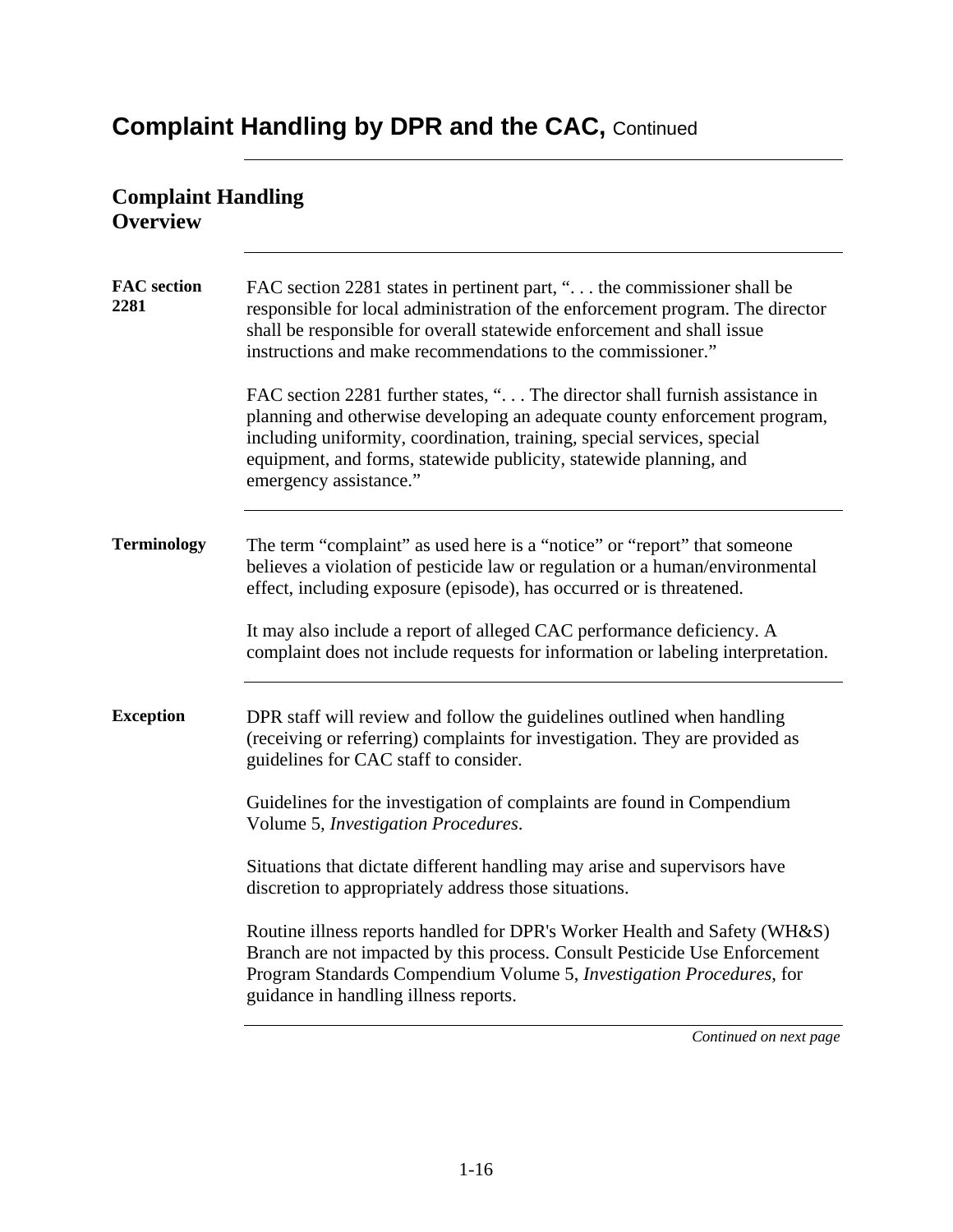| <b>Follow-up</b><br>reports | DPR does not normally ask the investigating agency for a follow-up report on<br>routine complaints. Exceptions would be if the complaint referral came from<br>U.S. EPA and DPR has a need to do a follow-up report or there is a specific<br>DPR executive assignment.                                                                                                                                                                                                                                                        |
|-----------------------------|--------------------------------------------------------------------------------------------------------------------------------------------------------------------------------------------------------------------------------------------------------------------------------------------------------------------------------------------------------------------------------------------------------------------------------------------------------------------------------------------------------------------------------|
|                             | Routine complaint referrals need not be issued a tracking number at the state<br>level. CACs should consult Compendium Volume 5, Investigation<br>Procedures, Chapter I, Part C, Pesticide Episode/Complaint Tracking Log, for<br>guidance on tracking complaint investigations.                                                                                                                                                                                                                                               |
| Complaint<br>tracking       | DPR individually tracks only U.S. EPA priority investigations pursuant to the<br>Cooperative Agreement Between the State of California Department of<br>Pesticide Regulation, the California Agricultural Commissioners and Sealers<br>Association, and the United States Environmental Protection Agency, Region<br>9. Staff receiving a complaint should attempt to determine the classification<br>of the complaint as either priority or routine pursuant to criteria in the U.S.<br>EPA/DPR/CACASA cooperative agreement. |
|                             | Illness reports referred by WH&S are also issued a tracking number by them.<br>In addition, when a complaint is filed using the Cal/EPA on-line system, a<br>number is generated and assigned by the computer.                                                                                                                                                                                                                                                                                                                 |
|                             | <b>General DPR Responsibilities</b>                                                                                                                                                                                                                                                                                                                                                                                                                                                                                            |
| <b>Commodity</b><br>residue | "Commodity residue" (lots of produce in the channels of trade) does not<br>include follow-up investigation of possible misuse or drift incidents. These<br>drift or misuse issues fall into the scope of CAC responsibility. Information<br>about the source grower of the illegal produce will be forwarded to the CAC<br>for investigation of possible misuse. Commodity residue issues involving<br>commodities in the channels of trade should be referred to DPR's<br>Enforcement Branch Food Safety Coordinator.         |

**Product compliance**  "Product compliance" (pesticide registration, labeling, sales, and assessment) complaints should be referred to DPR's Product Compliance Branch Chief. CAC staff should refer these issues to the Enforcement Branch Liaison (EBL) assigned to their county for forwarding.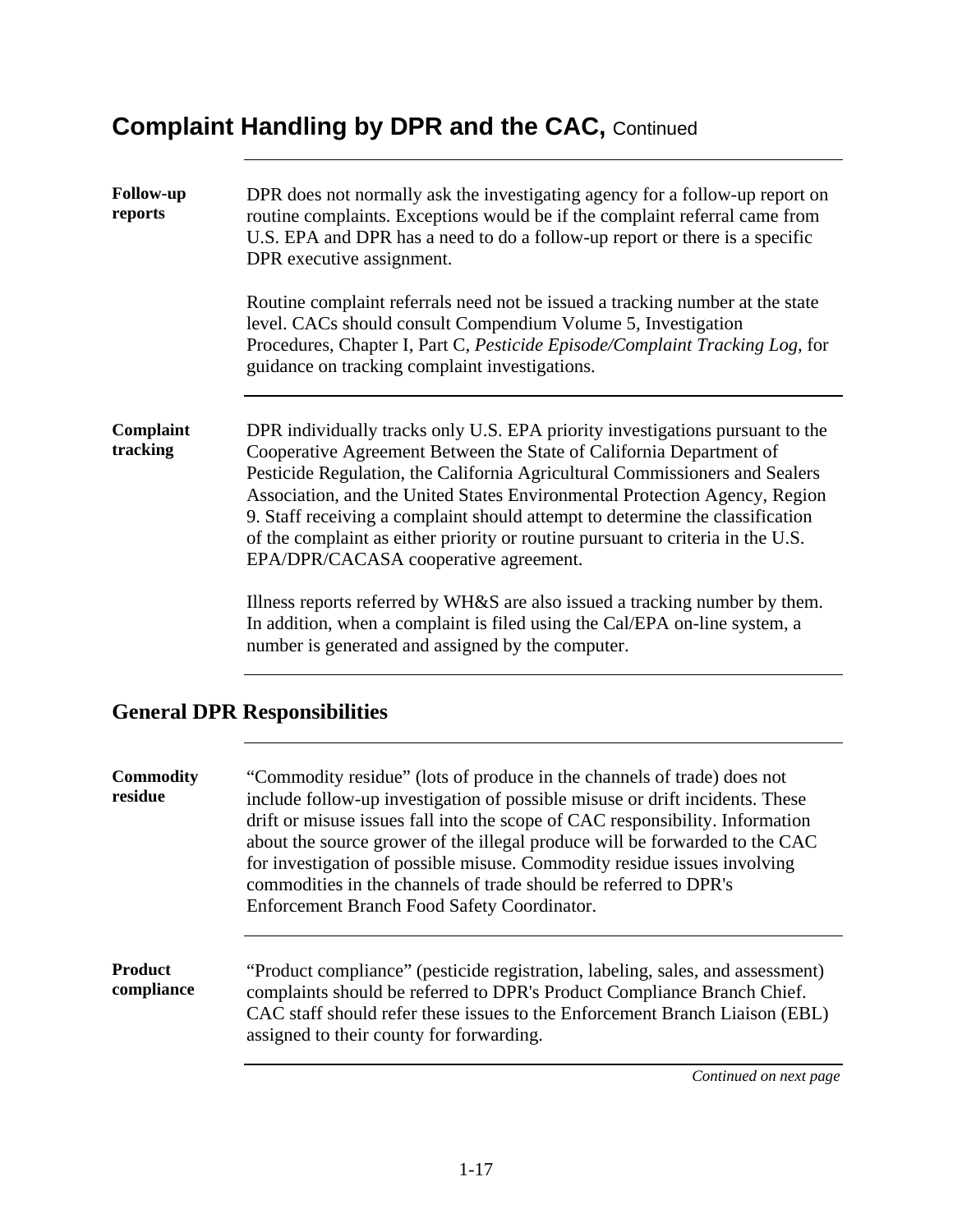**Complaints of county performance deficiency**  If the complainant has previously reported an alleged violation of pesticide law or regulation or has reported an actual or threatened human/environmental effect to the CAC and is calling DPR due to dissatisfaction with the CAC handling of the complaint, DPR has a responsibility to investigate the CAC's response and evaluate county performance. These issues should be referred to the Enforcement Branch Environmental Program Manager responsible for field operations for forwarding to the appropriate Enforcement Branch Regional Office (RO). The investigating RO should provide the CAC with its findings and recommendation. If the DPR investigation finds the CAC investigation has met expected standards, the RO will notify the complainant of the findings with a copy to the CAC. If the DPR investigation finds the CAC investigation lacking, the CAC should be provided the opportunity to reopen the investigation, implement the corrective action, and correspond with the complainant prior to the RO responding to the complainant about the findings and any additional action recommended to the county. A copy of the recommendations should be sent to DPR's Agricultural Commissioner Liaison.

#### **Complaint Referrals**

| <b>Pesticide</b><br>misuse and<br>unlicensed | DPR generally refers complaints of pesticide misuse and unlicensed activity<br>to the CAC through the Enforcement Branch for response.                                                                                                                                                                                                            |
|----------------------------------------------|---------------------------------------------------------------------------------------------------------------------------------------------------------------------------------------------------------------------------------------------------------------------------------------------------------------------------------------------------|
| activity                                     | The CAC is the field arm of the pesticide regulatory program. DPR does not<br>generally take the lead investigator role or routinely assist CACs in<br>investigating these situations. DPR will monitor CAC handling of<br>investigations as part of the effectiveness evaluation process, but not routinely<br>participate in this CAC activity. |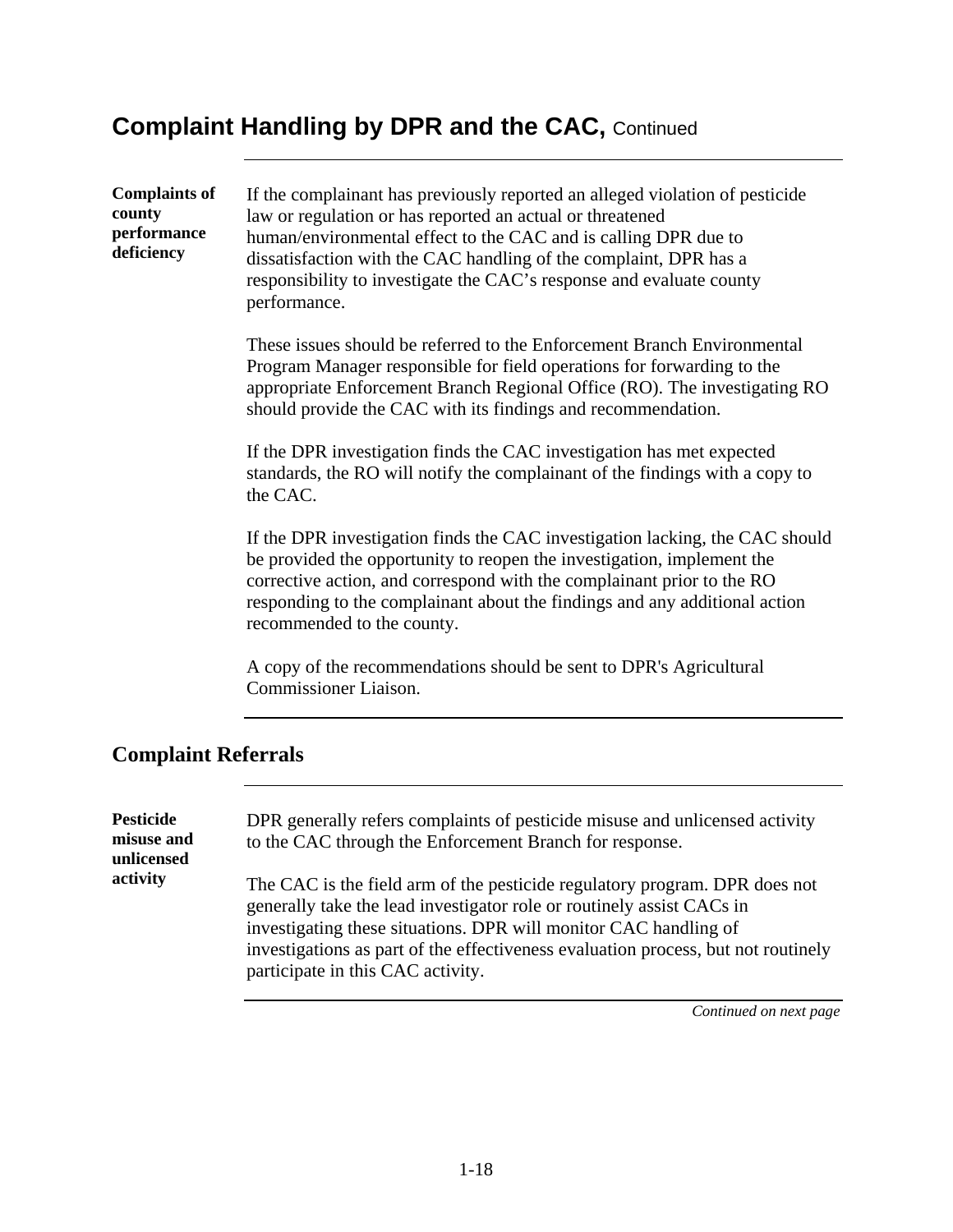| <b>Complaints not</b><br>the<br>responsibility of<br><b>DPR</b> or CAC | Refer complaints that are not the responsibility of DPR/CAC to the<br>appropriate agency.                                                                                                                                                                                                                                                                                                                                                                                                                                                                                                                                                                                                                                                                                                                                                             |  |
|------------------------------------------------------------------------|-------------------------------------------------------------------------------------------------------------------------------------------------------------------------------------------------------------------------------------------------------------------------------------------------------------------------------------------------------------------------------------------------------------------------------------------------------------------------------------------------------------------------------------------------------------------------------------------------------------------------------------------------------------------------------------------------------------------------------------------------------------------------------------------------------------------------------------------------------|--|
|                                                                        | These complaints would include such things as pesticide disposal (refer to the<br>Department of Toxic Substances Control [DTSC]), retaliation against<br>employees (refer to the Department of Industrial Relations [DIR]), fraud by<br>structural operators (refer to the Structural Pest Control Board [SPCB]), and<br>non-pesticide related issues.                                                                                                                                                                                                                                                                                                                                                                                                                                                                                                |  |
|                                                                        | Give the complainant appropriate contact information if available. If the<br>complaint was received in writing, a response giving appropriate contact<br>information should be sent.                                                                                                                                                                                                                                                                                                                                                                                                                                                                                                                                                                                                                                                                  |  |
| Non-priority<br>episodes                                               | There are three options for complaint referral of non-priority and<br>non-pesticide related episodes:                                                                                                                                                                                                                                                                                                                                                                                                                                                                                                                                                                                                                                                                                                                                                 |  |
|                                                                        | 1. Inform the complainant of the on-line Cal/EPA complaint filing<br>system. If their complaint is filed using this system, they will receive<br>an acknowledgement and a record is created. This is the best way for<br>the public to file an environmental complaint.<br>2. Inform the complainant of the appropriate CAC or other agency and<br>give him/her the contact information if available. This is preferred<br>over option #3, if acceptable to the complainant, because it may result<br>in more complete and appropriate information provided to the ultimate<br>investigating agency.                                                                                                                                                                                                                                                  |  |
|                                                                        | 3. Take the complaint information on the Complaint Referral form<br>(PR-ENF-211) and forward it to the appropriate CAC or other agency.<br>This would include referrals from U.S. EPA, the directorate, or the<br>division. If this option is used, be sure to get the complainant's<br>address and ensure that a letter is sent to the complainant<br>confirming the referral and informing him/her that any request<br>for follow-up information should be made to the investigating<br>agency. Copies of the letter go to the investigating agency and to the<br>appropriate RO, if applicable. Do not indicate a particular EBL as an<br>investigator on referral forms. DPR staff should generally not be<br>physically involved in the investigation (except oversight). However,<br>DPR can give advice, counsel, and direction, as necessary. |  |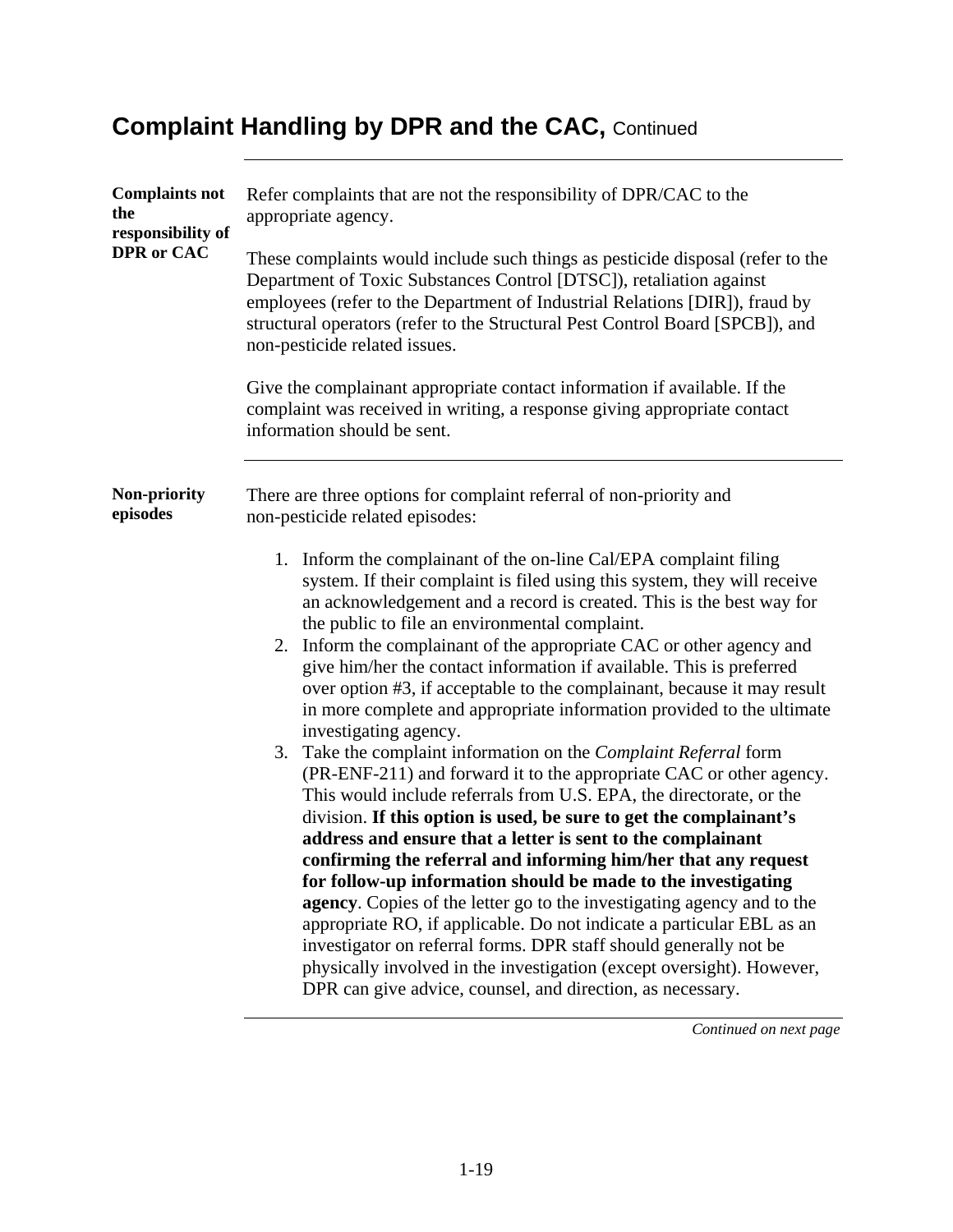## **Complaints Involving Priority Episodes**

| <b>Receiving the</b><br>complaint                 | DPR Enforcement Branch headquarters or RO receiving the complaint is<br>responsible for numbering and notification of other parties according to<br>established procedures for priority investigations. |                                                                                                                                                                                                                                                                                                                                                                                                                                                                                                                                                                                                                                                                                                                                              |
|---------------------------------------------------|---------------------------------------------------------------------------------------------------------------------------------------------------------------------------------------------------------|----------------------------------------------------------------------------------------------------------------------------------------------------------------------------------------------------------------------------------------------------------------------------------------------------------------------------------------------------------------------------------------------------------------------------------------------------------------------------------------------------------------------------------------------------------------------------------------------------------------------------------------------------------------------------------------------------------------------------------------------|
| <b>Priority episode</b><br>handling<br>procedures | The following priority episode handling procedures will be observed by DPR.<br>CACs should immediately report suspected priority episodes to their EBL or<br>RO.                                        |                                                                                                                                                                                                                                                                                                                                                                                                                                                                                                                                                                                                                                                                                                                                              |
|                                                   | <b>Step</b>                                                                                                                                                                                             | <b>Action</b>                                                                                                                                                                                                                                                                                                                                                                                                                                                                                                                                                                                                                                                                                                                                |
|                                                   | 1                                                                                                                                                                                                       | <b>Immediately</b> upon learning of an incident that <b>appears</b> to meet<br>one or more of the human effects criteria for priority investigation<br>and is alleged to be pesticide related, notify WH&S of the<br>incident by e-mail. The numbering of the incident and processing<br>of the Pesticide Episode Notification Record (PENR) should be<br>done as soon as possible with as much information as you have at<br>that point. In no case should the delay exceed eight work hours.<br><b>NOTE:</b> An episode can meet both of the priority parameters and<br>yet have the lead responsibility fall to another agency such as DIR<br>or DTSC. For this reason, the chart on page 1-23 shows<br>classification as the first step. |
|                                                   | $\overline{2}$                                                                                                                                                                                          | Once a number has been obtained and distributed, that episode<br>must be followed through to closing. Priority numbers are not<br>cancelled, recycled, or rescinded.                                                                                                                                                                                                                                                                                                                                                                                                                                                                                                                                                                         |
|                                                   | $\overline{3}$                                                                                                                                                                                          | After the hard copy of the PENR is reviewed by the RO<br>supervisor, it will be electronically sent or faxed by the RO to all<br>appropriate outside agency parties and routed to appropriate DPR<br>headquarters personnel.                                                                                                                                                                                                                                                                                                                                                                                                                                                                                                                 |
|                                                   | $\overline{4}$                                                                                                                                                                                          | RO is responsible for progress reports (15-day reports). Progress<br>reports are handled similarly to the initial notification. Everyone<br>who received a copy of the PENR should also get a copy of the<br>15-day report.                                                                                                                                                                                                                                                                                                                                                                                                                                                                                                                  |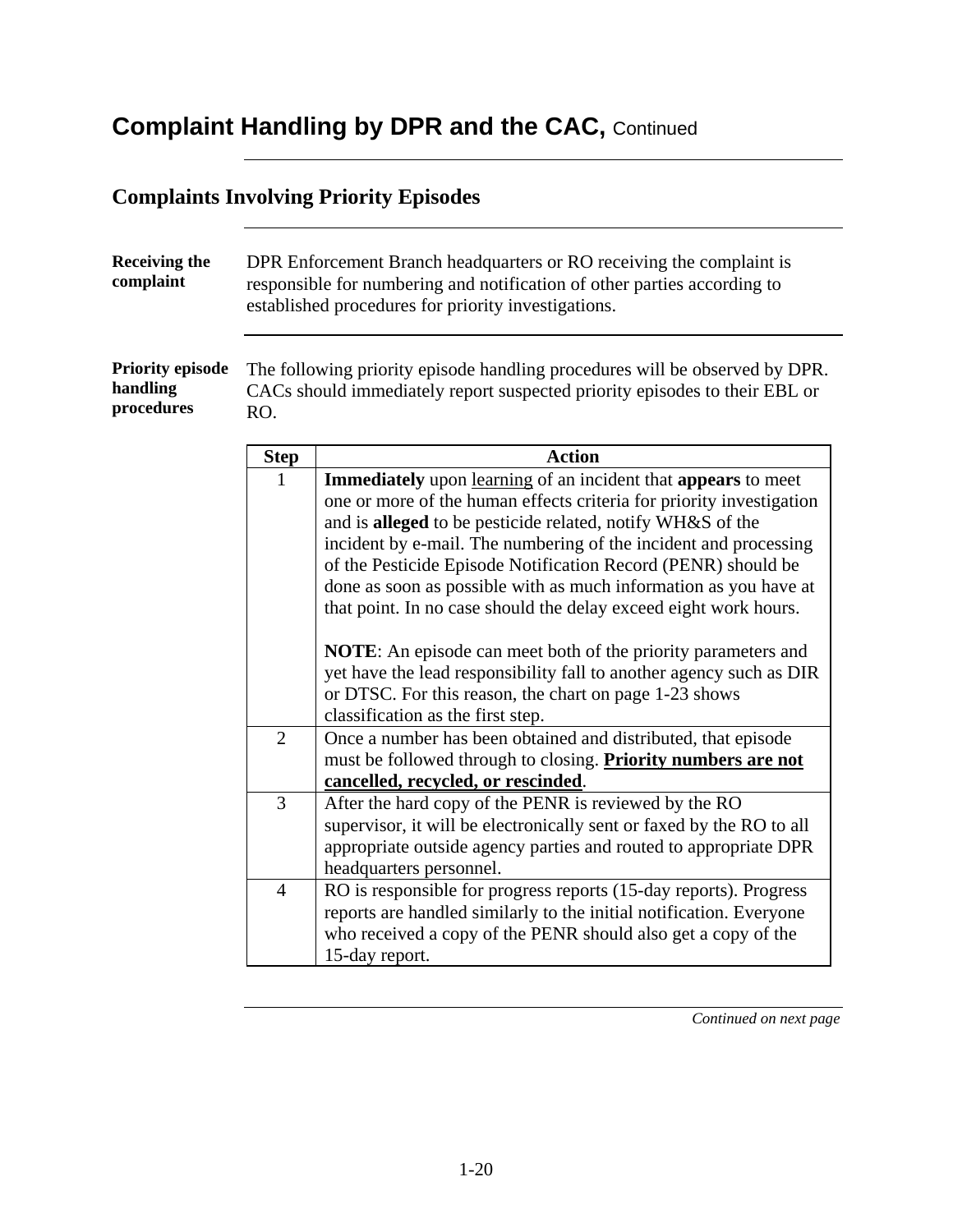| <b>Step</b> | <b>Action</b>                                                                                                                                                                                                                                                                                                                                                                                                                                                                                                                                                                                                                                                                                                                                                                                                                                                                                                                                                                                                                                                                                                                                                                                                                                                                                                                                               |  |  |
|-------------|-------------------------------------------------------------------------------------------------------------------------------------------------------------------------------------------------------------------------------------------------------------------------------------------------------------------------------------------------------------------------------------------------------------------------------------------------------------------------------------------------------------------------------------------------------------------------------------------------------------------------------------------------------------------------------------------------------------------------------------------------------------------------------------------------------------------------------------------------------------------------------------------------------------------------------------------------------------------------------------------------------------------------------------------------------------------------------------------------------------------------------------------------------------------------------------------------------------------------------------------------------------------------------------------------------------------------------------------------------------|--|--|
| 5           | RO supervisor is responsible for Pesticide Episode Closing<br>Report (PR-ENF-055) review, approval, and distribution to all<br>parties. Each section of the Pesticide Episode Closing Report<br>should be completed before the form is signed and distributed to<br>other parties.                                                                                                                                                                                                                                                                                                                                                                                                                                                                                                                                                                                                                                                                                                                                                                                                                                                                                                                                                                                                                                                                          |  |  |
|             | A. The investigation's <b>Summary of Findings</b> section of<br>PR-ENF-055 must be a brief summary of relevant<br>points (who, what, when, where, why) from the county<br>investigation report.<br>B. The Violations Found section is where the specific<br>sections violated are listed; they do not need to be<br>duplicated in the summary. Paraphrase the violation to<br>give some specific indication of what it was. If there<br>were violations uncovered, they must be listed even if<br>no enforcement action was taken.<br>C. The Investigation Considerations/Impacts/Effects<br>section is used to indicate the environmental or health<br>impacts of the episode. It is based upon the EBL's<br>assessment of the CAC investigation report and any<br>other information available. Remember, pesticide<br>product impacts may not be available to the CAC.<br>D. The <b>Enforcement Action</b> section is where the action<br>taken is listed. It does not have to be repeated in the<br>summary. Indicate the type of action and include the<br>administrative civil penalty case number if there is<br>one. If there is no action taken, check "none." If there<br>was a violation and no action was taken, include the<br>CAC's decision report for that decision if required. If<br>the CAC has indicated an intention to take action but |  |  |
|             |                                                                                                                                                                                                                                                                                                                                                                                                                                                                                                                                                                                                                                                                                                                                                                                                                                                                                                                                                                                                                                                                                                                                                                                                                                                                                                                                                             |  |  |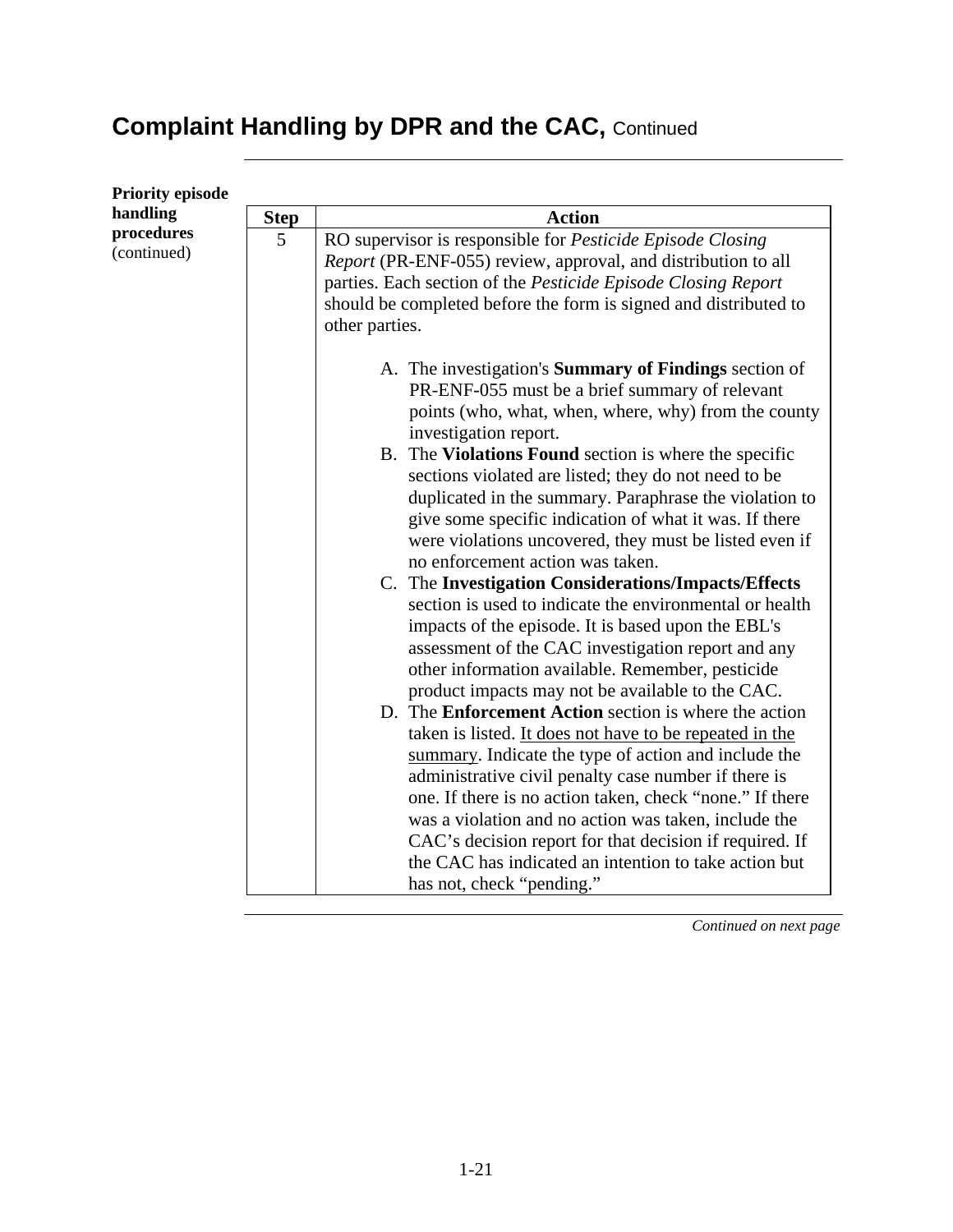| <b>Priority episode</b>   |             |                                                                                                                                                                                                                                                                                                                                                                                                                                                                                                                                                                                                                                    |
|---------------------------|-------------|------------------------------------------------------------------------------------------------------------------------------------------------------------------------------------------------------------------------------------------------------------------------------------------------------------------------------------------------------------------------------------------------------------------------------------------------------------------------------------------------------------------------------------------------------------------------------------------------------------------------------------|
| handling                  | <b>Step</b> | <b>Action</b>                                                                                                                                                                                                                                                                                                                                                                                                                                                                                                                                                                                                                      |
| procedures<br>(continued) | 6           | RO supervisor is responsible for sending a copy of the <i>Pesticide</i><br>Episode Closing Report together with a copy of the CAC<br>investigation report and final decision for any action taken to the<br>field operations Environmental Program Manager for review and<br>filing. If it is a human effects episode, a second copy of the entire<br>county investigation report must be sent to the WH&S Branch<br>Pesticide Illness Surveillance Program. All other agencies get a<br>copy of the Pesticide Episode Closing Report only. Everyone who<br>got a copy of the PENR should receive a copy of the closing<br>report. |
|                           | 7           | RO supervisor is responsible for following up on enforcement and<br>compliance actions pending on priority investigations and<br>ensuring that a copy of the final decision is forwarded to the<br>Environmental Program Manager for review and filing with the<br>investigation report.                                                                                                                                                                                                                                                                                                                                           |

## **Complaint Closing**

| <b>Senior Special</b><br>Investigator<br>responsibility               | The DPR Enforcement Branch Headquarters Senior Special Investigator is<br>responsible for:<br>1. Reviewing and refining case files on all state actions referred by the<br>ROs and forwarding to the Office of Legal Affairs for legal action.<br>2. Data management for closed investigations and cases:<br>Identifying repeat offender patterns;<br>$\bullet$<br>Trend analysis; and<br>$\bullet$<br>Developing summary reports<br>٠<br>3. Training Branch staff on complaint handling procedures.<br>4. Bringing any concerns about closed investigations to the attention of<br>the field operations Environmental Program Manager. |
|-----------------------------------------------------------------------|-----------------------------------------------------------------------------------------------------------------------------------------------------------------------------------------------------------------------------------------------------------------------------------------------------------------------------------------------------------------------------------------------------------------------------------------------------------------------------------------------------------------------------------------------------------------------------------------------------------------------------------------|
| DPR/CAC<br>Complaint<br><b>Handling</b><br><b>Procedures</b><br>chart | The DPR/CAC Complaint Handling Procedures chart follows on the next<br>page.                                                                                                                                                                                                                                                                                                                                                                                                                                                                                                                                                            |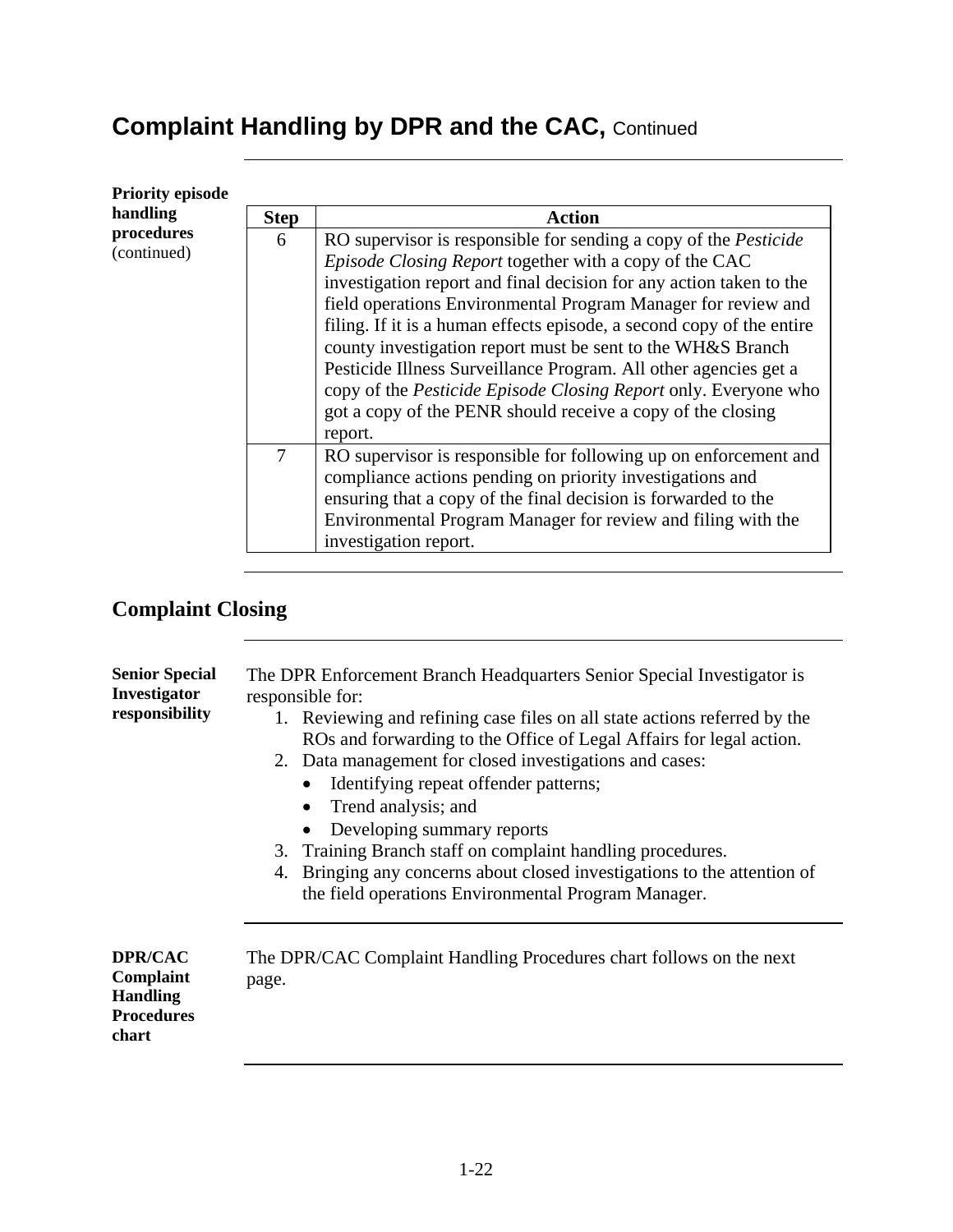#### DPR/CAC Complaint Handling Procedures

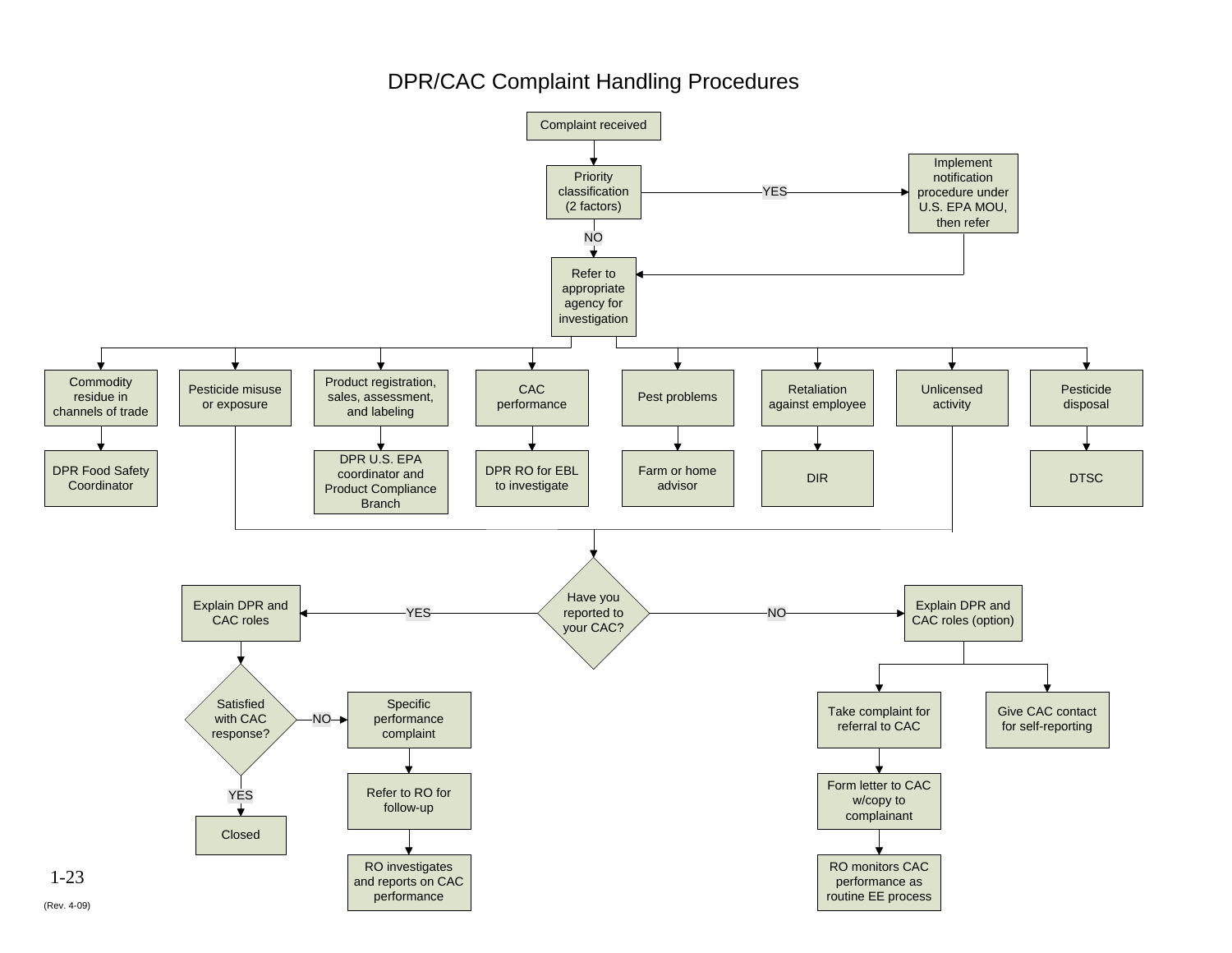#### **Drift**

#### **Interprets FAC section 12972; 3 CCR sections 6000, 6600, and 6614**

**Definition** DPR considers pesticide drift to be an off-target deposition of pesticide residues at the time of an application, not from volatilization or other off site movement. Some off-target deposition at a measurable level is expected and may occur from ground and air applications. In some instances during or after a pesticide has been applied, some people may smell an odor. The presence of an odor does not necessarily mean that the applicator has violated requirements or that substantial drift has occurred and public health is at risk. See Compendium Volume 5, Investigation Procedures, for a discussion of odor episode response.

> Pesticides are intended to be applied to a particular target such as a field, orchard, structure, or even an individual plant or particular place within a structure. The applicator is responsible for this placement. When the pesticide is released and does not reach the application target, contributing factors may include climatic conditions, equipment malfunction, application error, or ineffective application.

> Pesticides may move off of the application target, after application, due to volatilization of the pesticide, wind-blown dust, irrigation run-off, or by other means. The responsibility for off site movement of pesticides is less clear. Volatilization is a characteristic of the pesticide itself, which cannot be controlled by the applicator. It may be a characteristic that creates a "hazard that is known to exist." The appropriateness of selecting or recommending a pesticide with this characteristic in the particular situation should be evaluated. When pesticide movement results from other factors, the roles of both the operator of the property and the applicator must be evaluated to determine which may have been able to prevent it and may have violated a pesticide law or regulation.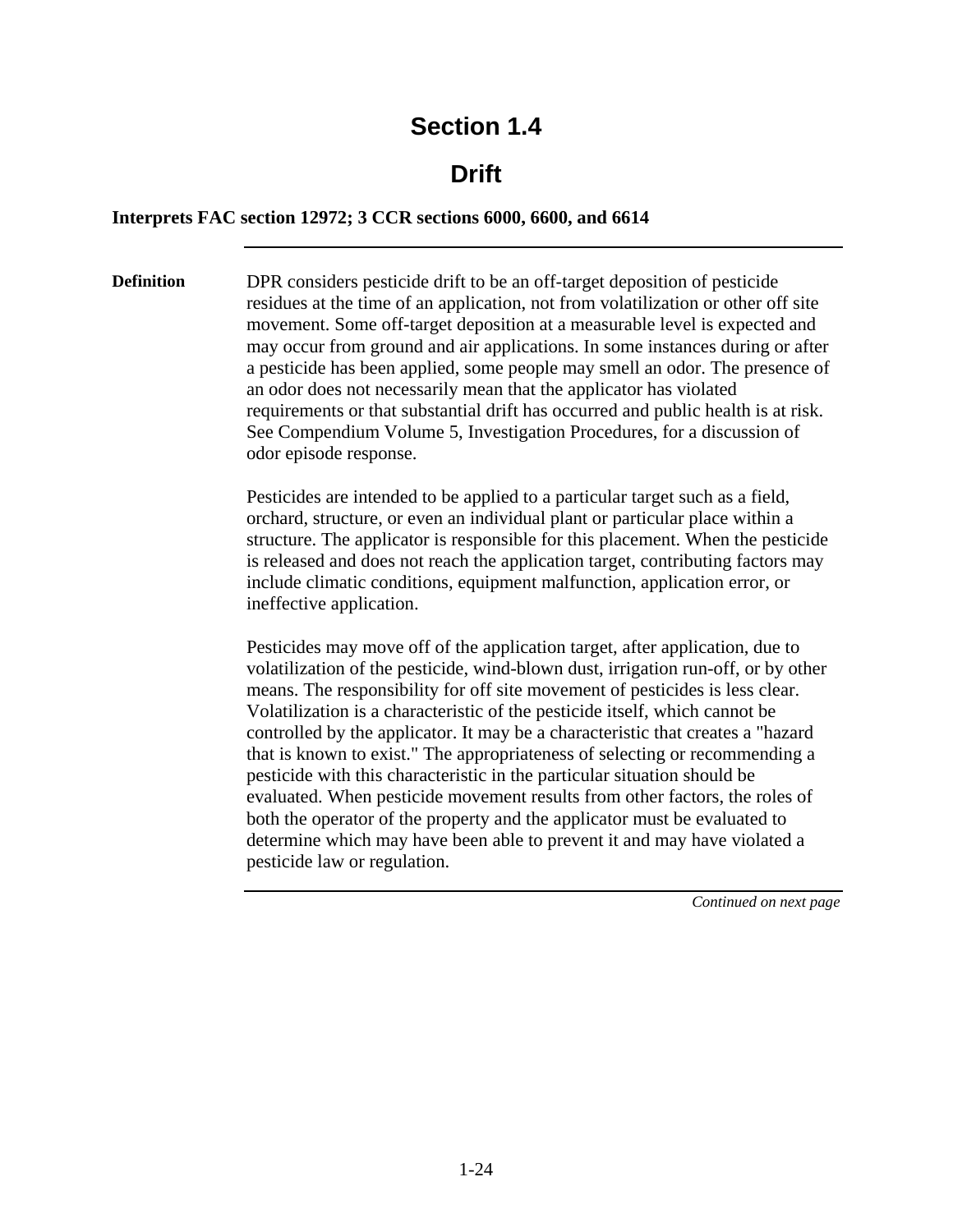**Regulatory standards** Pesticide labeling often directs applicators to avoid drift, implying that any drift would be a violation. Given the reality of pesticide applications, this is not a reasonable standard. More appropriately, labeling may direct the applicator not to apply products when environmental conditions favor drift. Also, as discussed below, laws and regulations direct applicators to operate in a manner to prevent "substantial drift" (see definition) and not to apply pesticides when there is a reasonable possibility of contamination of persons or damage to nontarget property. *FAC section 12972* requires applicators to use pesticides in a manner that will prevent substantial drift to nontarget areas. The regulations define the term "substantial drift" as meaning that the quantity of pesticide outside the area treated is greater than that which would have resulted had the applicator used due care. Also, *3 CCR section 6614* requires applicators to continuously evaluate conditions and surrounding environment and not make or continue an application when: • There is a reasonable possibility of contamination of the bodies or clothing of persons not involved in the application process, • There is a reasonable possibility of damage to nontarget crops, animals or other public or private property; or, • There is a reasonable possibility of contamination of nontarget public or private property preventing normal use of such property. Subsection 6614(a) requires applicators to evaluate meteorological conditions, the application equipment they intend to use, and the target and surrounding properties to determine the likelihood of exposure, contamination or damage from the application. This information aids the applicator in deciding whether to begin or continue an application and how to conduct the application. Pesticide applicators have a duty to stop or reschedule an application when conditions exist which could reasonably be expected to cause exposure, contamination or damage. Other regulations prescribe application standards for specific pesticides to minimize drift. These include: *3 CCR section 6460* (Drift Control); *3 CCR section 6462* (Propanil); *3 CCR section 6464* (Phenoxy and Certain Other Herbicides); *3 CCR section 6466* (Paraquat); and *3 CCR section 6470* (Cotton Harvest Aids).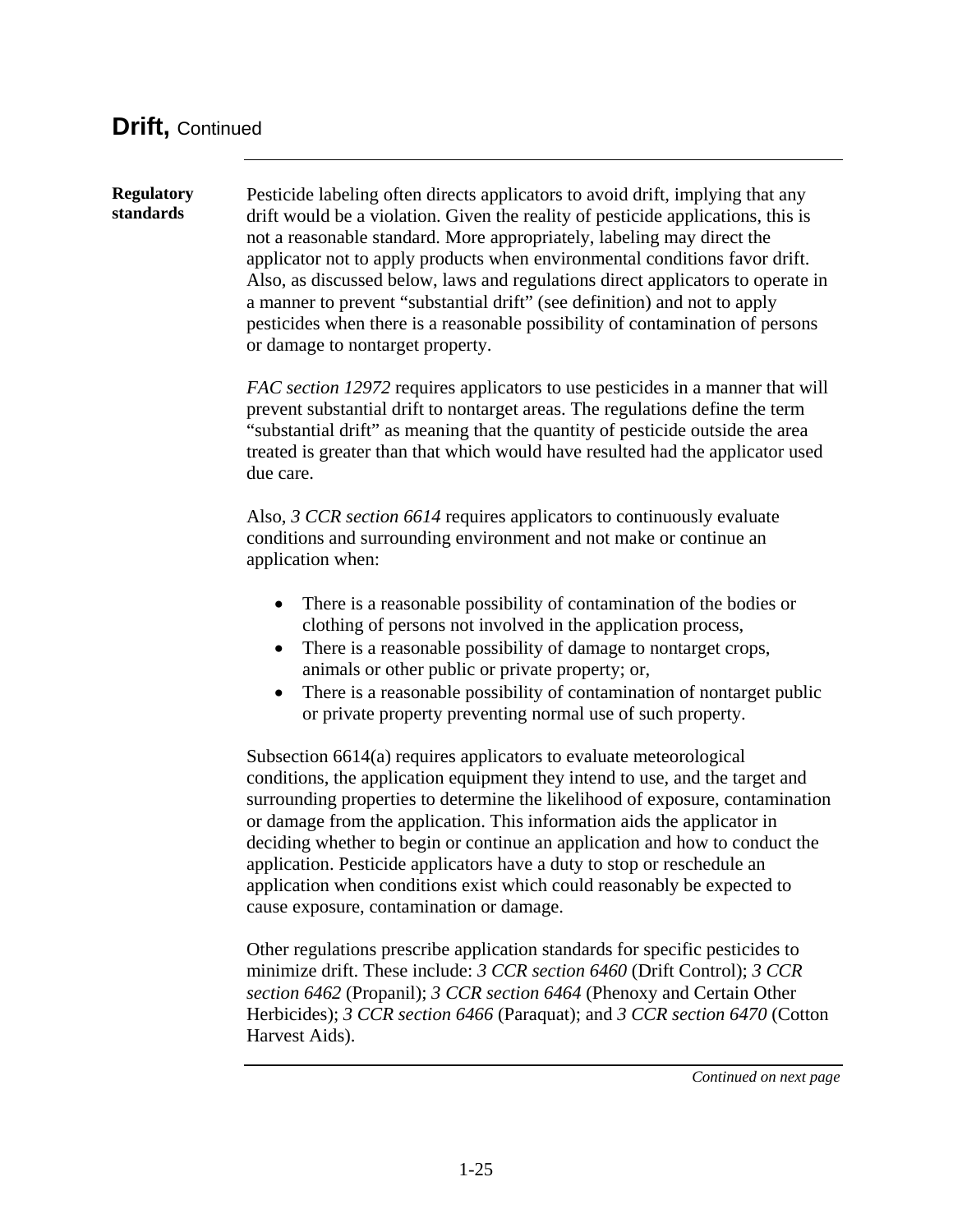**Enforcement** While there may be rare exceptions, in most cases the existence of damage or contamination (e.g., fish kills, phytotoxicity, damaged crops, or human exposure) establishes the fact that the damage or contamination could have reasonably been expected to occur. In those cases, the applicator should not have made (or continued) the application, and the pest control business or the applicator should be cited for violating *3 CCR section 6614(b)*.

> If the applicator applied the pesticide under conditions the labeling directed against, the pest control business or the applicator can be cited for violating *FAC section 12973* (using the pesticide in conflict with its registered labeling). Citing for a violation of *FAC section 12972* requires the establishment of, with some particularity, the aspect of due care that the applicator failed to exercise.

When an investigator determines there is sufficient evidence showing that a law or regulation was violated in an episode or complaint involving pesticide drift, the *Enforcement Response Regulations (3 CCR sections 6128 and 6130)*  should be used to determine the appropriate action. In most instances, the first violation warrants an Agricultural Civil Penalty or State action.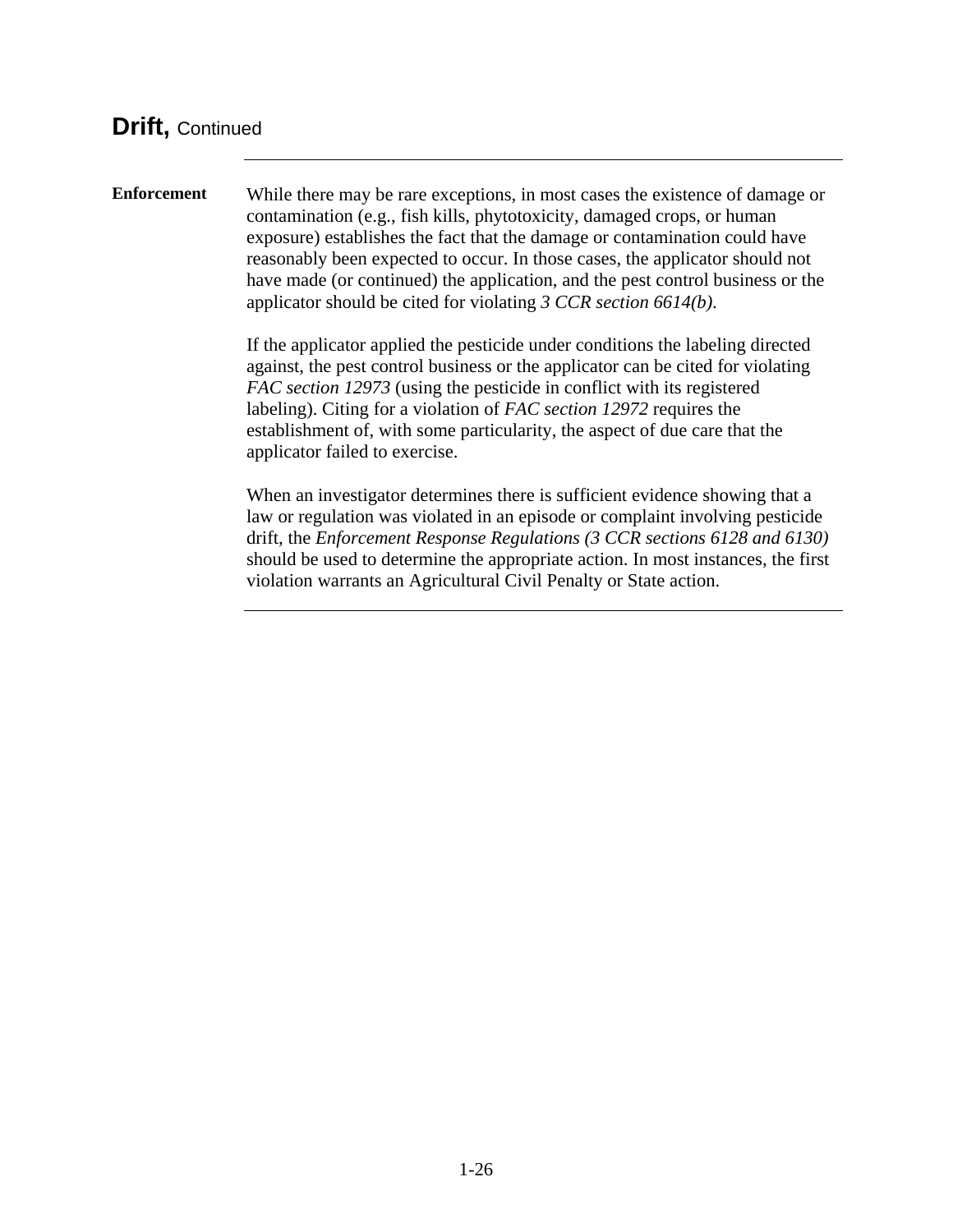# **Recommendations (Faulty) Followed by Applicators**

**Interprets FAC sections 12971 and 12973** 

**Interpretation** Both the person making the recommendation (adviser) and the applicator are clearly in violation when an applicator applies a pesticide in accordance with a recommendation that is in conflict with approved labeling. Disciplinary action should be taken against both parties for use and recommendation in conflict with approved pesticide labeling, but can be adjusted to reflect relative responsibility in the specific situation. The adviser is responsible for certain judgment factors in a recommendation just as the applicator is responsible for the condition of his/her equipment and monitoring weather conditions during the application. Each is responsible for complying with the label.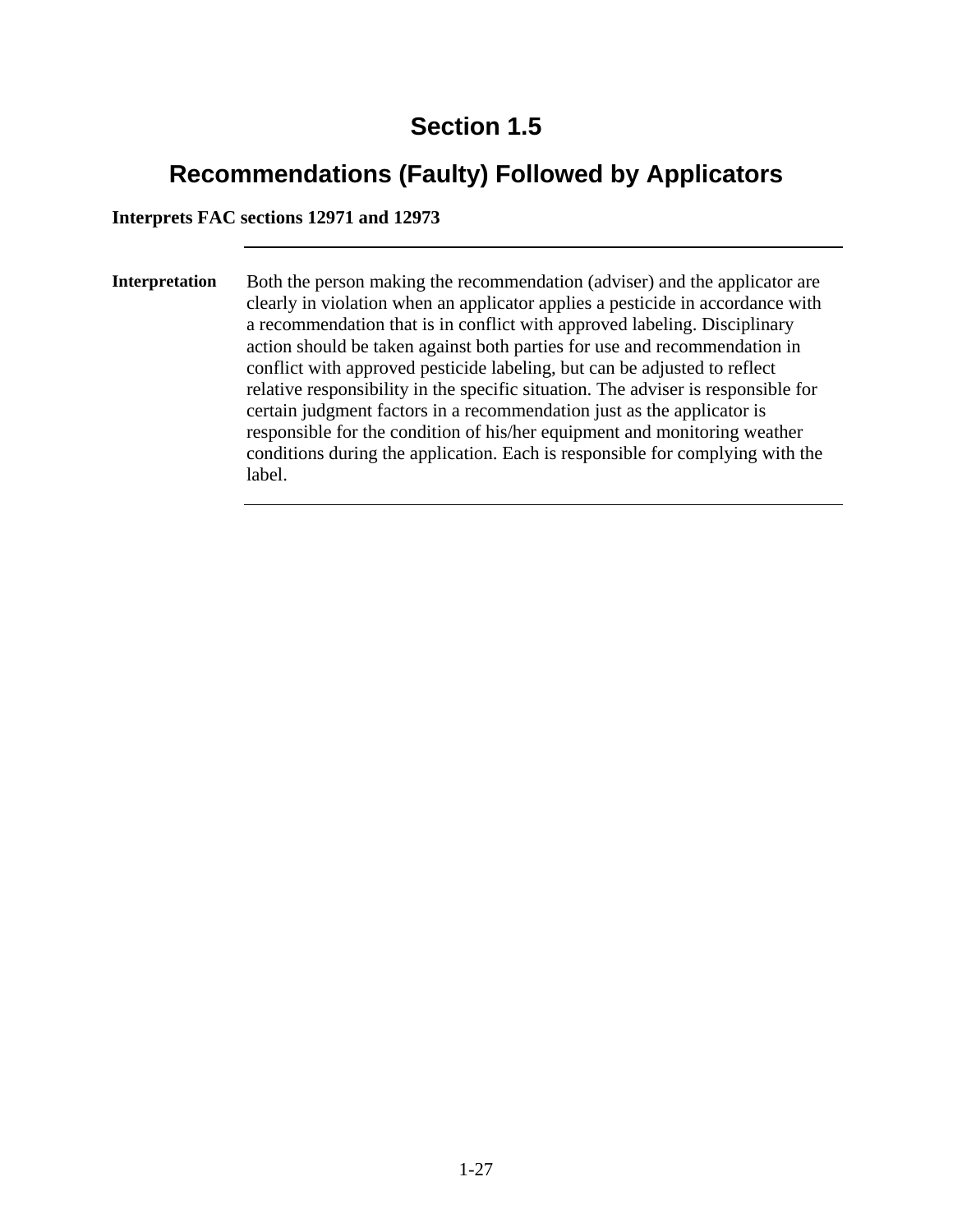# **Labeling Requirements--Interplanted Crops**

#### **Interprets FAC section 12973; 3 CCR section 6000**

**Interpretation** Each pesticide application to a crop grown in an interplant cropping system, such as beans grown between the rows of a non-bearing almond orchard, will have to be reviewed separately to determine if the application can be made without contacting the crop for which the pesticide is not registered. It is "use in conflict" with the labeling and a violation of FAC section 12973 to use a pesticide on a commodity or site for which it is not registered. Crops with residues of unregistered pesticides or over-tolerance residues at the time of harvest are illegal and may be required to be destroyed (see Section 1.2). Certain formulations (such as granular), or certain application methods (such as a ground rig or drip irrigation systems), may provide the necessary separation. Aerial applications, fumigants, and soil-applied systemic materials would, in most cases, be prohibited.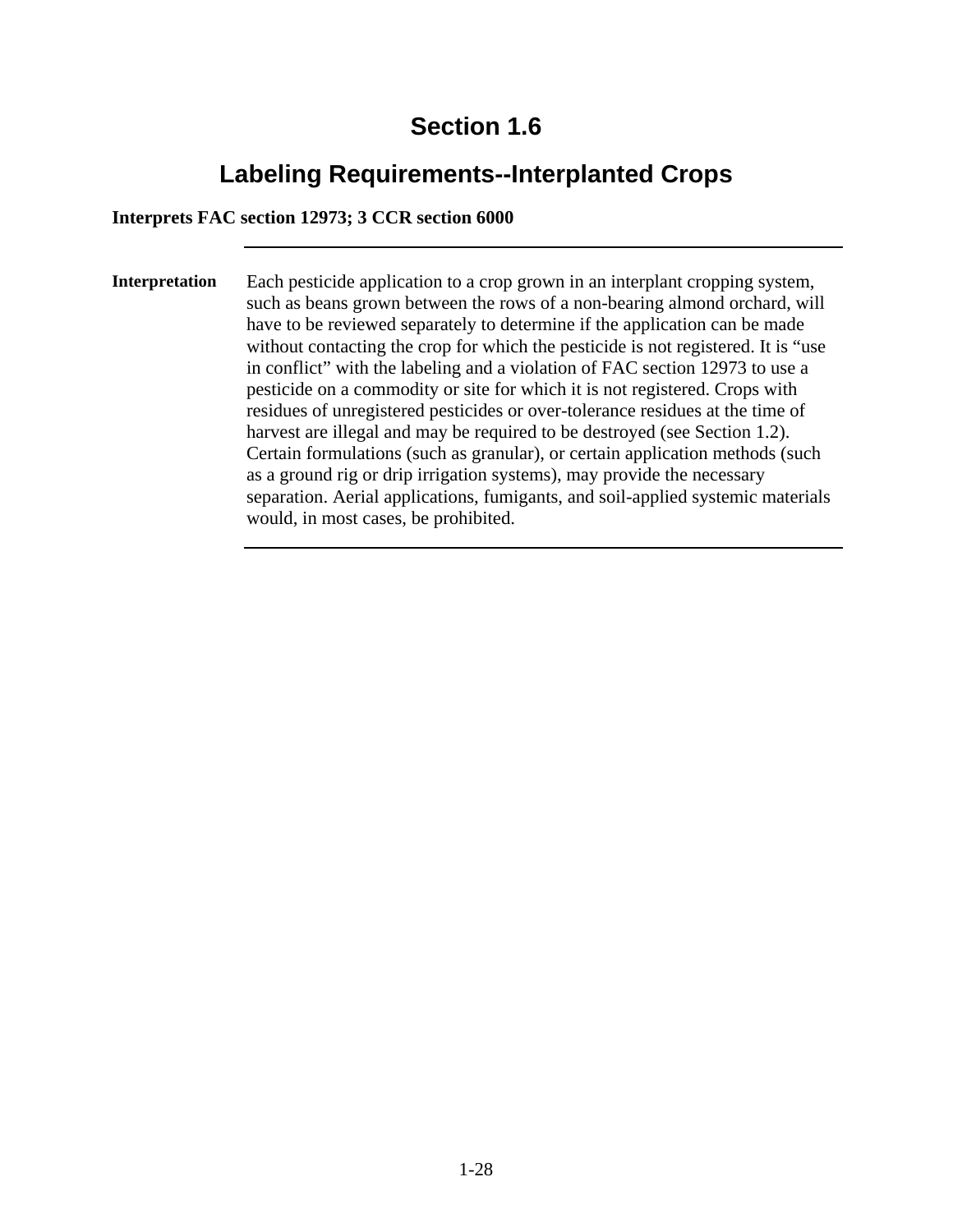# **Product Labeling at Use Site**

#### **Interprets FAC sections 12852, 12882 and 12973; 3 CCR section 6602**

| <b>Background</b> | 3 CCR section 6602 clarifies and makes specific what is meant in FAC<br>section 12973 by "delivered" and exactly what must be present. This section<br>requires that a "copy" of the registered labeling covering the actual use be<br>available at the use site. Typically, there is a registrant's container onsite with<br>a label attached -- this is accepted as a copy of the registered labeling.                                                                                 |
|-------------------|------------------------------------------------------------------------------------------------------------------------------------------------------------------------------------------------------------------------------------------------------------------------------------------------------------------------------------------------------------------------------------------------------------------------------------------------------------------------------------------|
|                   | However, there are occasions where the registrant's container may not be at<br>the use site, a service container may be in use, or the use is covered only by<br>supplemental labeling or a Section 24(c) Special Local Need registration. In<br>these situations, the user must arrange for alternate means of ensuring the<br>appropriate labeling is on site.                                                                                                                         |
|                   | Note: Section 18 Emergency Exemption use instructions are not considered<br>labeling but exemptions from labeling. If the required Section 18 use<br>instructions are not present at the use site, there is a violation of FAC section<br>12973 if the use is in conflict with the registered labeling.                                                                                                                                                                                  |
| Requirement       | To be in compliance with 3 CCR section 6602, the labeling at the use site<br>must completely cover both the general requirements and directions specific<br>to the use. The text of the label must be the same as registered labeling, which<br>has been approved by DPR's Registration Branch. Differences in the<br>directions, restrictions, or precautions are unacceptable. Differences in format<br>or layout are acceptable, unless they create a false or misleading impression. |
| Limitation        | This interpretation should not be construed as permitting registrants to<br>distribute new "FIFRA section 3" labels as supplemental labeling to change<br>the use pattern of existing labeled product. This practice would be a violation<br>of FAC section 12852.                                                                                                                                                                                                                       |
| <b>Guidance</b>   | Any document that is an accurate depiction of the directions, restrictions, and<br>precautions on the registered labeling is acceptable for complying with 3<br>CCR section 6602. Acceptable labeling can be formatted in various media<br>including physical formats (i.e. paper copies, photographs, or facsimiles) as                                                                                                                                                                 |
|                   | Continued on next page                                                                                                                                                                                                                                                                                                                                                                                                                                                                   |

Revised 03/2019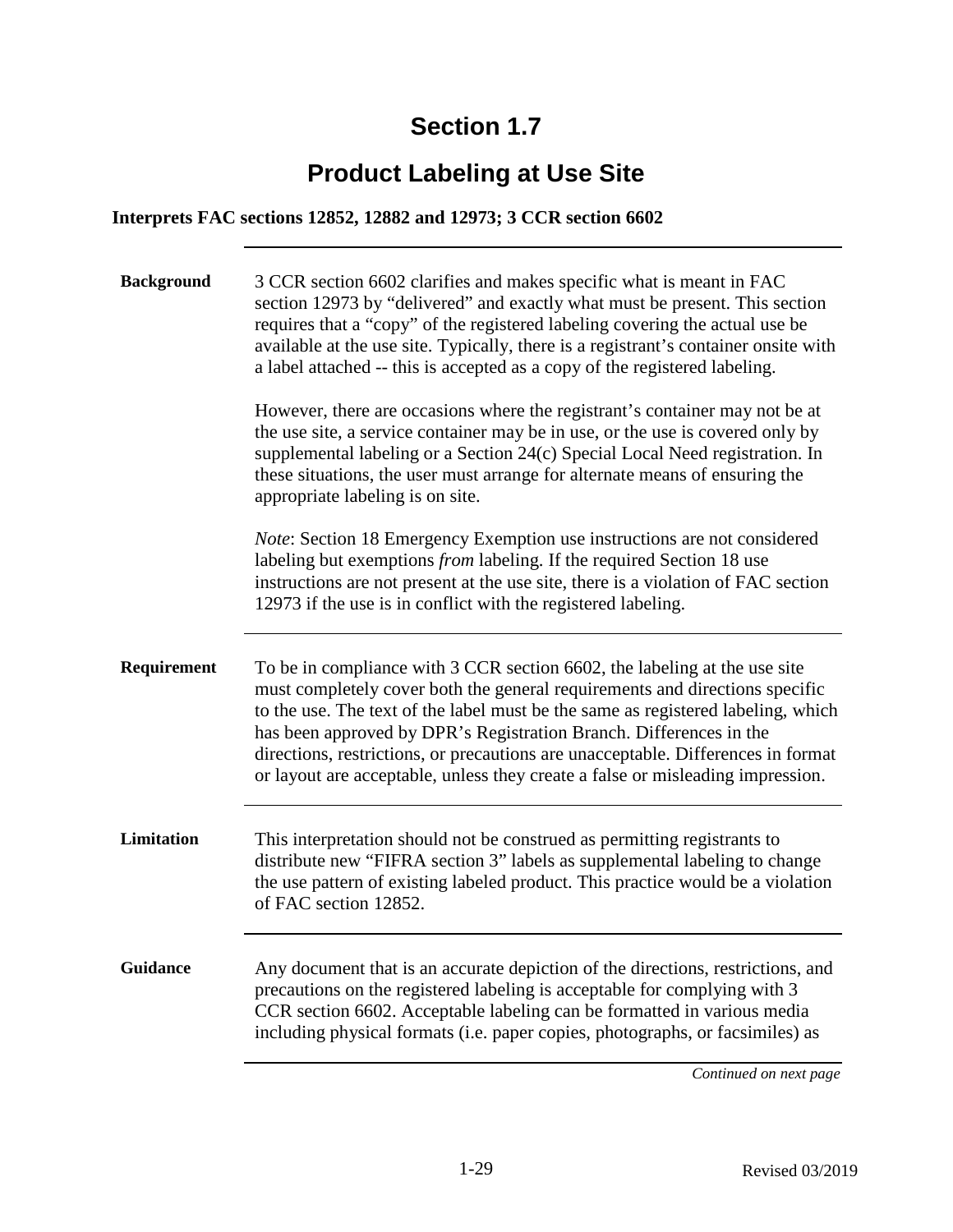# **Product Labeling at Use Site, Continued**

| <b>Guidance</b>    | well as digital formats (i.e. web distributed labeling, digital images, specimen<br>labels downloaded from a registrant website or similar service, or other<br>electronic formats).                                                                                                                                                                                                                                                                                                                                                                                                                                                  |
|--------------------|---------------------------------------------------------------------------------------------------------------------------------------------------------------------------------------------------------------------------------------------------------------------------------------------------------------------------------------------------------------------------------------------------------------------------------------------------------------------------------------------------------------------------------------------------------------------------------------------------------------------------------------|
|                    | During a pesticide use inspection, the pesticide user demonstrates compliance<br>with section 6602 by physically producing a copy (paper or digital) of the<br>labeling for CAC staff to review. The user can demonstrate compliance by<br>producing either a paper copy or a digital copy of the labeling.                                                                                                                                                                                                                                                                                                                           |
|                    | The same standard applies to paper or digital labels: the user must make<br>viewable the contents of the labeling. The mere presence of a mobile device<br>or computer at the use site does not demonstrate that a digital copy of the<br>labeling is at the use site no more than an unidentifiable stack of papers at the<br>use site demonstrates the physical presence of the registered labeling. For<br>either medium, the user must provide a copy of the relevant labeling, either<br>by displaying the labeling in the case of an electronic device, or presenting<br>the physical copy of the labeling relevant to the use. |
| <b>Enforcement</b> | Regardless of the medium (paper or digital), it is the responsibility of the user<br>to ensure that the labeling at the site accurately reflects currently registered<br>labeling. If the electronic device fails, the user would be in violation of<br>section 6602 if that was the only means of reviewing the labeling relevant to<br>the use.                                                                                                                                                                                                                                                                                     |
|                    | If it is discovered the labeling on site is not a true and accurate copy of the<br>registered labeling, action can be taken for a violation of 3 CCR section 6602.<br>Any use of a pesticide in conflict with registered labeling that was delivered<br>with the pesticide is a violation of FAC section 12973.                                                                                                                                                                                                                                                                                                                       |
|                    | It is not expected that CAC staff routinely conduct detailed comparisons of<br>the labeling on site to registered labeling on file with DPR during field<br>inspections. When the labeling attached to the container or electronically<br>distributed is not the same as the labeling registered with DPR, it could be<br>considered misbranded and a potential violation of FAC section 12882(d).<br>However, situations which raise concerns about misbranding should be<br>investigated and referred to the EBL assigned to your county for possible<br>DPR product compliance action.                                             |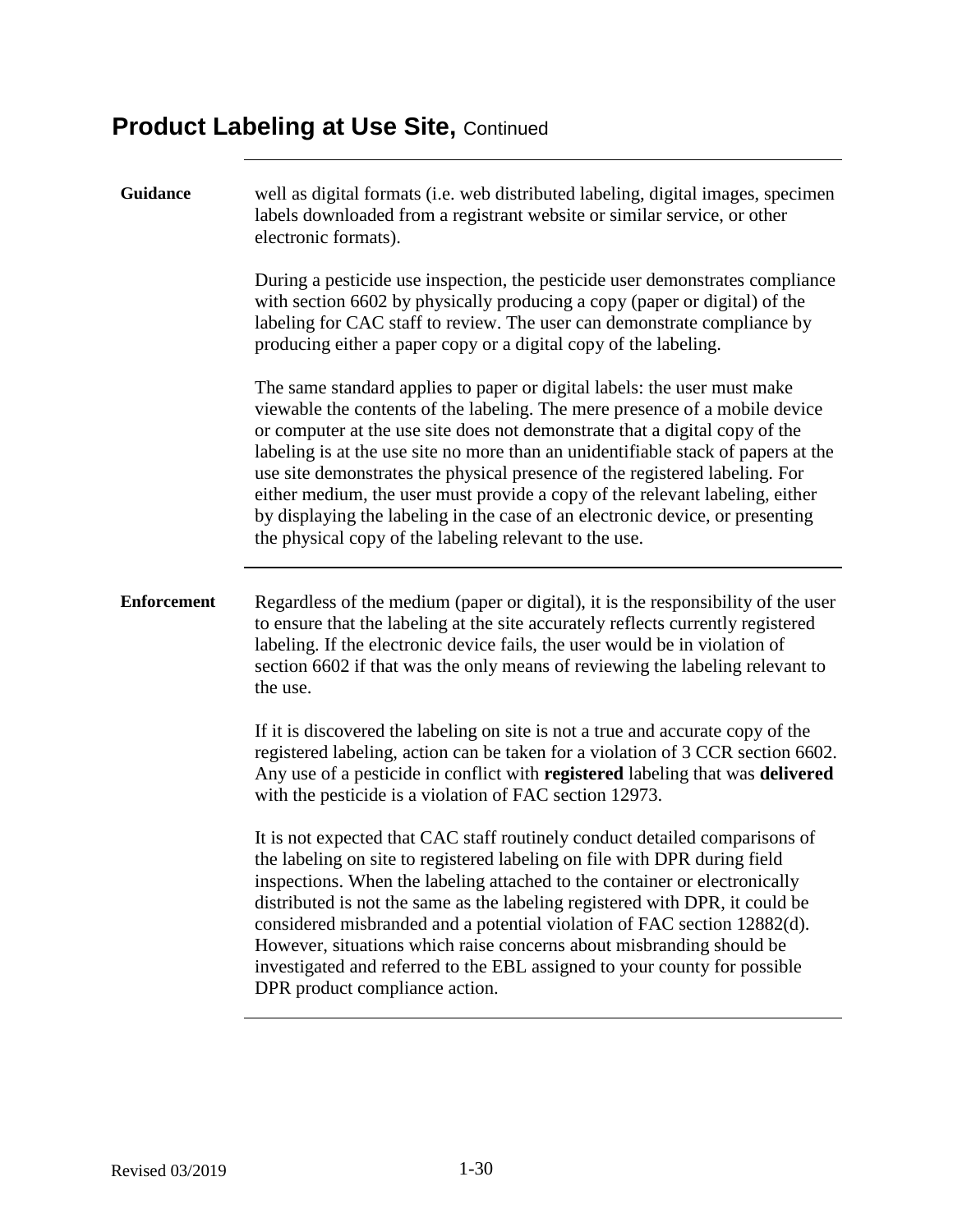# **Pesticide Bag Disposal**

#### **Interprets 3 CCR section 6670**

**Interpretation** The California Environmental Protection Agency (Cal/EPA) has adopted a policy for the disposal of emptied pesticide bags in a letter to Interested Parties entitled *California Environmental Protection Agency Policy on Disposal of Properly Emptied Pesticide Bag*s, dated December 14, 1995, and signed by Mr. Jack Pandol, Undersecretary. DPR recognizes this policy; however, some of Cal/EPA's Boards, Departments, and Offices (BDOs) and/or their local partners may interpret some parts of this policy slightly differently than DPR understands it. It is not DPR's role to directly enforce its interpretation of Agency policies against other BDOs or their local partners.

> The Department of Toxic Substances Control adopted regulations stating that pesticide bags properly emptied will not be regulated as hazardous waste. These regulations are found in *22 CCR sections 66260.10, 66261.7, and 66262.70.*

**Proper disposal** The options outlined in the Cal/EPA policy for disposal of properly emptied pesticide bags are:

| Part                       | <b>Function</b>                                                                                                                                                                                           |
|----------------------------|-----------------------------------------------------------------------------------------------------------------------------------------------------------------------------------------------------------|
| Emptying<br>pesticide bags | Pesticide bags should be opened and emptied in a<br>manner that results in no pesticide material<br>remaining in the bag that can be poured, drained, or<br>otherwise feasibly removed.                   |
|                            | Empty the bag completely and hold the bag upside<br>down for five seconds after continuous flow ceases.<br>Straighten out the seams so that bag is in its original<br>"flat" position.                    |
|                            | Hold the flattened bag upside down for another five<br>seconds. Shake the bag twice and hold for an<br>additional five seconds. If there is any continuous<br>flow during this step, it must be repeated. |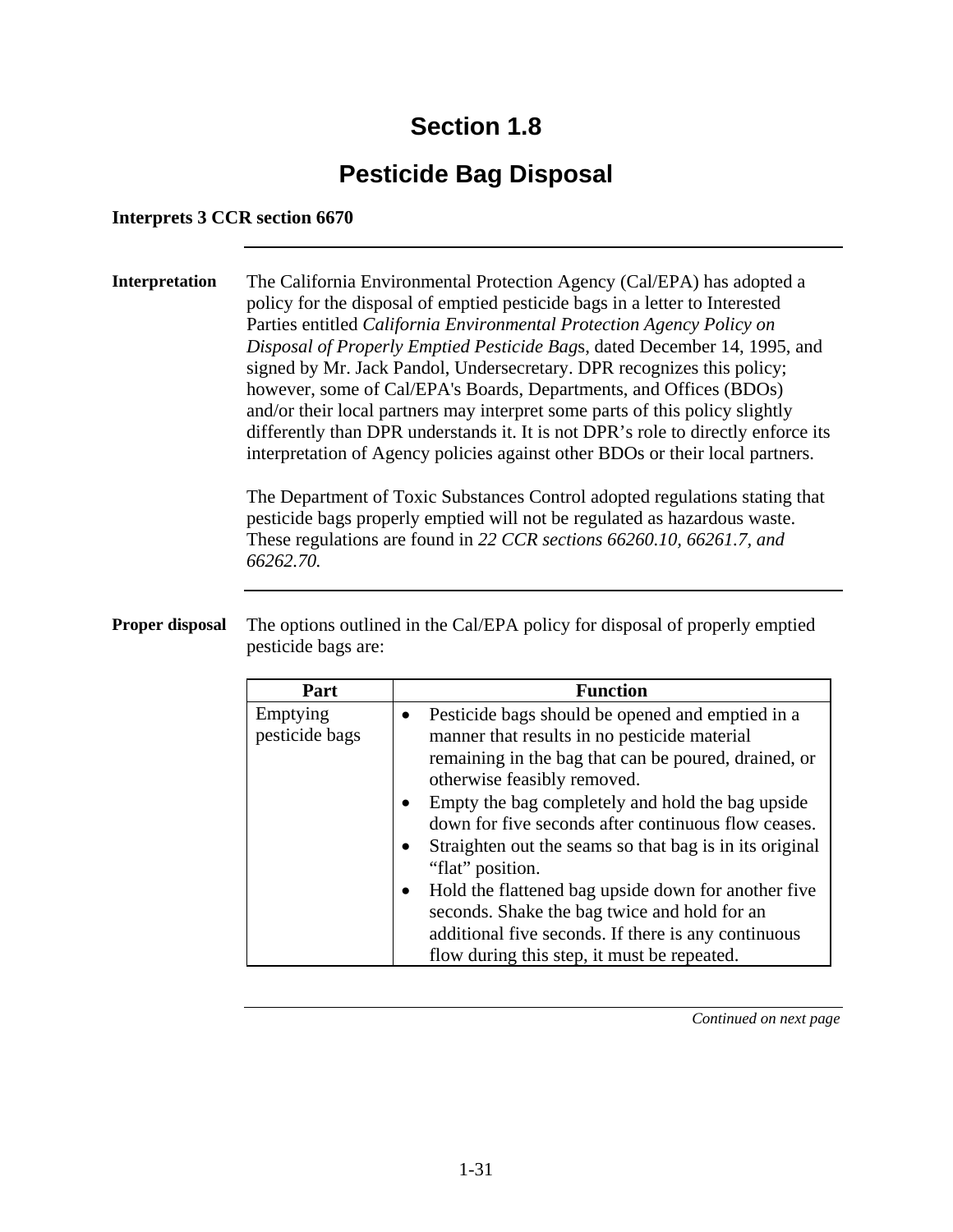# Pesticide Bag Disposal, Continued

**Proper disposal** 

| Proper disposai |                        |                                                                                                                                                                                                                                                                                                                                                                                                                                                                                                                |
|-----------------|------------------------|----------------------------------------------------------------------------------------------------------------------------------------------------------------------------------------------------------------------------------------------------------------------------------------------------------------------------------------------------------------------------------------------------------------------------------------------------------------------------------------------------------------|
| (continued)     | Part                   | <b>Function</b>                                                                                                                                                                                                                                                                                                                                                                                                                                                                                                |
|                 | Land disposal          | Handlers of empty bags should wear all protective<br>$\bullet$<br>clothing and use safety equipment required for<br>handling of the chemical in the bag.<br>Empty bags stored before transit to a landfill need to<br>be in an area of controlled access. Bags can be<br>stored for no longer than 90 days (to avoid need for<br>a waste generator's permit).<br>Sulfur bags may be disposed of in any Class III<br>landfill. Empty sulfur bags should be flattened and<br>bundled separately from other bags. |
|                 |                        | Dispose of other properly emptied pesticide bags at<br>$\bullet$<br>lined Class III landfills or on a site-specific basis at<br>unlined Class III landfills subject to approval by the<br>Regional Water Quality Control Board. Bags should<br>be flattened and baled or bundled.                                                                                                                                                                                                                              |
|                 | Burning at use<br>site | Obtain an agricultural burn permit issued by the<br>$\bullet$<br>local air pollution control district to the grower.<br>Burn at the application site under the conditions of<br>$\bullet$<br>the agricultural burn permit. Only one day's<br>accumulation of empty bags can be burned in any<br>one day. Only paper bags, inner bags, and outer<br>containers may be burned. The ash does not need to<br>be tested.<br>A commercial applicator, either ground or aerial,<br>$\bullet$                          |
|                 |                        | can burn properly emptied pesticide bags where the<br>bags are opened and emptied at the application site<br>and under the agricultural burn permit issued to the<br>grower by the local air pollution control district.<br>The person burning the bags and anyone working in<br>$\bullet$<br>close proximity must wear eye protection and<br>respiratory protective equipment rated for protection<br>against the particular type of pesticide material<br>being burned, as well as airborne particulates.    |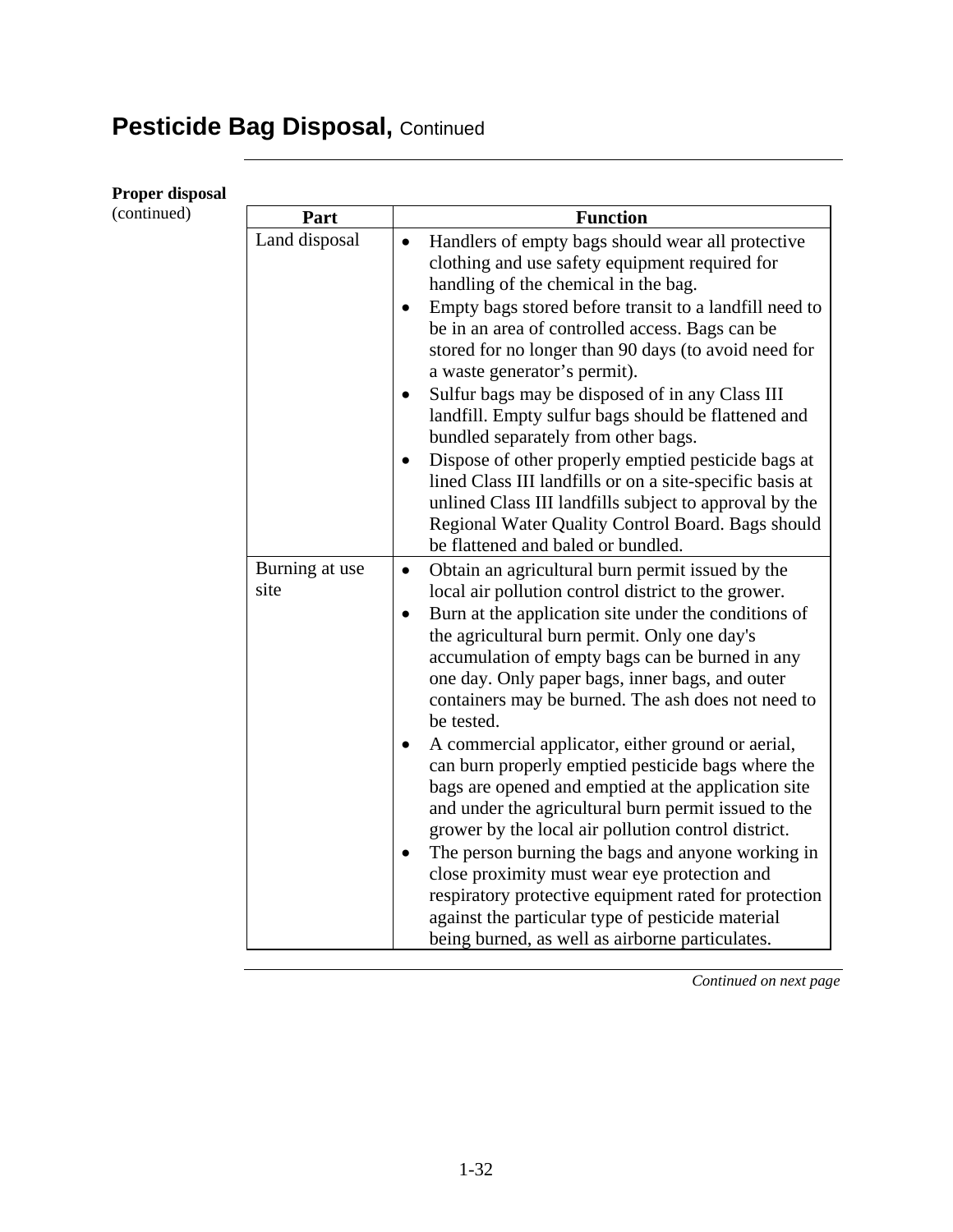# Pesticide Bag Disposal, Continued

**Proper disposal** 

| (continued) | Part         | <b>Function</b>                                                   |
|-------------|--------------|-------------------------------------------------------------------|
|             | Burning bags | Bags may be burned only at locations specified on<br>$\bullet$    |
|             |              | the agricultural burn permit. These locations should              |
|             |              | be selected to minimize the amount of smoke                       |
|             |              | blowing over areas where people or domestic                       |
|             |              | animals are present. Selection should also consider               |
|             |              | distances to sensitive sites such as, homes, schools,             |
|             |              | parks and business.                                               |
|             |              | Evaluate potential wind speed and direction and<br>$\bullet$      |
|             |              | also inversions during the time needed to burn the                |
|             |              | bags.                                                             |
|             |              | Place a rock, brick or similar non-combustible<br>$\bullet$       |
|             |              | weight on top of the stack of bags to be burned.                  |
|             |              | Light the bottom-most bag.<br>٠                                   |
|             |              | Stand upwind of the burn site to avoid breathing the<br>$\bullet$ |
|             |              | smoke.                                                            |
|             |              | Control the site until burning is completed and the<br>$\bullet$  |
|             |              | fire is extinguished.                                             |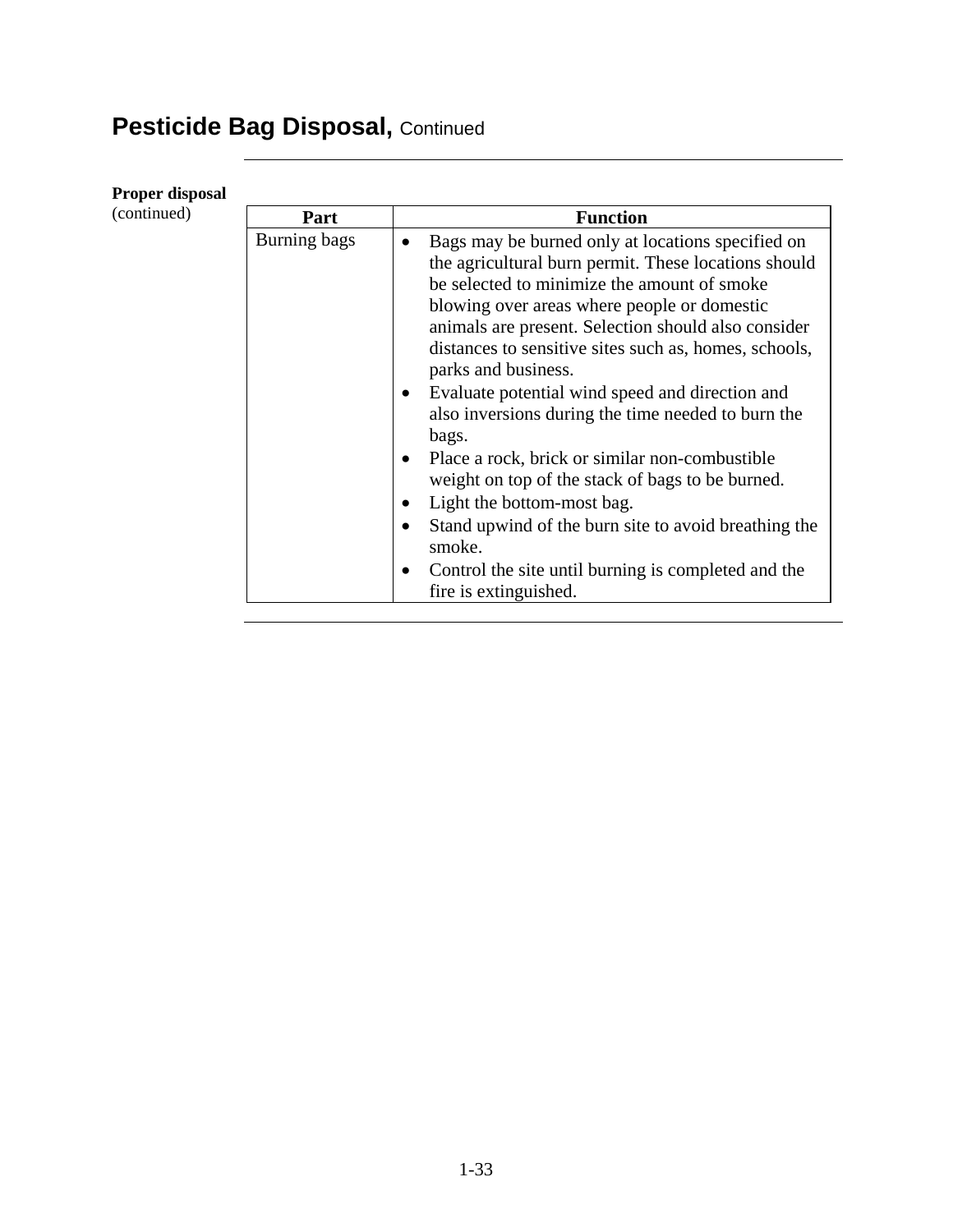# **Pre-harvest Interval Enforcement**

#### **Interprets FAC section 12972; 3 CCR section 6000**

**Interpretation** Pre-harvest intervals are intended to provide a period between the application of a pesticide and harvest so the crop will meet the established pesticide residue tolerance and protect the public from possible exposure to excessive residues. Harvest prior to the expiration of a pre-harvest interval is a violation of FAC section 12973 and action should be taken on that violation consistent with the Enforcement Response Regulations *(3 CCR sections 6128 and 6130)*. DPR will not be a participant in any agreement to facilitate a violation of this or any other section of the law. In any willful violation of this section, our further responsibility is to use our authority to protect the public from any illegal residues through appropriate measures.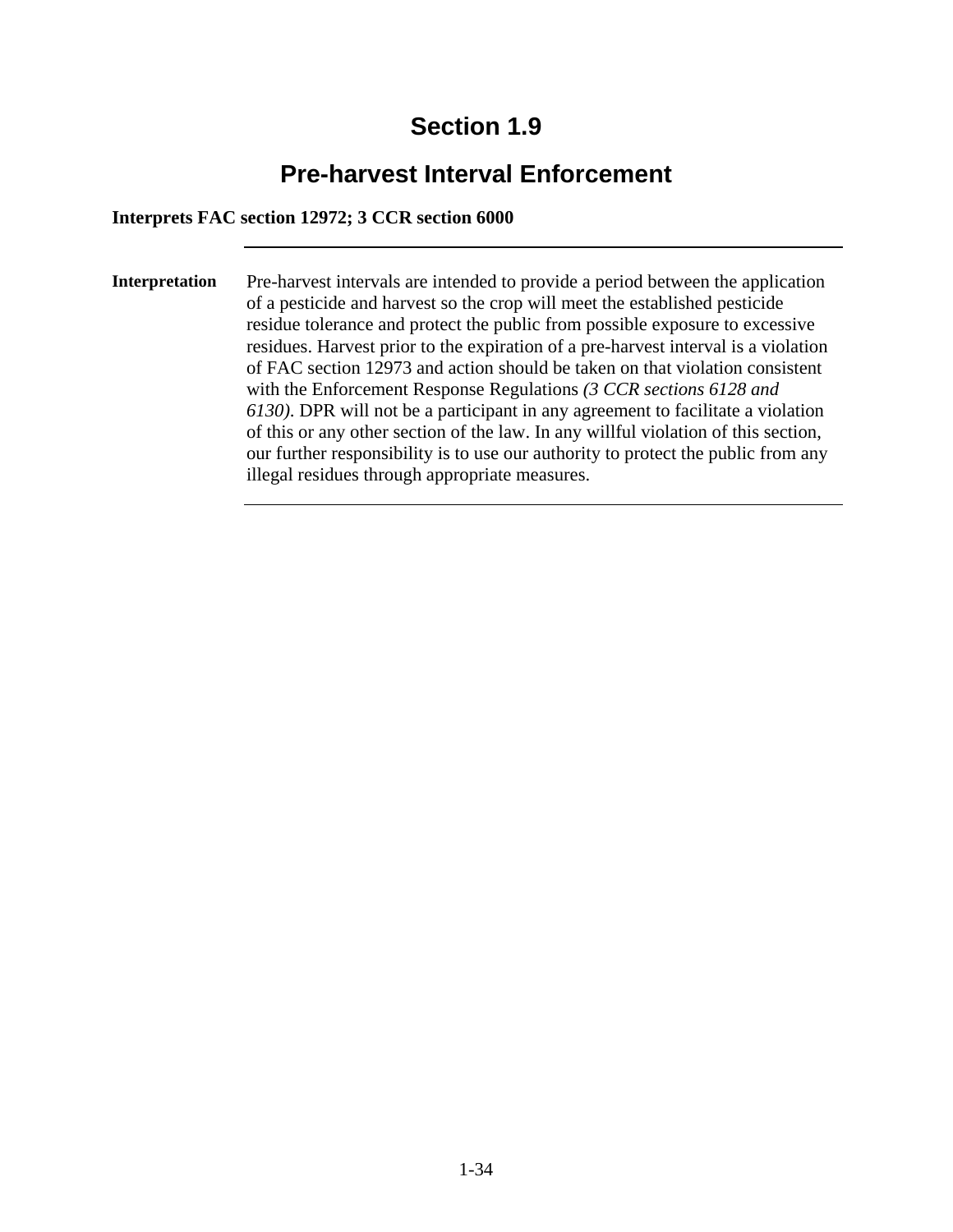# **Recognition of Federal Tolerances**

#### **Interprets FAC sections 12561 and 12565; 3 CCR section 6490**

| Interpretation                            | U.S. EPA and FDA have adopted tolerances and other recognized levels of<br>pesticide residue. Tolerances are the most formal by virtue of being addressed<br>in statute and adopted in the Code of Federal Regulations. "Action levels"<br>have been established to allow for the presence of low levels of inadvertent<br>residue from no longer used pesticides that remain in the environment. To<br>avoid expending limited resources on actions related to insignificant residues,<br>other levels, such as "levels of quantification," have been established and are<br>routinely used by FDA in its food safety program. Note that these are not<br>"permissible" levels; they are simply levels below which the risk is<br>insignificant and further attention is not considered a prudent use of<br>resources. This does not mean that the reason for the residue will not be<br>investigated when the produce was grown in California.<br>DPR generally recognizes all federal established levels, in addition to<br>tolerances, unless the specifics of a given situation indicate that it would be<br>inappropriate to do so. The Enforcement Branch Chief will determine when it<br>is inappropriate to apply any established federal residue level.<br>This interpretation is not a bar to any action under FAC sections 12648 or<br>12973 against either the commodity or a person responsible for pesticide<br>misuse. |
|-------------------------------------------|----------------------------------------------------------------------------------------------------------------------------------------------------------------------------------------------------------------------------------------------------------------------------------------------------------------------------------------------------------------------------------------------------------------------------------------------------------------------------------------------------------------------------------------------------------------------------------------------------------------------------------------------------------------------------------------------------------------------------------------------------------------------------------------------------------------------------------------------------------------------------------------------------------------------------------------------------------------------------------------------------------------------------------------------------------------------------------------------------------------------------------------------------------------------------------------------------------------------------------------------------------------------------------------------------------------------------------------------------------------------------------------------------------------------------------------|
|                                           |                                                                                                                                                                                                                                                                                                                                                                                                                                                                                                                                                                                                                                                                                                                                                                                                                                                                                                                                                                                                                                                                                                                                                                                                                                                                                                                                                                                                                                        |
| California-<br>specific<br>tolerances for | Pesticide residue tolerances within California are identical to U.S. EPA<br>tolerances.                                                                                                                                                                                                                                                                                                                                                                                                                                                                                                                                                                                                                                                                                                                                                                                                                                                                                                                                                                                                                                                                                                                                                                                                                                                                                                                                                |
| pesticide<br>residues                     | FAC section 12561 states that DPR has regulatory authority to set<br>California-specific tolerances for pesticide residues in produce.                                                                                                                                                                                                                                                                                                                                                                                                                                                                                                                                                                                                                                                                                                                                                                                                                                                                                                                                                                                                                                                                                                                                                                                                                                                                                                 |
|                                           |                                                                                                                                                                                                                                                                                                                                                                                                                                                                                                                                                                                                                                                                                                                                                                                                                                                                                                                                                                                                                                                                                                                                                                                                                                                                                                                                                                                                                                        |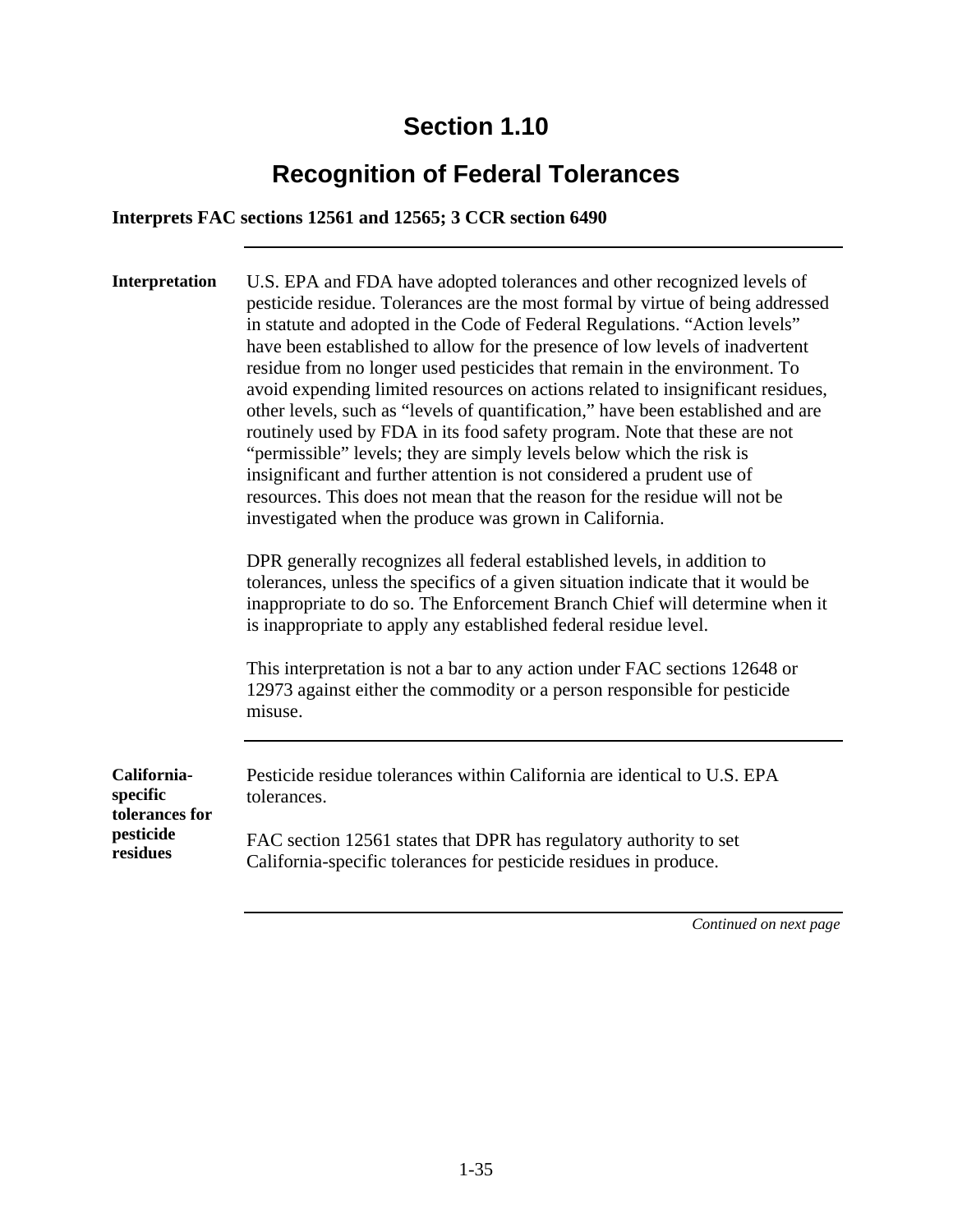#### **Recognition of Federal Tolerances,** Continued

**Californiaspecific tolerances for pesticide residues**  (continued)

In reality, however, state authority is severely limited by the Federal Food, Drug, and Cosmetic Act (FFDCA), chapter IV, section 408(n)(4), which states in part:

"(4) STATE AUTHORITY - Except as provided in paragraphs (5), (6), and (8) no State or political subdivision may establish or enforce any regulatory limit on a qualifying pesticide chemical residue in or on any food if a qualifying Federal determination applies to the presence of such pesticide chemical residue in or on such food, unless such State regulatory limit is identical to such qualifying Federal determination. . . . . "

Both FFDCA section 408(n)(4) and FAC section 12565 authorize DPR to establish "state-specific" tolerances that are identical to the corresponding federal tolerances. DPR exercises this very limited power via 3 CCR section 6490(b). The formal incorporation of federal tolerances into California regulations via 3 CCR section 6490(b) is useful, in that it clarifies the authority of DPR and CAC staff to enforce tolerances. But, at present, pesticide tolerances within California are identical to U.S. EPA tolerances.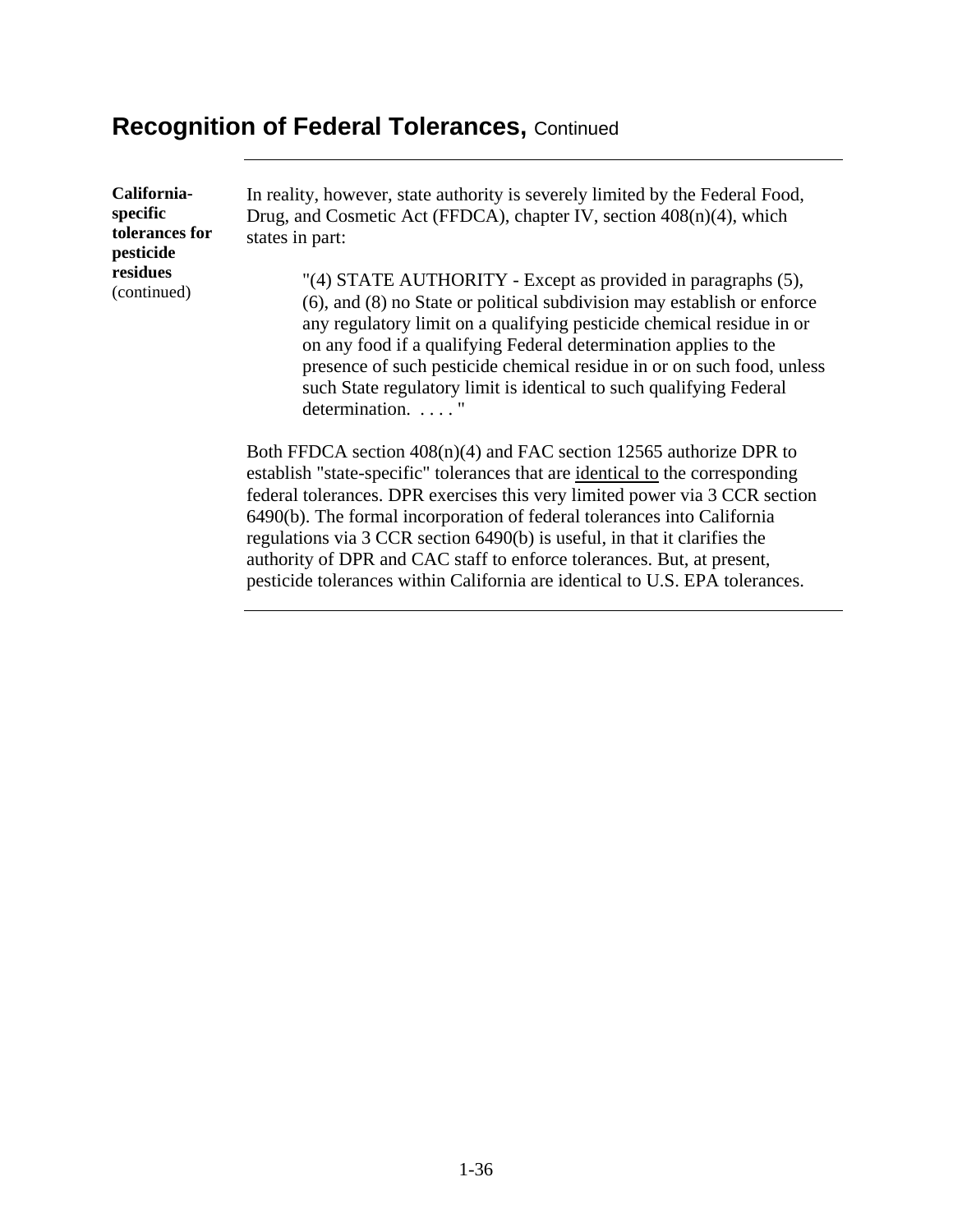# **Rinsate and Washwater Disposal**

#### **Interprets 3 CCR sections 6670, 6684, and 6686**

**Interpretation** Note: "rinsate" refers to the water used to remove remaining pesticide from a container (triple rinse) and "washwater" refers to the water used to clean contaminated equipment. This distinction is necessary because they are addressed differently in the regulations. Except for the home use exemptions provided in *3 CCR section 6686*, each empty pesticide container which has held less than 28 gallons of a liquid pesticide must be rinsed at the time of use. Holding empty pesticide containers for rinsing later is not in compliance with this section. In general, any pesticide rinsate, concentrate, diluted tank mix solution, or unrinsed container may be considered a "hazardous waste." Handling and disposal of materials designated as hazardous wastes are regulated by DTSC. Any unused pesticide material remaining in a container or spray tank, and the water used to rinse the container or wash equipment after an application of a pesticide is completed, can be applied directly onto the originally treated crop or site for which the pesticide material is registered. This practice would basically be considered part of the original application process rather than as a disposal or discharge of a hazardous waste. The regulations require the container rinsate to be added to the mix and applied to the crop. This is an option for equipment washwater. However, if amounts are more than minimal, this practice could result in an overdose and potentially, a violation of *FAC section 12973* (using the pesticide in conflict with its registered labeling). If the pesticide rinsate or washwater is applied to non-registered areas, the application would be considered as a "use in conflict."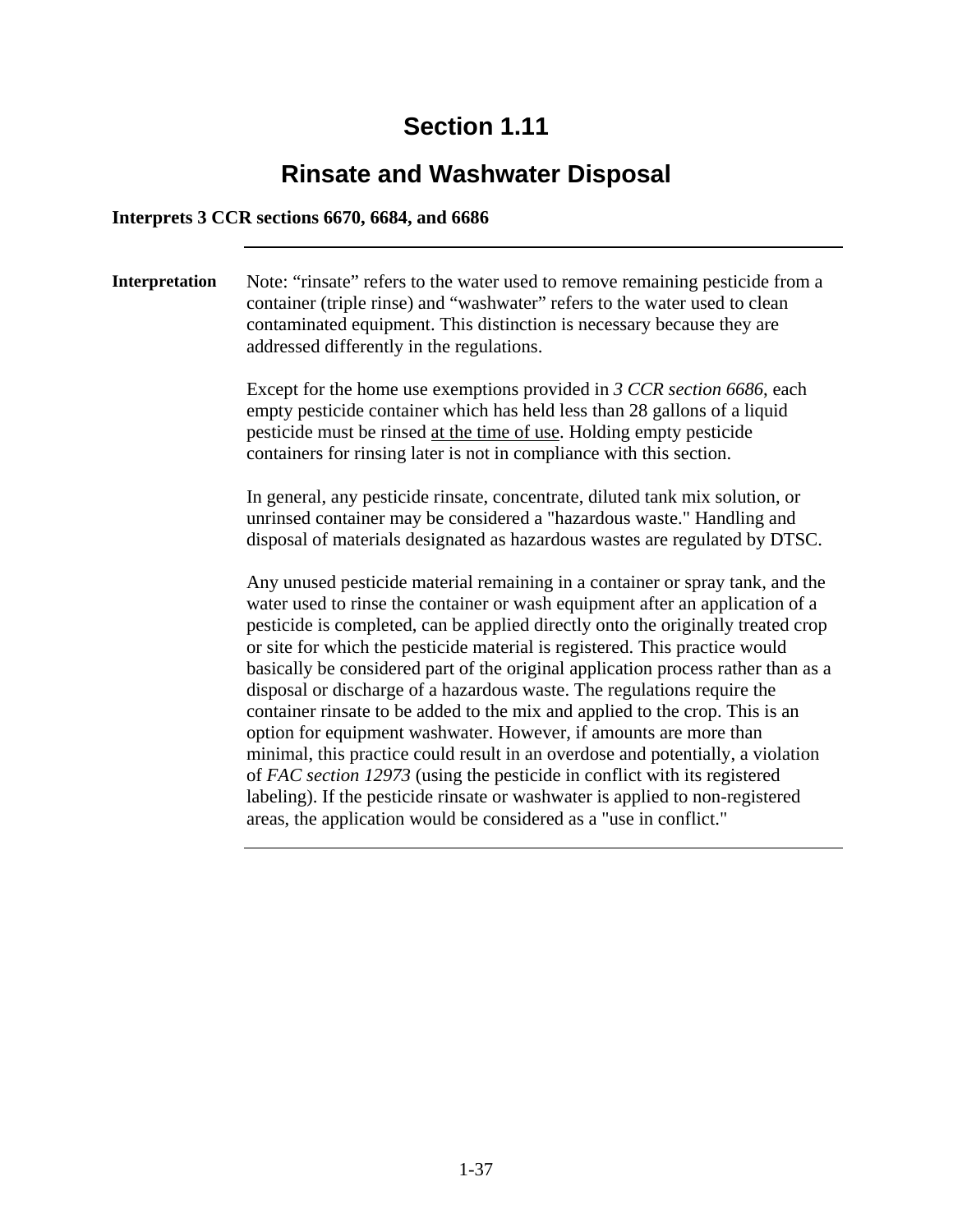# **Requirement for a Visible Inversion Indicator**

#### **Interprets 3 CCR section 6464**

**Interpretation** Restricted material regulations in *3 CCR section 6464(b)* require that a visible column of smoke (or other device) be employed at the time and place of air applications of restricted herbicides in the Central Valley below 1,000 feet elevation during the period beginning March 16 and continuing through October 15 of each calendar year.

> A visible column of smoke can indicate inversion conditions, while the use of flags and gauges can only indicate wind direction and speed. Smoke generated by equipment attached to the aircraft making the application would not be adequate. The smoke would not be a column and in most cases would not be continuous. In any instance not already specifically covered by regulation, a visible inversion indicator may be expressly required as a condition of a restricted material use permit. Other options, such as multi-level thermometers, should be considered whenever possible.

You should contact State and local air pollution control districts regarding any additional restrictions and in obtaining any required permits.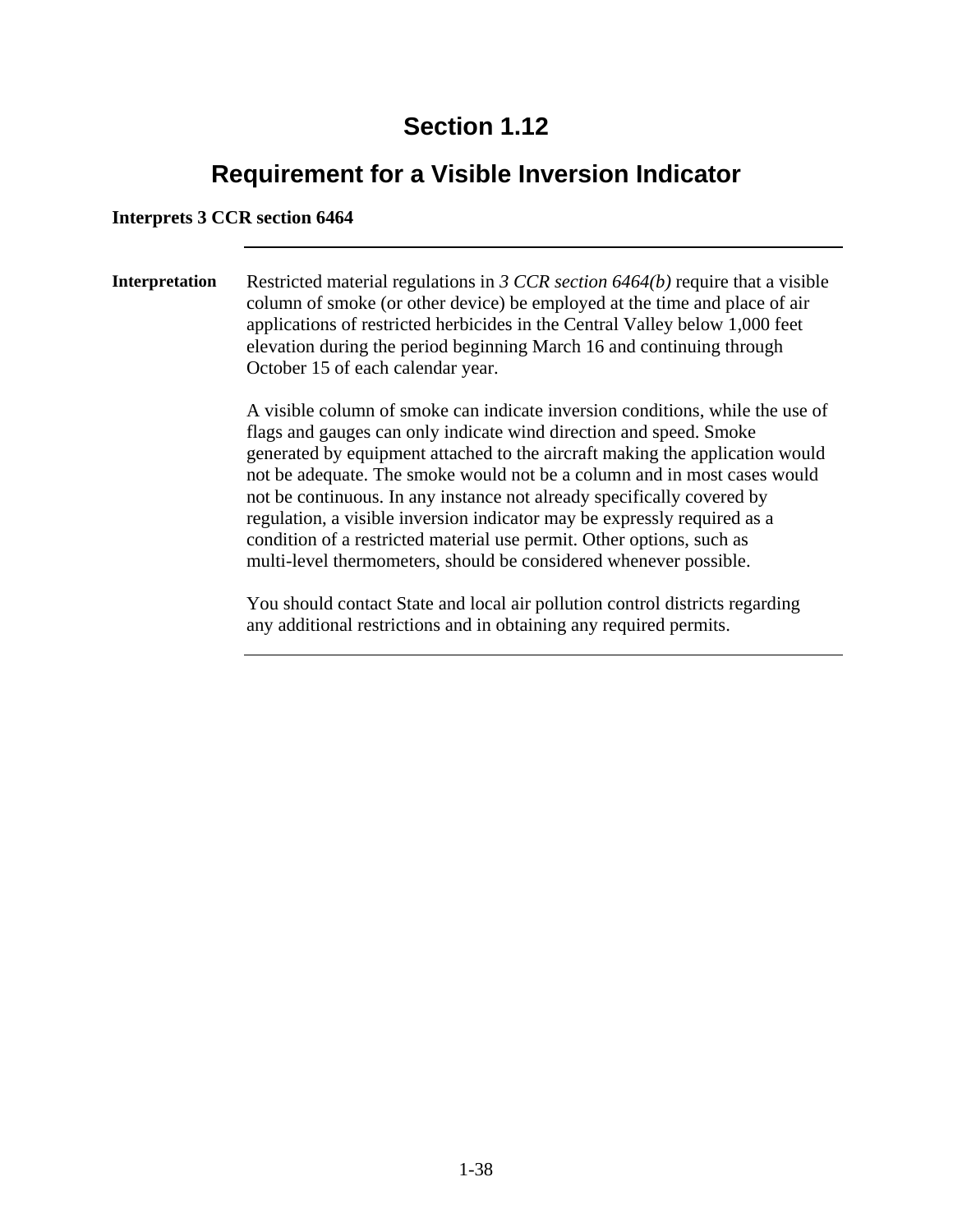# **Service Containers**

| <b>About this</b><br>section            | This section contains two parts: Service Container--Application Equipment<br>and Service Container--Selection.                                                                                                                                                                                                                                                                                                                                        |
|-----------------------------------------|-------------------------------------------------------------------------------------------------------------------------------------------------------------------------------------------------------------------------------------------------------------------------------------------------------------------------------------------------------------------------------------------------------------------------------------------------------|
|                                         | <b>A. Service Container--Application Equipment</b><br>Interprets FAC section 12757.5; 3 CCR section 6678                                                                                                                                                                                                                                                                                                                                              |
| <b>Application of</b><br>the definition | Measuring vessels and application equipment are not considered to be service<br>containers while they are in use. However, they are, and must be labeled as a<br>service container, if they are used to store or hold pesticides for a prolonged<br>period or to transport pesticide down a public road to another site. This<br>interpretation applies to all application equipment from backpack sprayers to<br>tractor mounted or towed equipment. |
| <b>B. Service Container--Selection</b>  | Interprets FAC sections 12757.5; 3 CCR section 6680                                                                                                                                                                                                                                                                                                                                                                                                   |
| <b>Application of</b><br>section 6680   | We must recognize that both the consumer products listed in 3 CCR section<br>6680 and pesticides are distributed in a wide variety of containers and some<br>overlap of types is inevitable.                                                                                                                                                                                                                                                          |
| Prohibits use of<br>empty<br>containers | Anything that is not the original registrant's container but holds the pesticide<br>is a service container. 3 CCR section 6680 prohibits end users from using<br>empty containers that are readily identifiable or recognizable as food or<br>beverage containers as pesticide service containers.                                                                                                                                                    |
| Generic<br>containers                   | This section does not prohibit end users from using generic plastic or glass<br>bottles, plastic bags, or similar containers (that have no identifiable food or<br>beverage use labeling, either printed or embossed, or are not uniquely shaped<br>to be identifiable as a branded food container) as service containers. Each<br>service container must be properly labeled as a pesticide service container,<br>pursuant to 3 CCR section 6678.    |
|                                         | Continued on next page                                                                                                                                                                                                                                                                                                                                                                                                                                |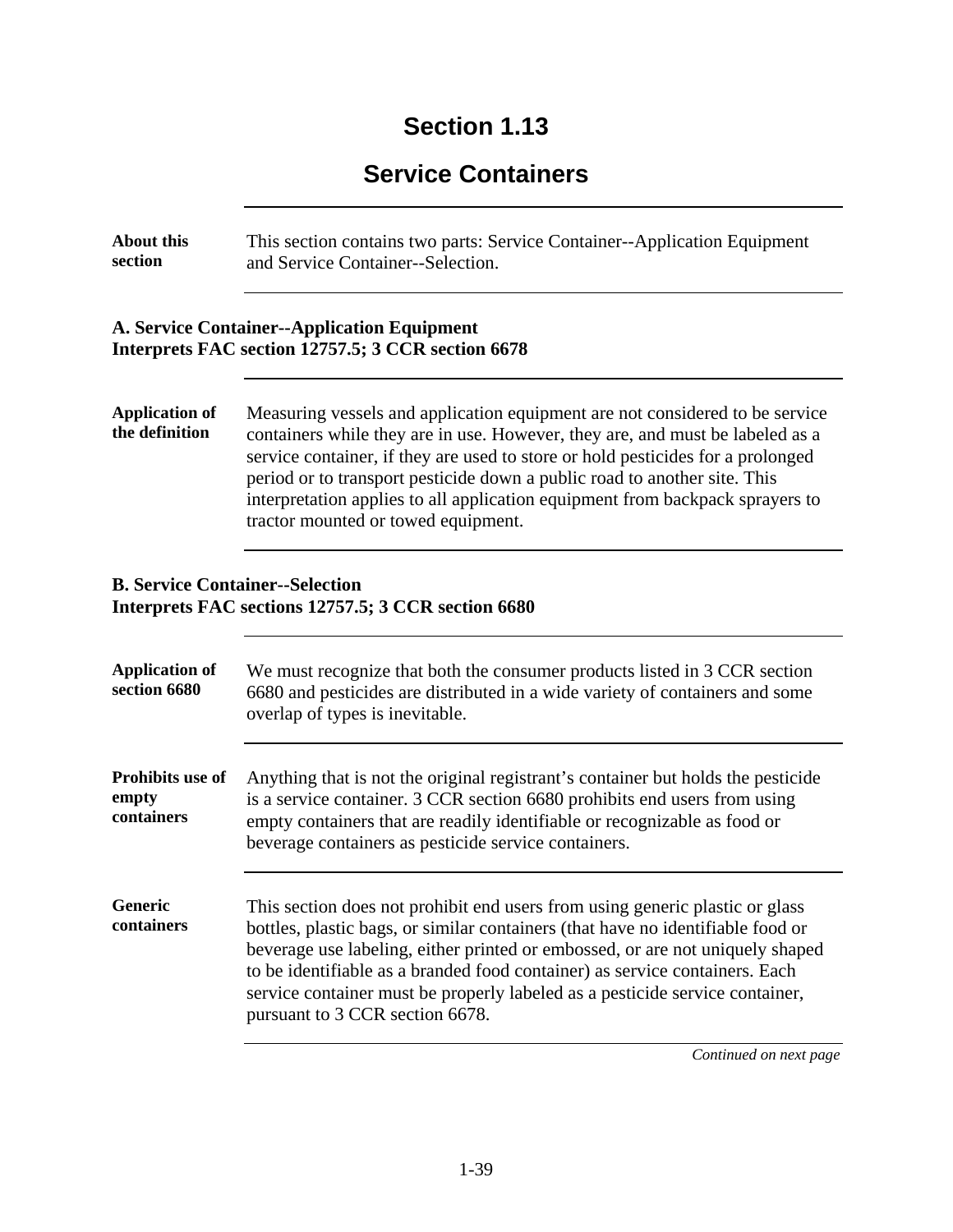# **Service Containers, Continued**

| <b>Exception for</b><br>farmers  | The exception from service container labeling requirements for farmers using<br>service containers on their own property does not apply to home, structural, or<br>other uses nor does it apply to the restrictions on the kind of containers<br>acceptable for use as pesticide service containers. 3 CCR section 6680 also<br>applies to farmers. |
|----------------------------------|-----------------------------------------------------------------------------------------------------------------------------------------------------------------------------------------------------------------------------------------------------------------------------------------------------------------------------------------------------|
| Does not apply<br>to registrants | 3 CCR section 6680 applies to pesticide users only. This section does not<br>apply to pesticide registrants and their choice of packaging for their products.<br>Pesticide packaging is preempted by U.S. EPA pursuant to FIFRA.                                                                                                                    |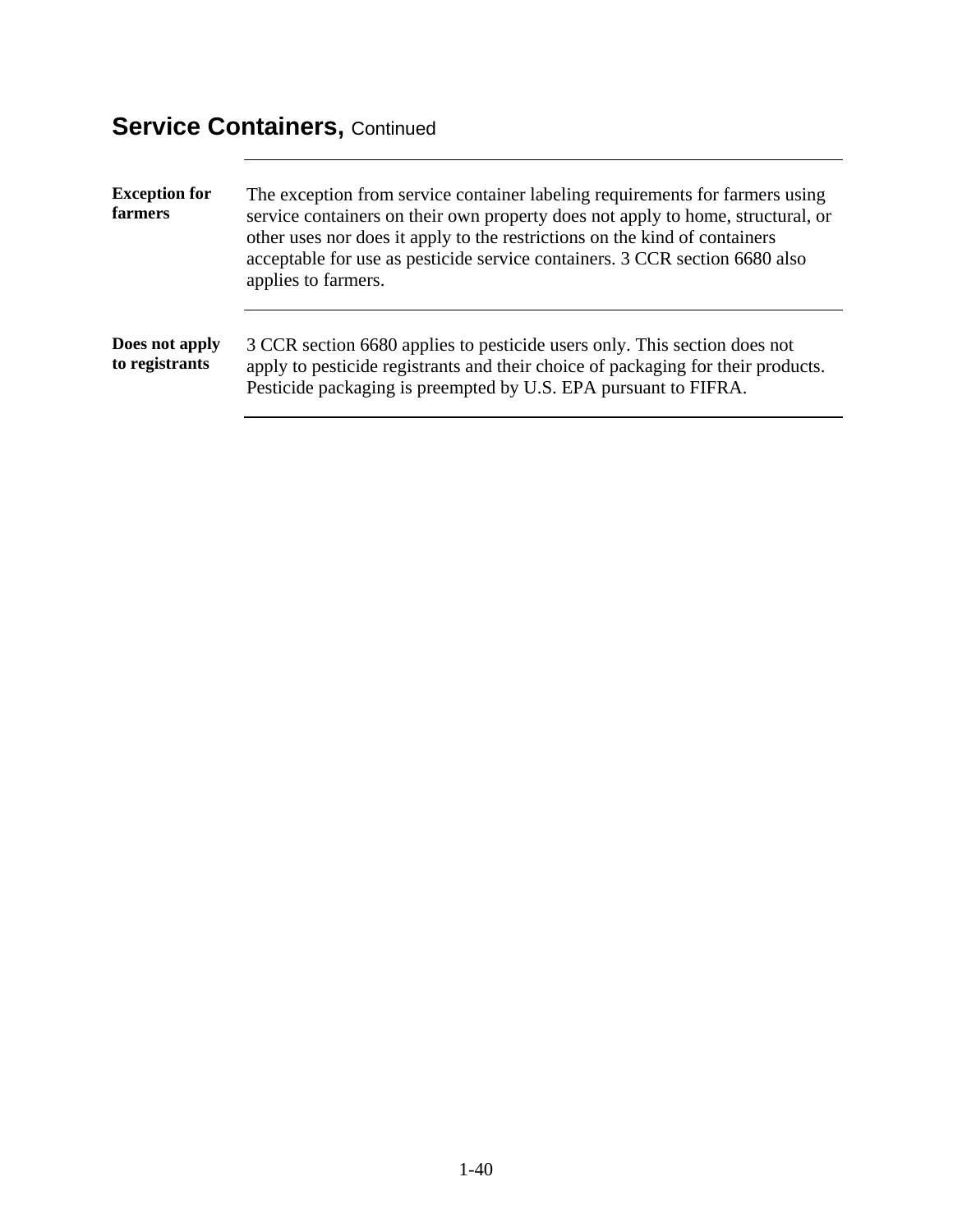# **Pesticide Storage**

#### **Interprets 3 CCR sections 6670 and 6672**

**Interpretation** "Attended" means a responsible person present in the vicinity at all times to maintain control over the pesticide to prevent contact by unauthorized persons. Adjacent to roadways or populated areas, a person must have pesticides in sight. NOTE: Certain materials are exempt from storage requirements according to *3 CCR section 6686(b)*. However, this exemption may be waived if the CAC determines that a hazard to public health or the environment exists. "Enclosure" means a truck or trailer with side racks, the top of which is a minimum height of six feet above the ground, a lockable storage compartment, or a locked, fenced (6 feet high chain link or other mesh) area. Certain large storage containers of liquid pesticides are allowed to have a locked closure on the container [section 6672(b)(2)] rather than be contained within an enclosure. This provision applies only to the true "liquid" formulations only. It does not include gaseous pesticides that are "liquids under pressure" as stored (chlorine, for example). Storage posting is required when toxicity category 1 or 2 pesticides are stored. The signs must warn from any direction of probable approach. This section is intended to apply to pesticide use situations. Warehouses, dealerships, and other similar commercial facilities should instead, comply with the universal hazardous material "diamond" sign posting requirements. One or the other posting signs must be in use.

See also *Vehicles-Storage Area Posting*.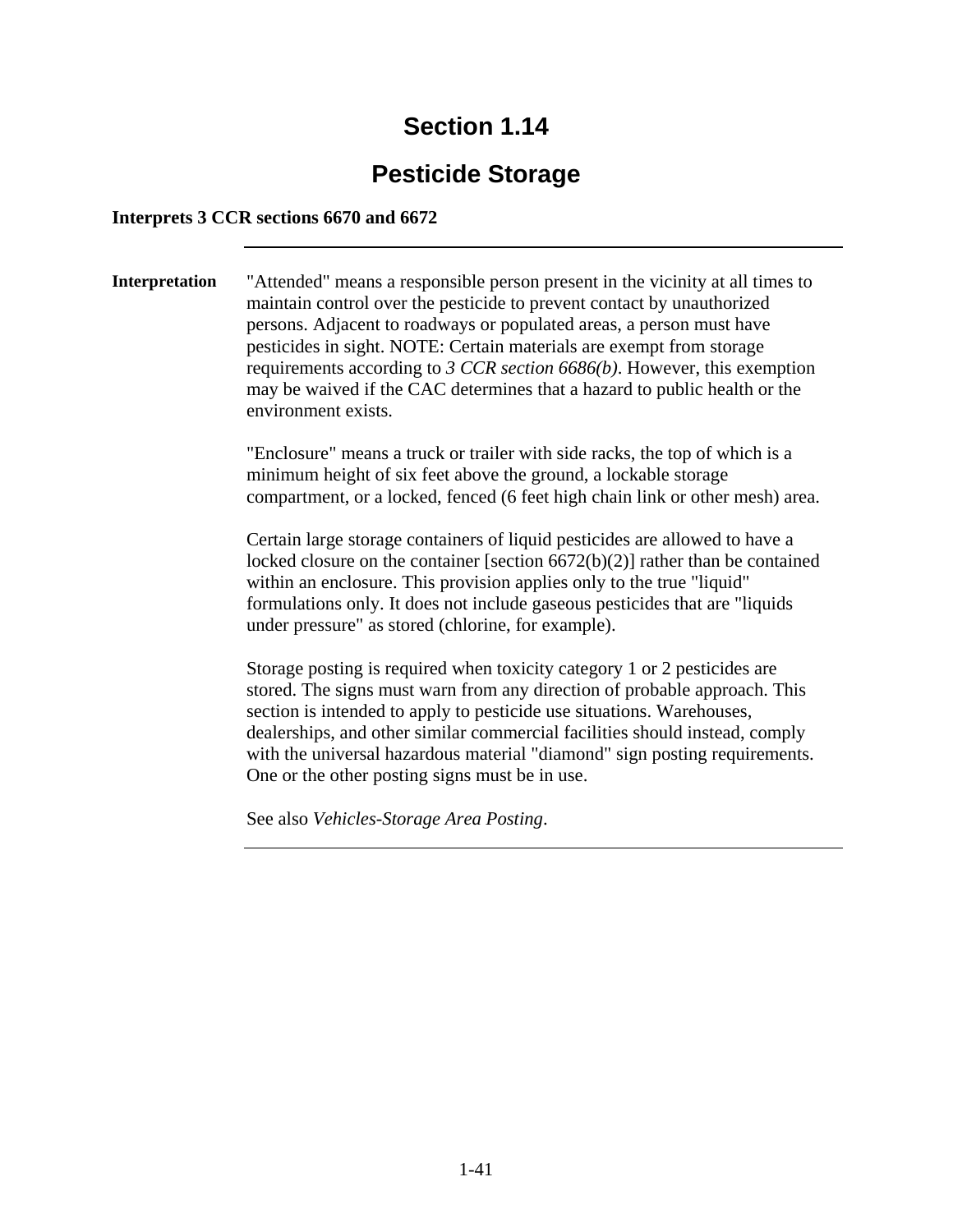# **Vector Control Exemption**

#### **Interprets 3 CCR sections 6614 and 6620**

| <b>Background</b> | Vector control districts conduct area wide pest control projects to protect<br>public health from vector borne diseases. These treatments are at a low dose<br>and may be made as low volume or ultra low volume applications. To be<br>efficient, these applications commonly utilize swath dispersion to obtain more<br>uniform coverage within the target area.<br>As with many uses of pesticides, public concern sometimes arises about<br>contamination of people and property. This interpretation provides guidance<br>to CACs on issues related to the deposition of pesticides within the overall<br>treatment zone of the project.                                                                                                                                                                                                                                                                                                                                               |
|-------------------|---------------------------------------------------------------------------------------------------------------------------------------------------------------------------------------------------------------------------------------------------------------------------------------------------------------------------------------------------------------------------------------------------------------------------------------------------------------------------------------------------------------------------------------------------------------------------------------------------------------------------------------------------------------------------------------------------------------------------------------------------------------------------------------------------------------------------------------------------------------------------------------------------------------------------------------------------------------------------------------------|
| Interpretation    | 3 CCR section 6620 specifically exempts any public agency or its contractor<br>conducting vector control under a cooperative agreement with the Department<br>of Public Health from certain regulatory requirements. Specifically, the<br>consent and notice requirements of 3 CCR sections 6616 and 6618 do not<br>apply to these vector control pesticide applications. Section 6620 also<br>specifically exempts these activities from the restriction of 3 CCR section<br>$6614(b)(1)$ that prohibits applications that could create the reasonable<br>possibility of exposing people (clothing or bodies) to pesticides, provided that<br>the pesticide is registered for use in residential areas for vector control.                                                                                                                                                                                                                                                                 |
|                   | $3$ CCR section 6614(b)(2) and (3) that prohibits contamination or damage to<br>nontarget crops, animals, and property still apply to vector control, but should<br>have only very limited impact on such activities or their consequences. If the<br>product is registered for use in residential areas for vector control, there<br>would be no violation of these subsections resulting from pesticide falling<br>anywhere within the boundaries of the area targeted for a vector control<br>application. The vector control district or its contractor conducting the<br>application may agree to take steps to minimize deposition on certain areas<br>within the targeted treatment zone to address general public or specific<br>property owner's concern or to minimize potential liability for damage caused<br>by the vector control district's activities, but such deposition that may occur<br>despite these efforts, would not constitute a violation of 3 CCR section 6614. |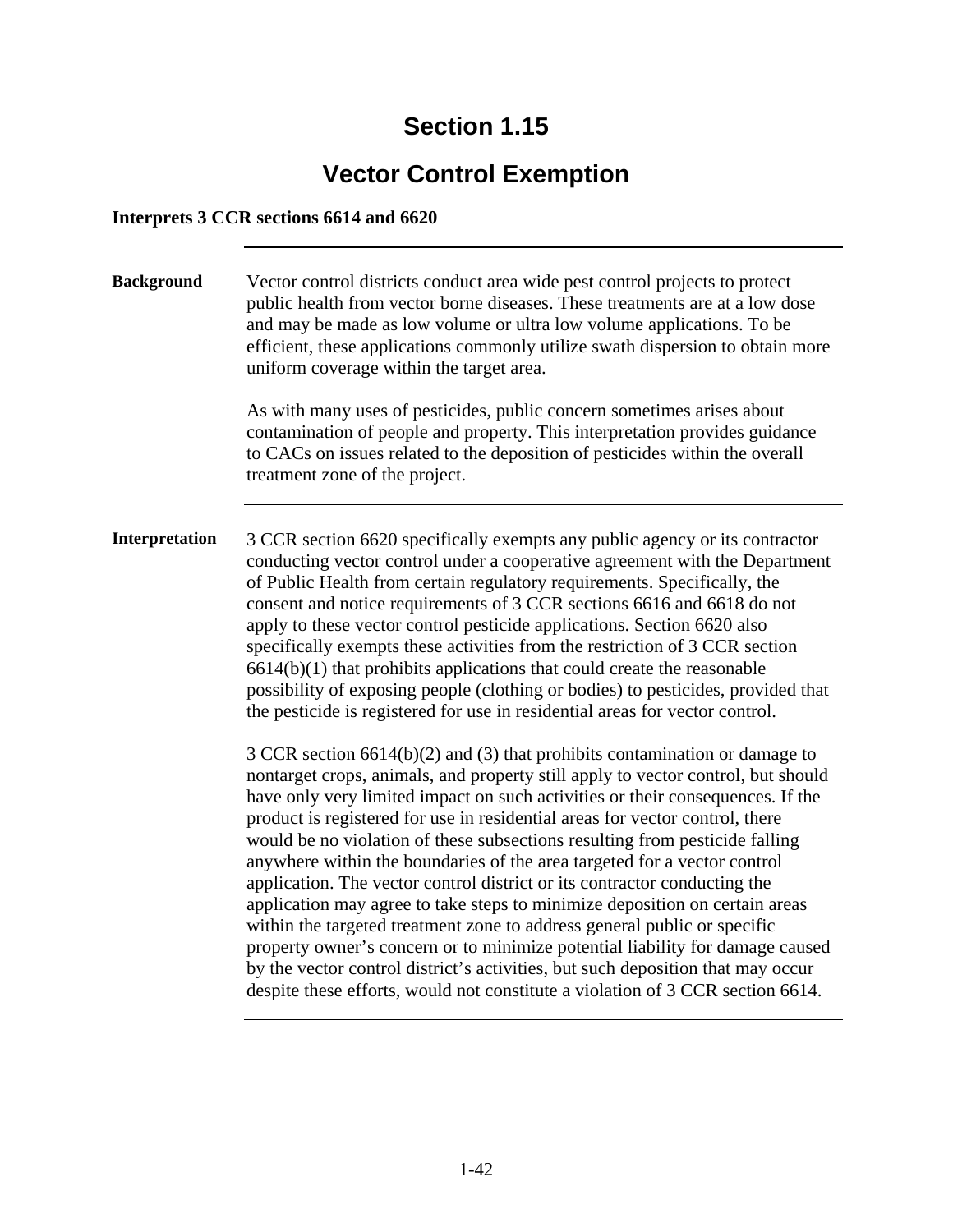### **Vehicles**

| <b>About this</b><br>section | This section contains two parts: Vehicles--Storage Area Posting and<br>Vehicles--Pesticides in Passenger Compartment.                                                                                                                                                                                                                                                                                                                                                                                                                                                                                                                                                                                                                                            |
|------------------------------|------------------------------------------------------------------------------------------------------------------------------------------------------------------------------------------------------------------------------------------------------------------------------------------------------------------------------------------------------------------------------------------------------------------------------------------------------------------------------------------------------------------------------------------------------------------------------------------------------------------------------------------------------------------------------------------------------------------------------------------------------------------|
|                              | <b>A. Vehicles-Storage Area Posting</b><br><b>Interprets 3 CCR section 6674</b>                                                                                                                                                                                                                                                                                                                                                                                                                                                                                                                                                                                                                                                                                  |
| <b>Interpretation</b>        | Posting of pest control service vehicles as a storage area is generally not<br>required provided:                                                                                                                                                                                                                                                                                                                                                                                                                                                                                                                                                                                                                                                                |
|                              | The primary use and purpose of these vehicles is to transport and<br>apply rather than store, pesticides.<br>The vehicle is not routinely used as a fixed pesticide storage site.<br>$\bullet$<br>Pest control vehicles are identified, as required, with descriptive<br>$\bullet$<br>language that denotes pesticide activity and uses as specified in $3$ CCR<br>section 6630.<br>Service containers and pesticides are attended or enclosed at all times,<br>$\bullet$<br>as specified in 3 CCR sections 6670 and 6672.<br>If the pest control operator has no fixed storage area other than the service<br>vehicle and more than "use amounts" of pesticides labeled with the signal<br>word "Danger" or "Warning" are being stored, then vehicle posting is |
|                              | required. When determining "use amounts," consider the total of the situation.<br>Amounts of pesticide that would reasonably be expected to be used between<br>restocking trips to the headquarters would generally be considered as "use<br>amounts" and not require posting.                                                                                                                                                                                                                                                                                                                                                                                                                                                                                   |

*Note*: Storage area posting should not be confused with the equipment identification requirements of 3 CCR section 6630.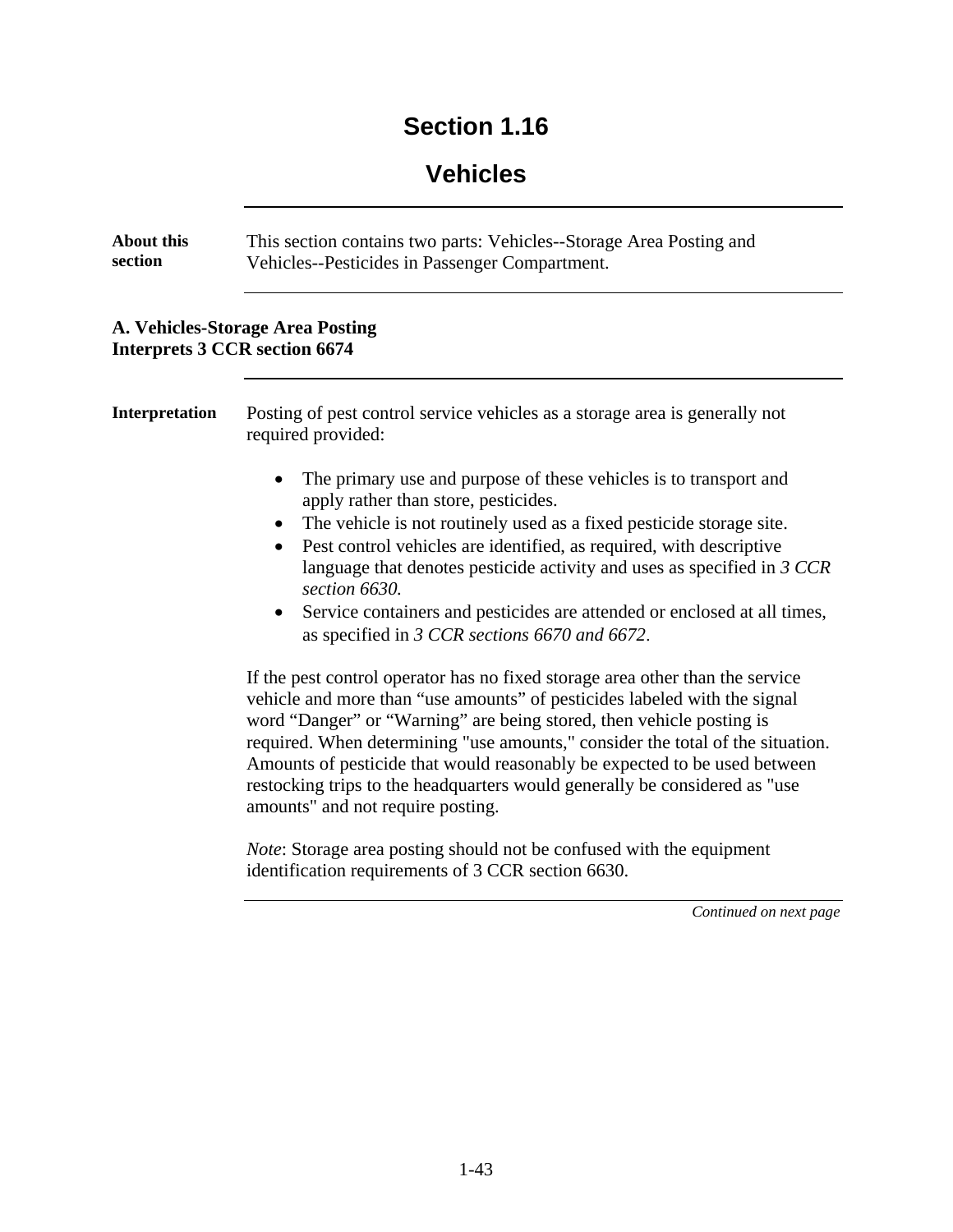#### **Vehicles,** Continued

#### **B. Vehicles--Pesticides in Passenger Compartment Interprets 3 CCR section 6682**

**Interpretation** This regulation section was not intended to apply to persons who fall under the jurisdiction of commercial transportation regulations, although they may be transporting pesticides, food, and feed in the same "compartment" (cargo box). This regulation was intended to apply only to persons engaged in pest control businesses (structural or agricultural), growers, and other users who may transport opened or sealed containers to and from an application site.

> Section 6682 was enacted to provide a reasonable level of protection from physical (dermal) contamination of people and certain commodities which, at times, are transported to or from a use site together with pesticide containers in the same vehicle. It was never intended to address inhalation exposure.

> When a van or SUV-type vehicle is being used, creating separation through utilization of a mounted panel or baffle that substantially separates passengers and cargo areas meets the intent of this regulation. An air-tight or even leak proof separation is not required to meet this standard. A separate compartment may also be created through the use of a container, such as a cargo box or cabinet, secured to the vehicle.